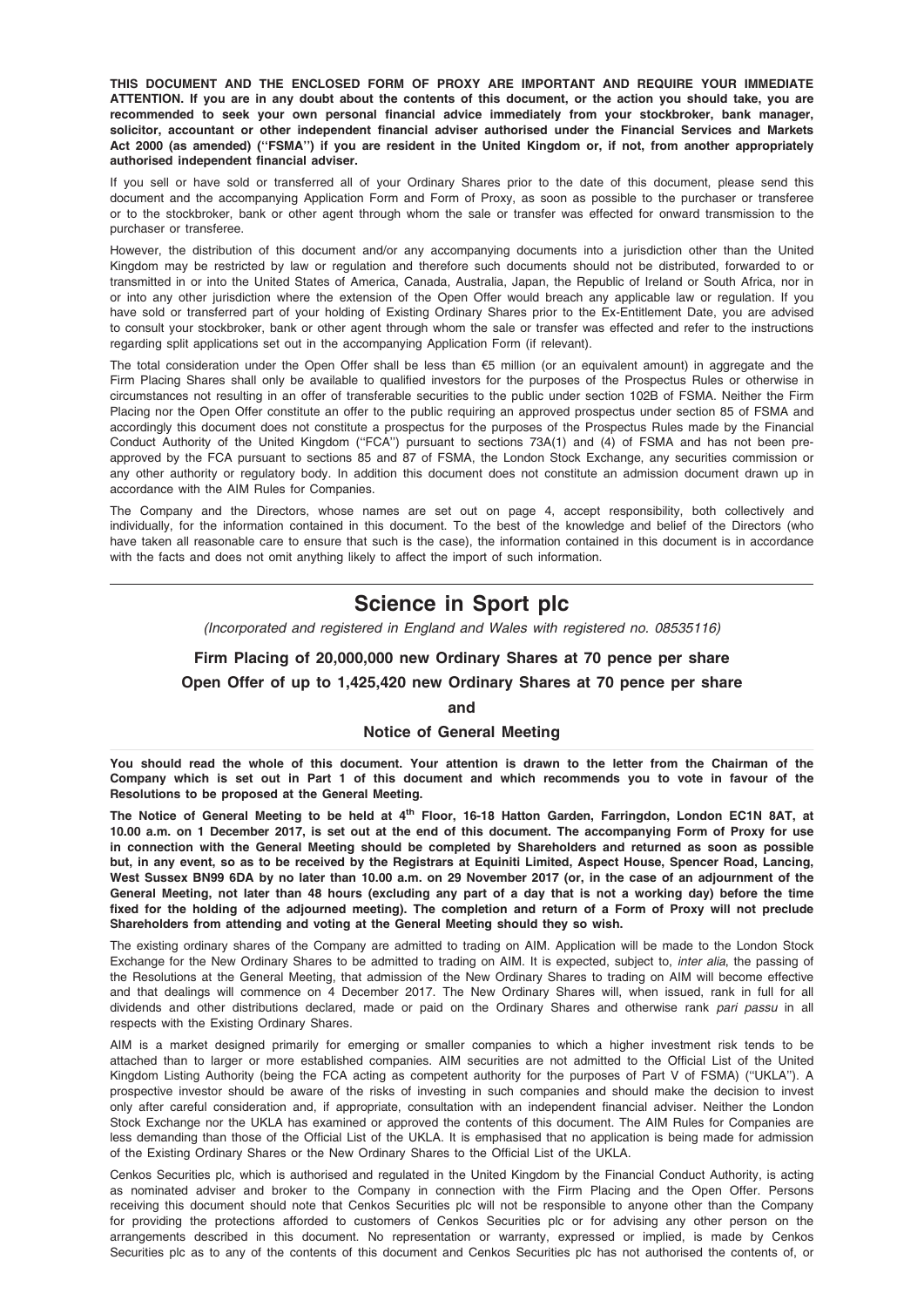any part of, this document and no liability whatsoever is accepted by Cenkos Securities plc for the accuracy of any information or opinions contained in this document or for the omission of any information. Cenkos Securities plc, as nominated adviser and broker to the Company, owes certain responsibilities to the London Stock Exchange which are not owed to the Company or the Directors.

This document does not constitute an offer to sell or an invitation to subscribe for, or solicitation of an offer to subscribe for or buy New Ordinary Shares to any person in any jurisdiction to whom it is unlawful to make such offer or solicitation. In particular, this document must not be taken, transmitted, distributed or sent, directly or indirectly, in, or into, the United States of America, Canada, Australia, Japan, the Republic of Ireland or South Africa or transmitted, distributed or sent to, or by, any national, resident or citizen of such countries. Accordingly, the New Ordinary Shares may not, subject to certain exceptions, be offered or sold, directly or indirectly, in, or into, the United States of America, Canada, Australia, Japan, the Republic of Ireland or South Africa or in any other country, territory or possession where to do so may contravene local securities laws or regulations. The Ordinary Shares have not been, and will not be, registered under the United States Securities Act of 1933 as amended (the ''Securities Act'') or qualified for sale under the laws of any state of the United States or under the applicable laws of any of Canada, Australia, the Republic of Ireland, South Africa or Japan and, subject to certain exceptions, may not be offered or sold in the United States or to, or for the account or benefit of, US persons (as such term is defined in Regulation S under the Securities Act) or to any national, resident or citizen of Canada, Australia, the Republic of Ireland, South Africa or Japan.

Copies of this document will be available free of charge to the public during normal business hours on any day (Saturdays, Sundays and public holidays excepted) at the offices of Science in Sport plc at 4th Floor, 16-18 Hatton Garden, Farringdon, London EC1N 8AT for a period of one month from the date of this document.

#### FORWARD LOOKING STATEMENTS

This document includes ''forward-looking statements'' which include all statements other than statements of historical facts, including, without limitation, those regarding the Group's financial position, business strategy, plans and objectives of management for future operations, or any statements preceded by, followed by or that include the words ''targets'', "believes", "expects", "aims", "intends", "will", "may", "anticipates", "would", "could" or "similar" expressions or negatives thereof. Such forward-looking statements involve known and unknown risks, uncertainties and other important factors beyond the Company's control that could cause the actual results, performance or achievements of the Group to be materially different from future results, performance or achievements expressed or implied by such forward-looking statements. Such forward-looking statements are based on numerous assumptions regarding the Group's present and future business strategies and the environment in which the Group will operate in the future. These forward-looking statements speak only as at the date of this document. The Company expressly disclaims any obligation or undertaking to disseminate any updates or revisions to any forward-looking statements contained herein to reflect any change in the Company's expectations with regard thereto or any change in events, conditions or circumstances on which any such statements are based unless required to do so by applicable law or the AIM Rules for Companies.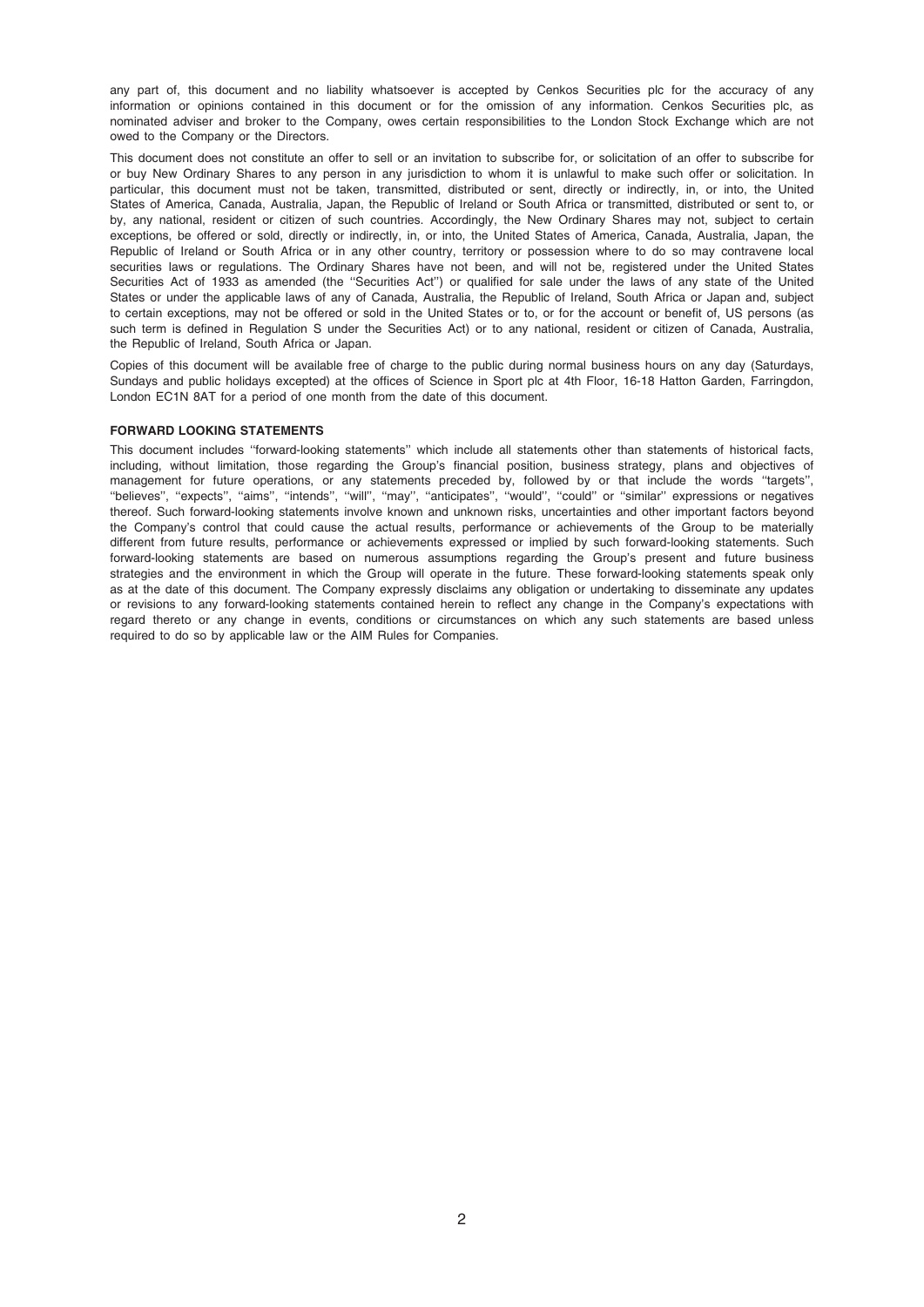# **CONTENTS**

| <b>Directors and Advisers</b>                              | 4              |
|------------------------------------------------------------|----------------|
| <b>Expected Timetable of Principal Events</b>              | 5              |
| <b>Key Statistics</b>                                      | 6              |
| <b>Definitions</b>                                         | $\overline{7}$ |
| <b>Part 1</b> – Letter from the Chairman                   | 10             |
| <b>Part 2 - Risk Factors</b>                               | 18             |
| <b>Part 3</b> – Terms and Conditions of the Open Offer     | 24             |
| <b>Part 4</b> – Questions and Answers about the Open Offer | 45             |
| <b>Notice of General Meeting</b>                           | 52             |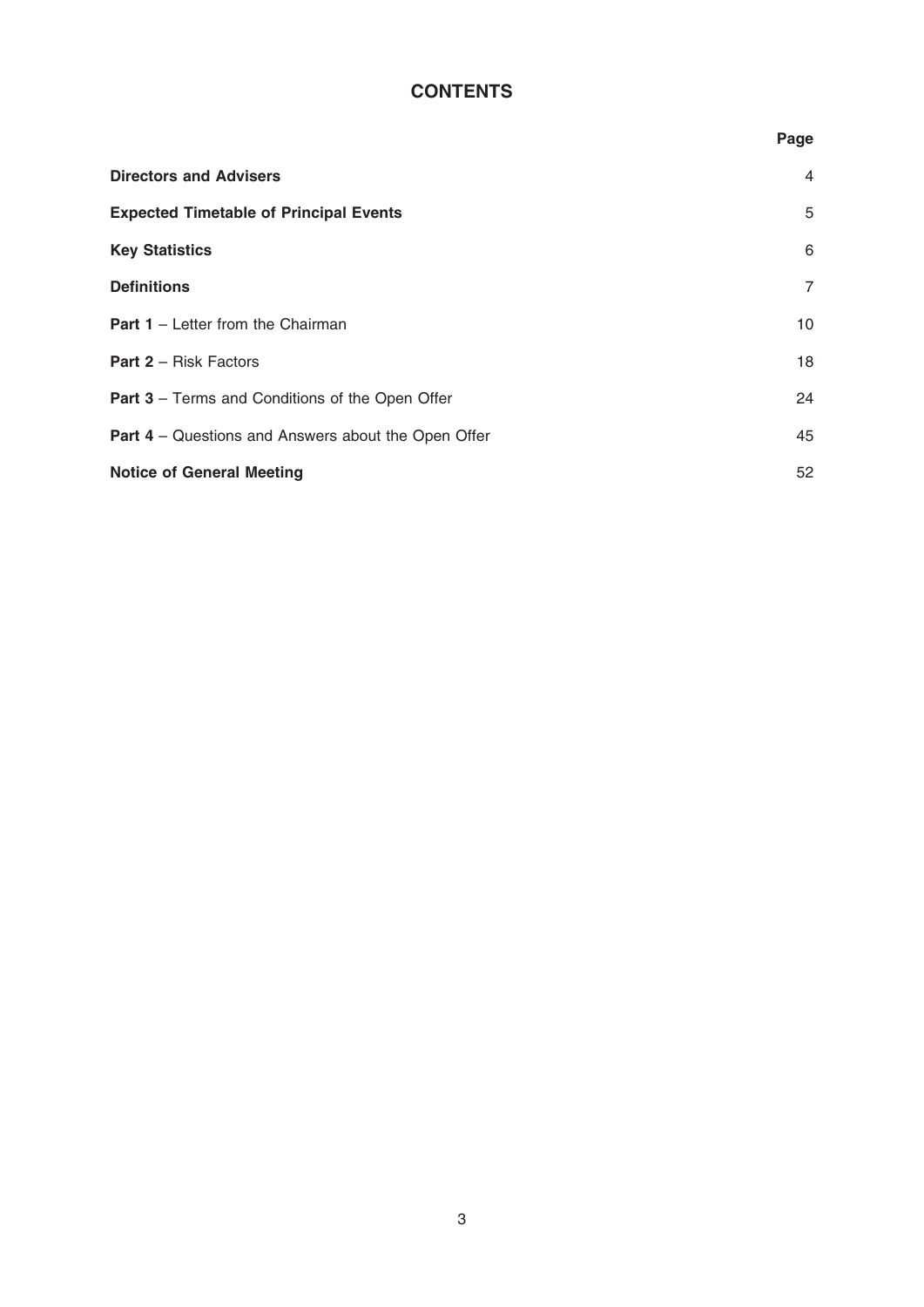# DIRECTORS AND ADVISERS

| <b>Directors</b>                                             | John Clarke - Non-Executive Chairman<br>Stephen Moon - Chief Executive Officer<br>Elizabeth Lake - Chief Finance Officer<br>Raymond Duignan - Non-Executive Director<br>Tim Wright - Non-Executive Director |
|--------------------------------------------------------------|-------------------------------------------------------------------------------------------------------------------------------------------------------------------------------------------------------------|
| <b>Company Secretary</b>                                     | Elizabeth Lake                                                                                                                                                                                              |
| <b>Registered Office</b>                                     | 4th Floor<br>16-18 Hatton Garden<br>Farringdon<br>London<br>EC1N 8AT                                                                                                                                        |
| Nominated Adviser and Broker                                 | Cenkos Securities plc<br>6.7.8 Tokenhouse Yard<br>London<br>EC2R 7AS                                                                                                                                        |
| <b>Lawyers to the Company</b>                                | Shoosmiths LLP<br><b>Russell House</b><br>1550 Parkway<br><b>Solent Business Park</b><br>Whiteley<br>Hampshire<br><b>PO15 7AG</b>                                                                           |
| <b>Lawyers to the Nominated</b><br><b>Adviser and Broker</b> | Holman Fenwick Willan LLP<br><b>Friary Court</b><br>65 Crutched Friars<br>London<br>EC3N 2AE                                                                                                                |
| <b>Registrars and receiving agent</b>                        | Equiniti Limited<br><b>Aspect House</b><br>Spencer Road<br>Lancing<br><b>West Sussex</b><br><b>BN99 6DA</b>                                                                                                 |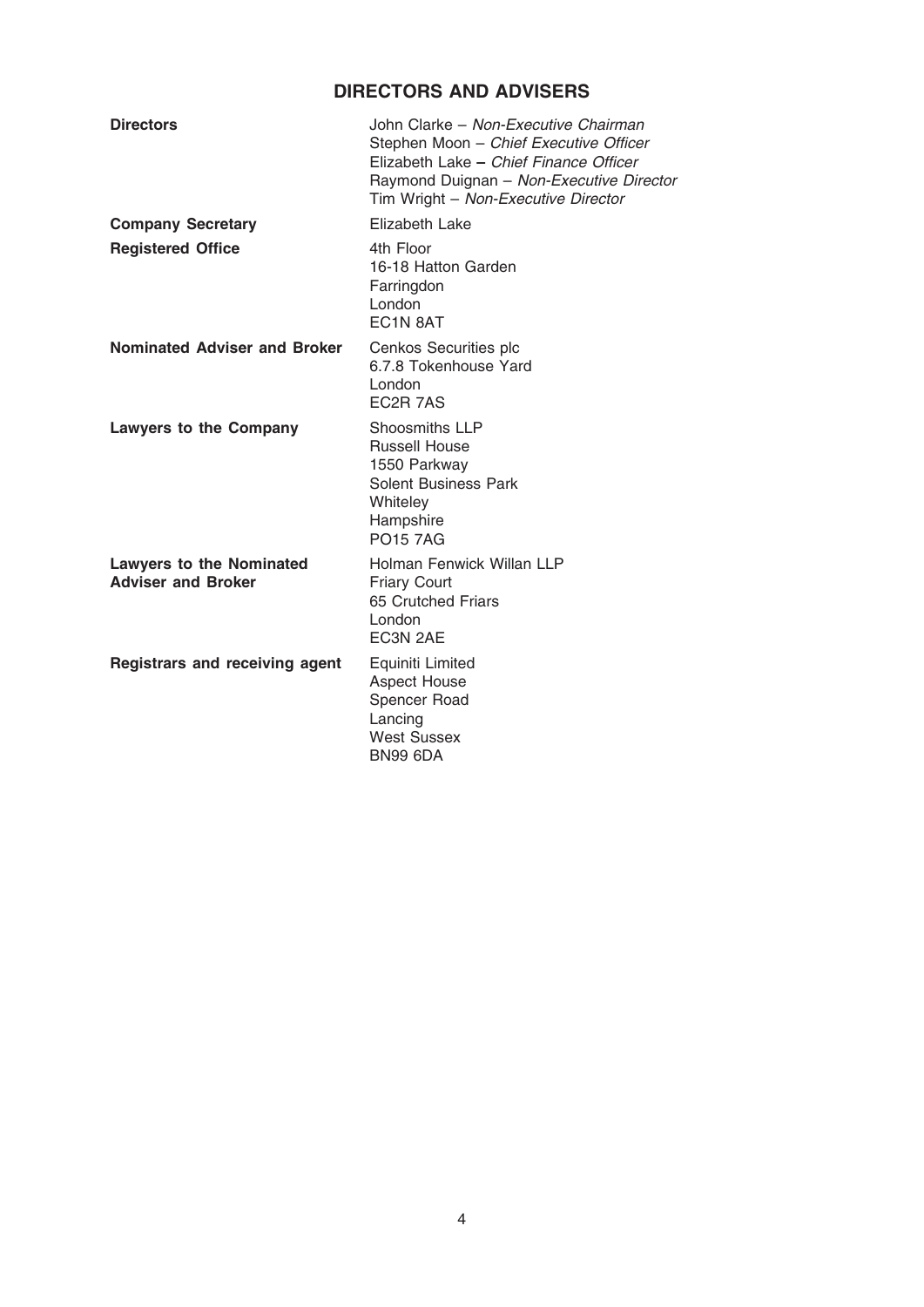# EXPECTED TIMETABLE OF PRINCIPAL EVENTS

| Record Date for the Open Offer                                                                                                                                                                                   | 6.00 p.m. on 9 November 2017            |
|------------------------------------------------------------------------------------------------------------------------------------------------------------------------------------------------------------------|-----------------------------------------|
| Announcement of the Firm Placing and Open Offer, publication<br>and posting of this document, the Application Form and Form of<br>Proxy                                                                          | 14 November 2017                        |
| Ex-entitlement Date for the Open Offer                                                                                                                                                                           | 8.00 a.m. on 14 November 2017           |
| Open Offer Entitlements and Excess CREST Open Offer<br>Entitlements credited to stock accounts of Qualifying CREST<br>Shareholders                                                                               | 15 November 2017                        |
| Recommended latest time and date for requesting withdrawal of<br>Open Offer Entitlements from CREST                                                                                                              | 4.30 p.m. on 24 November 2017           |
| Latest time and date for Depositing Open Offer Entitlements in<br><b>CREST</b>                                                                                                                                   | 3.00 p.m. on 27 November 2017           |
| Latest time and date for splitting Application Forms (to satisfy<br>bona fide market claims only)                                                                                                                | 3.00 p.m. on 28 November 2017           |
| Latest time and date for receipt of completed Forms of Proxy to<br>be valid at the General Meeting                                                                                                               | 10.00 a.m. on 29 November 2017          |
| Latest time and date for acceptance of the Open Offer and<br>receipt of completed Application Forms and payment in full<br>under the Open Offer or settlement of relevant CREST<br>instructions (if appropriate) | 11.00 a.m. on 30 November 2017          |
| <b>General Meeting</b>                                                                                                                                                                                           | 10.00 a.m. on 1 December 2017           |
| Announcement of result of General Meeting and the Open Offer                                                                                                                                                     | 1 December 2017                         |
| Admission and commencement of dealings in the New Ordinary<br>Shares on AIM                                                                                                                                      | 8.00 a.m. on 4 December 2017            |
| Firm Placing Shares and Offer Shares credited to CREST<br>members' accounts                                                                                                                                      | 4 December 2017                         |
| Expected despatch of definitive share certificates in certificated<br>form                                                                                                                                       | within 10 business days of<br>Admission |

If any of the details contained in the timetable above should change, the revised times and dates will be notified by means of an announcement through a Regulatory Information Service.

Certain of the events in the above timetable are conditional upon, amongst other things, the passing of the Resolutions to be proposed at the General Meeting.

All references are to London time unless stated otherwise.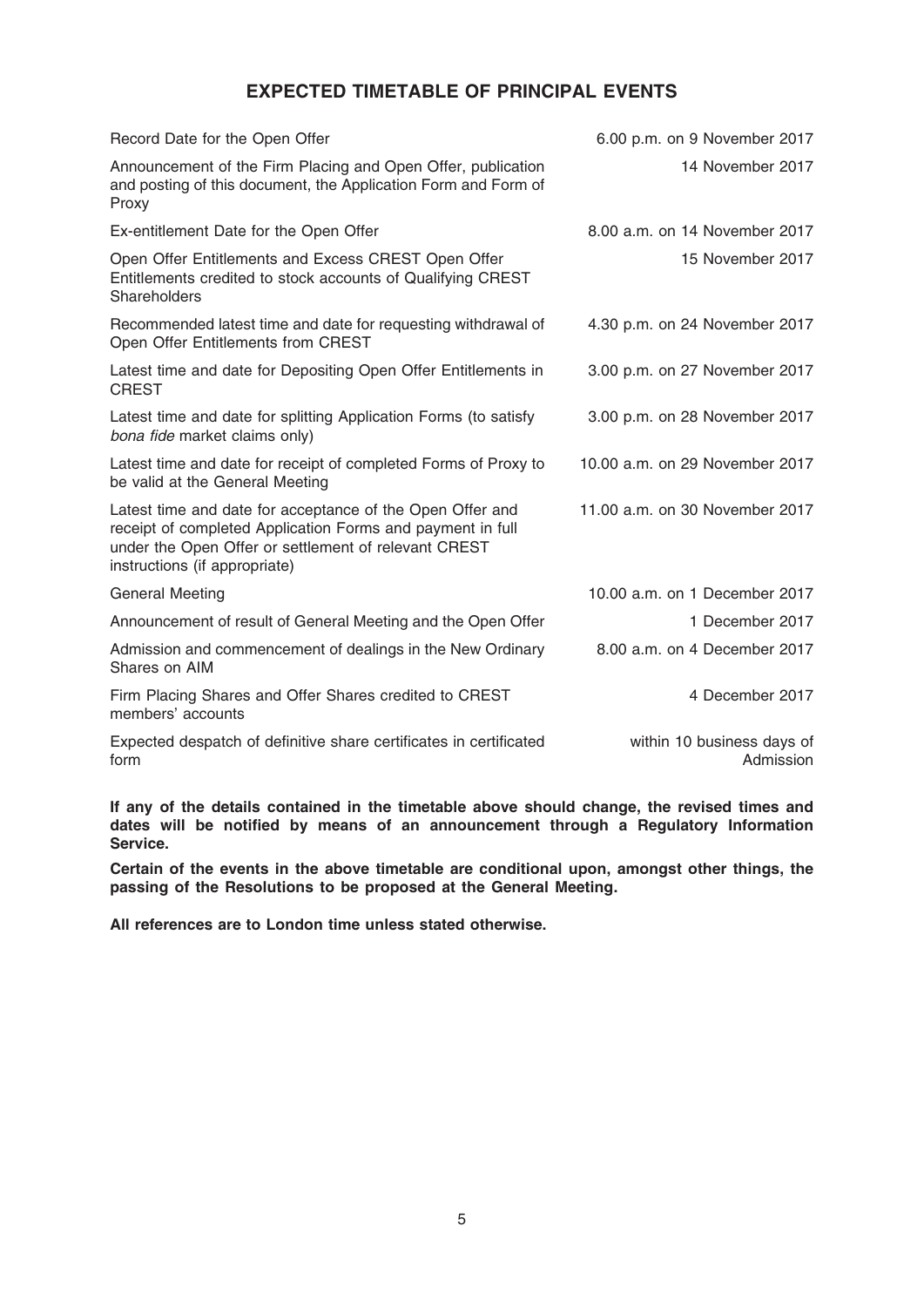# KEY STATISTICS

# FIRM PLACING STATISTICS

| Number of Existing Ordinary Shares                                                        | 45,613,456      |
|-------------------------------------------------------------------------------------------|-----------------|
| Number of Firm Placing Shares                                                             | 20,000,000      |
| <b>Offer Price</b>                                                                        | 70 <sub>p</sub> |
| Percentage of the Enlarged Share Capital represented by the Firm<br><b>Placing Shares</b> | 29.8%           |
| Gross Proceeds of the Firm Placing                                                        | £14.0 million   |

# OPEN OFFER STATISTICS

| Number of Offer Shares                                                                                            | 1,425,420                                              |
|-------------------------------------------------------------------------------------------------------------------|--------------------------------------------------------|
| <b>Offer Price</b>                                                                                                | 70 <sub>p</sub>                                        |
| Basis of Open Offer                                                                                               | 1 Offer Share for every<br>32 Existing Ordinary Shares |
| Gross proceeds of the Open Offer*                                                                                 | up to approximately £1.0 million                       |
| Enlarged Share Capital following the Firm Placing and Open Offer*                                                 | up to 67,038,876                                       |
| Percentage of the Enlarged Share Capital respresented by the Offer<br>Shares*                                     | up to $2.1\%$                                          |
| Market Capitalisation of the Company immediately following the<br>Firm Placing and Open Offer at the Offer Price* | £46.9 million                                          |

\* on the assumption that the Open Offer is fully subscribed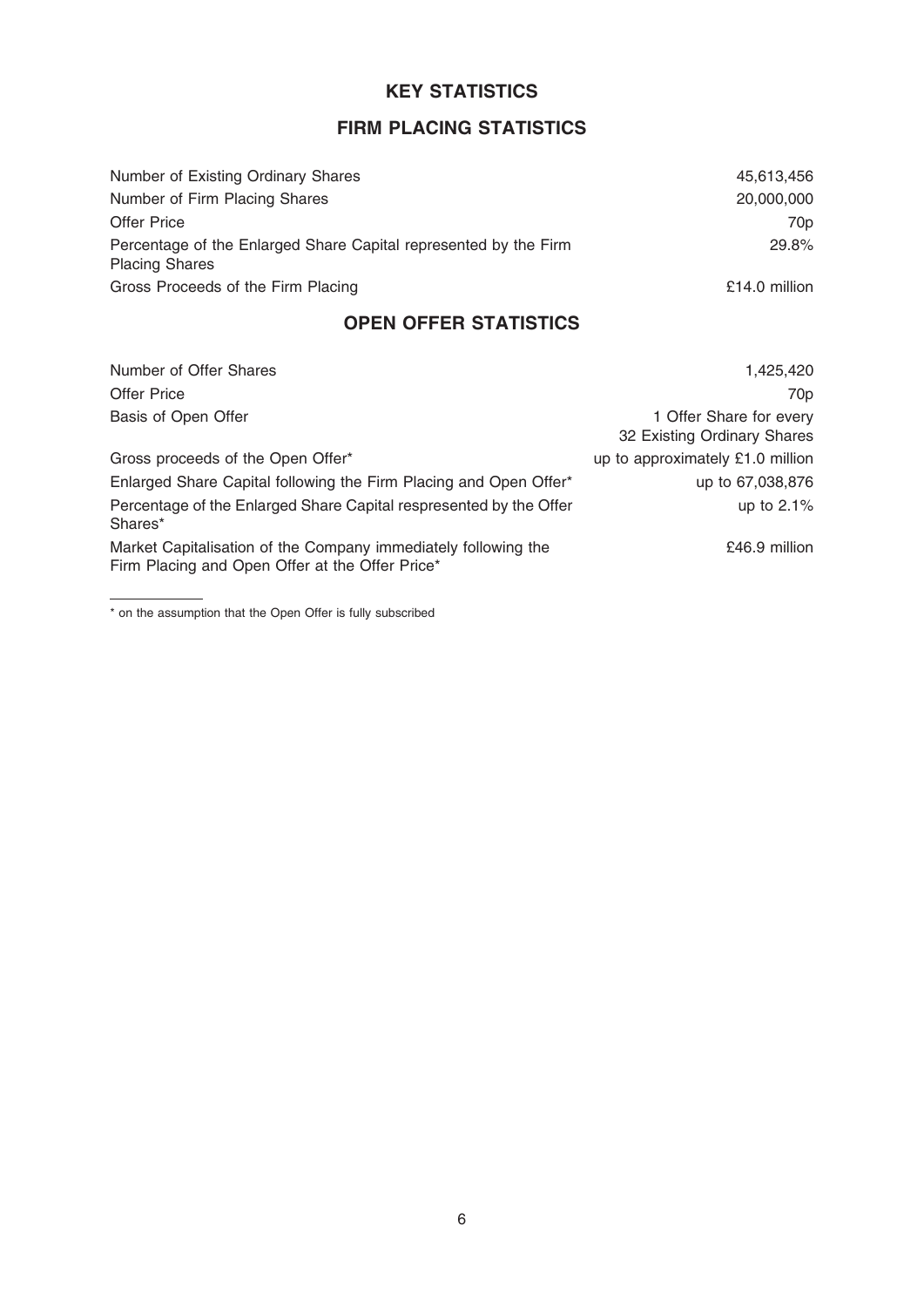# **DEFINITIONS**

The following definitions apply throughout this document, unless the context requires otherwise:

| "Act"                                    | Companies Act 2006 (as amended)                                                                                                                                                                                                                                              |
|------------------------------------------|------------------------------------------------------------------------------------------------------------------------------------------------------------------------------------------------------------------------------------------------------------------------------|
| "Admission"                              | the admission of the New Ordinary Shares to trading on AIM in<br>accordance with the AIM Rules for Companies                                                                                                                                                                 |
| "AIM"                                    | the AIM market operated by London Stock Exchange                                                                                                                                                                                                                             |
| "AIM Rules for Companies"                | the AIM Rules for Companies and guidance notes as published<br>by the London Stock Exchange from time to time                                                                                                                                                                |
| "Application Form"                       | the non-CREST Application Form                                                                                                                                                                                                                                               |
| "Board" or "Directors"                   | the directors of the Company as at the date of this document                                                                                                                                                                                                                 |
| "Cenkos Securities"                      | Cenkos Securities plc                                                                                                                                                                                                                                                        |
| "Company" or "SiS"                       | Science in Sport plc                                                                                                                                                                                                                                                         |
| "CREST"                                  | the relevant system (as defined in the CREST Regulations) in<br>respect of which Euroclear is the operator (as defined in the<br><b>CREST Regulations)</b>                                                                                                                   |
| "CREST member"                           | a person who has been admitted to CREST as a system-member<br>(as defined in the CREST Manual)                                                                                                                                                                               |
| "CREST member account ID"                | the identification code or number attached to a member account<br>in CREST                                                                                                                                                                                                   |
| "CREST participant"                      | a person who is, in relation to CREST, a system-participant (as<br>defined in the CREST regulations)                                                                                                                                                                         |
| "CREST participant ID"                   | shall have the meaning given in the CREST Manual issued by<br>Euroclear                                                                                                                                                                                                      |
| "CREST payment"                          | shall have the meaning given in the CREST Manual issued by<br>Euroclear                                                                                                                                                                                                      |
| "CREST Regulations"                      | the Uncertificated Securities Regulations 2001 (SI 2001/3755) (as<br>amended)                                                                                                                                                                                                |
| "CREST sponsor"                          | a CREST participant admitted to CREST as a CREST sponsor                                                                                                                                                                                                                     |
| "CREST sponsored member"                 | a CREST member admitted to CREST as a sponsored member                                                                                                                                                                                                                       |
| "Enlarged Share Capital"                 | the entire issued share capital of the Company following<br>completion of the Firm Placing and Open Offer on Admission<br>and no other Ordinary Shares are issued between the date of this<br>document and Admission (assuming the Open Offer is fully<br>subscribed)        |
| "EU"                                     | the European Union                                                                                                                                                                                                                                                           |
| "Euroclear"                              | Euroclear UK & Ireland Limited                                                                                                                                                                                                                                               |
| "Excess Application Facility"            | the arrangement pursuant to which Qualifying Shareholders may<br>apply for additional Offer Shares in excess of their Open Offer<br>Entitlement in accordance with the terms and conditions of the<br>Open Offer                                                             |
| "Excess CREST Open Offer<br>Entitlement" | in respect of each Qualifying CREST Shareholder, his entitlement<br>(in addition to his Open Offer Entitlement) to apply for Offer<br>Shares in accordance with the Excess Application Facility, which<br>is conditional on him taking up his Open Offer Entitlement in full |
| "Excess Shares"                          | Offer Shares applied for by Qualifying Shareholders in<br>accordance with the Excess Application facility                                                                                                                                                                    |
| "Ex-entitlement Date"                    | the date on which the Existing Ordinary Shares are marked "ex"<br>for entitlement under the Open Offer, being 14 November 2017                                                                                                                                               |
| "Existing Ordinary Shares"               | the 45,613,456 Ordinary Shares in issue on the date of this<br>document                                                                                                                                                                                                      |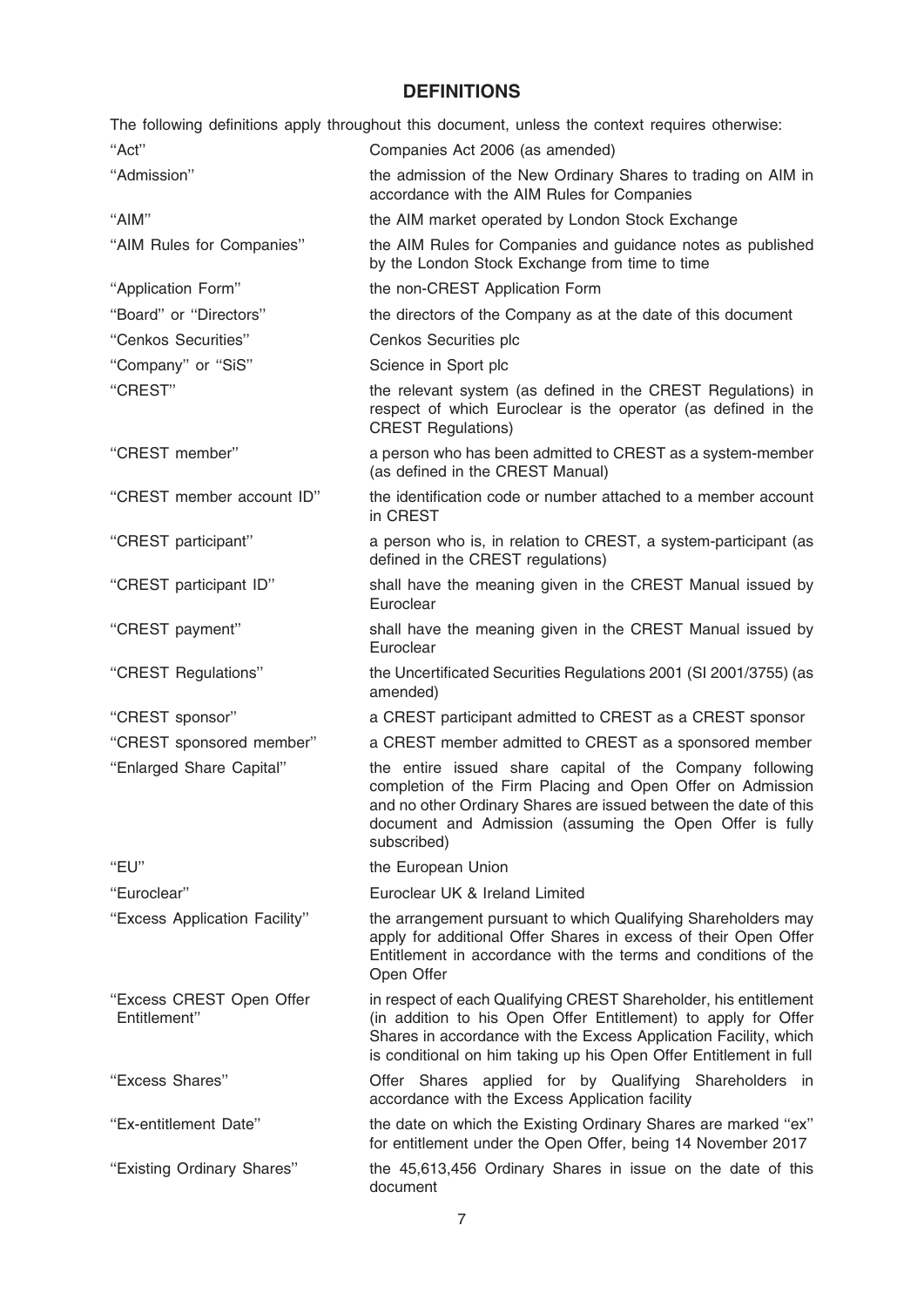| "FCA"                                      | the Financial Conduct Authority of the UK                                                                                                                                                                                                                                                   |
|--------------------------------------------|---------------------------------------------------------------------------------------------------------------------------------------------------------------------------------------------------------------------------------------------------------------------------------------------|
| "Firm Placees"                             | subscribers for Firm Placing Shares                                                                                                                                                                                                                                                         |
| "Firm Placing"                             | the placing by the Company of the Firm Placing Shares with<br>certain investors, existing Shareholders (or their associated<br>investment vehicles) and Stephen Moon, otherwise than on a<br>pre-emptive basis, at the Offer Price pursuant to the Firm Placing<br>and Open Offer Agreement |
| "Firm Placing and Open Offer<br>Agreement" | the agreement entered into between the Company and Cenkos<br>Securities in respect of the Firm Placing and Open Offer dated<br>13 November 2017, as described in this document                                                                                                              |
| "Firm Placing Shares"                      | the 20,000,000 Ordinary Shares the subject of the Firm Placing                                                                                                                                                                                                                              |
| "Form of Proxy"                            | the form of proxy for use in relation to the General Meeting<br>enclosed with this document                                                                                                                                                                                                 |
| "FSMA"                                     | Financial Services and Markets Act 2000 (as amended)                                                                                                                                                                                                                                        |
| "General Meeting"                          | the General Meeting of the Company, convened for 10.00 a.m. on<br>1 December 2017 or at any adjournment thereof, notice of which<br>is set out at the end of this document                                                                                                                  |
| "Group"                                    | the Company and its subsidiaries                                                                                                                                                                                                                                                            |
| "London Stock Exchange"                    | London Stock Exchange plc                                                                                                                                                                                                                                                                   |
| "Money Laundering Regulations"             | the Money Laundering Regulations 2007, the money laundering<br>provisions of the Criminal Justice Act 1993 and the Proceeds of<br>Crime Act 2002                                                                                                                                            |
| "Nelson Facility"                          | the manufacturing facility of the Company at Nelson in Lancashire                                                                                                                                                                                                                           |
| "New Ordinary Shares"                      | the Firm Placing Shares and the Offer Shares                                                                                                                                                                                                                                                |
| "Notice of General Meeting"                | the notice convening the General Meeting as set out at the end of<br>this document                                                                                                                                                                                                          |
| "Offer Price"                              | 70 pence per New Ordinary Share                                                                                                                                                                                                                                                             |
| "Offer Shares"                             | the 1,425,420 Ordinary Shares being made available to<br>Qualifying Shareholders pursuant to the Open Offer                                                                                                                                                                                 |
| "Open Offer"                               | the conditional invitation made to Qualifying Shareholders to<br>apply to subscribe for the Offer Shares at the Offer Price on the<br>terms and subject to the conditions set out in Part 3 of this<br>document and, where relevant, in the Application Form                                |
| "Open Offer Entitlement"                   | the entitlement of Qualifying Shareholders to subscribe for Offer<br>Shares allocated to Qualifying Shareholders on the Record Date<br>pursuant to the Open Offer                                                                                                                           |
| "Ordinary Shares"                          | ordinary shares of 10p each in the capital of the Company                                                                                                                                                                                                                                   |
| "Overseas Shareholders"                    | a Shareholder with a registered address outside the United<br>Kingdom                                                                                                                                                                                                                       |
| "Prospectus Rules"                         | the Prospectus Rules made in accordance with the EU<br>Prospectus Directive 2003/71/EC in relation to offers of<br>securities to the public and the admission of securities to<br>trading on a regulated market                                                                             |
| "Qualifying CREST Shareholders"            | Qualifying Shareholders holding Existing Ordinary Shares in a<br><b>CREST</b> account                                                                                                                                                                                                       |
| "Qualifying Non-CREST<br>Shareholders"     | Qualifying Shareholders holding Existing Ordinary Shares in<br>certificated form                                                                                                                                                                                                            |
| "Qualifying Shareholders"                  | holders of Existing Ordinary Shares on the register of members of<br>the Company at the Record Date (but excluding any Overseas<br>Shareholder who has a registered address in the United States of<br>America or any other Restricted Jurisdiction)                                        |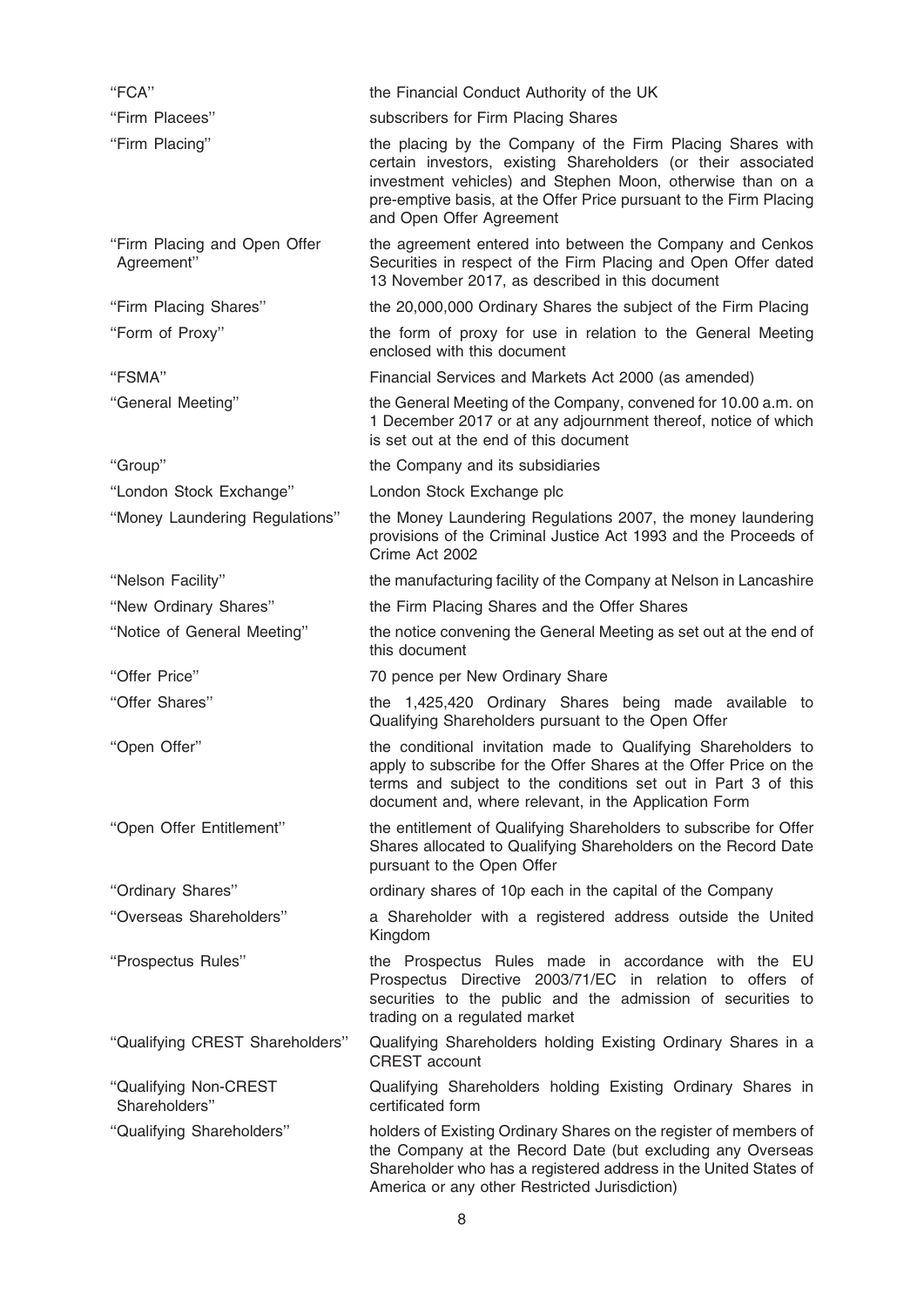| "Receiving Agent" or "Equiniti"              | Equiniti Limited                                                                                                                                                                                                                                        |
|----------------------------------------------|---------------------------------------------------------------------------------------------------------------------------------------------------------------------------------------------------------------------------------------------------------|
| "Record Date"                                | 6.00 p.m. on 9 November 2017 in respect of the entitlements of<br>Qualifying Shareholders under the Open Offer                                                                                                                                          |
| "Regulatory Information Service"             | has the meaning given in the AIM Rules for Companies                                                                                                                                                                                                    |
| "Resolutions"                                | the resolutions to be proposed at the General Meeting as set out<br>in the Notice of General Meeting                                                                                                                                                    |
| "Restricted Jurisdictions"                   | United States of America, Canada, Australia, Japan, the Republic<br>of South Africa and the Republic of Ireland and any other<br>jurisdiction where the extension or availability of the Firm Placing<br>and Open Offer would breach any applicable law |
| "Securities Act"                             | US Securities Act of 1933 (as amended)                                                                                                                                                                                                                  |
| "Shareholders"                               | the holders of Existing Ordinary Shares                                                                                                                                                                                                                 |
| "Transaction"                                | the Firm Placing and Open Offer                                                                                                                                                                                                                         |
| "United Kingdom" or "UK"                     | the United Kingdom of Great Britain and Northern Ireland                                                                                                                                                                                                |
| "United States" or "US"                      | the United States of America, its territories and possessions, any<br>state of the United States of America and the District of Columbia<br>and all areas subject to its jurisdiction                                                                   |
| "Uncertificated" or "Uncertificated<br>form" | recorded on the relevant register or other record of the Shares or<br>other security concerned as being held in uncertificated form in<br>CREST, and title to which, by virtue of the CREST Regulations,<br>may be transferred by means of CREST        |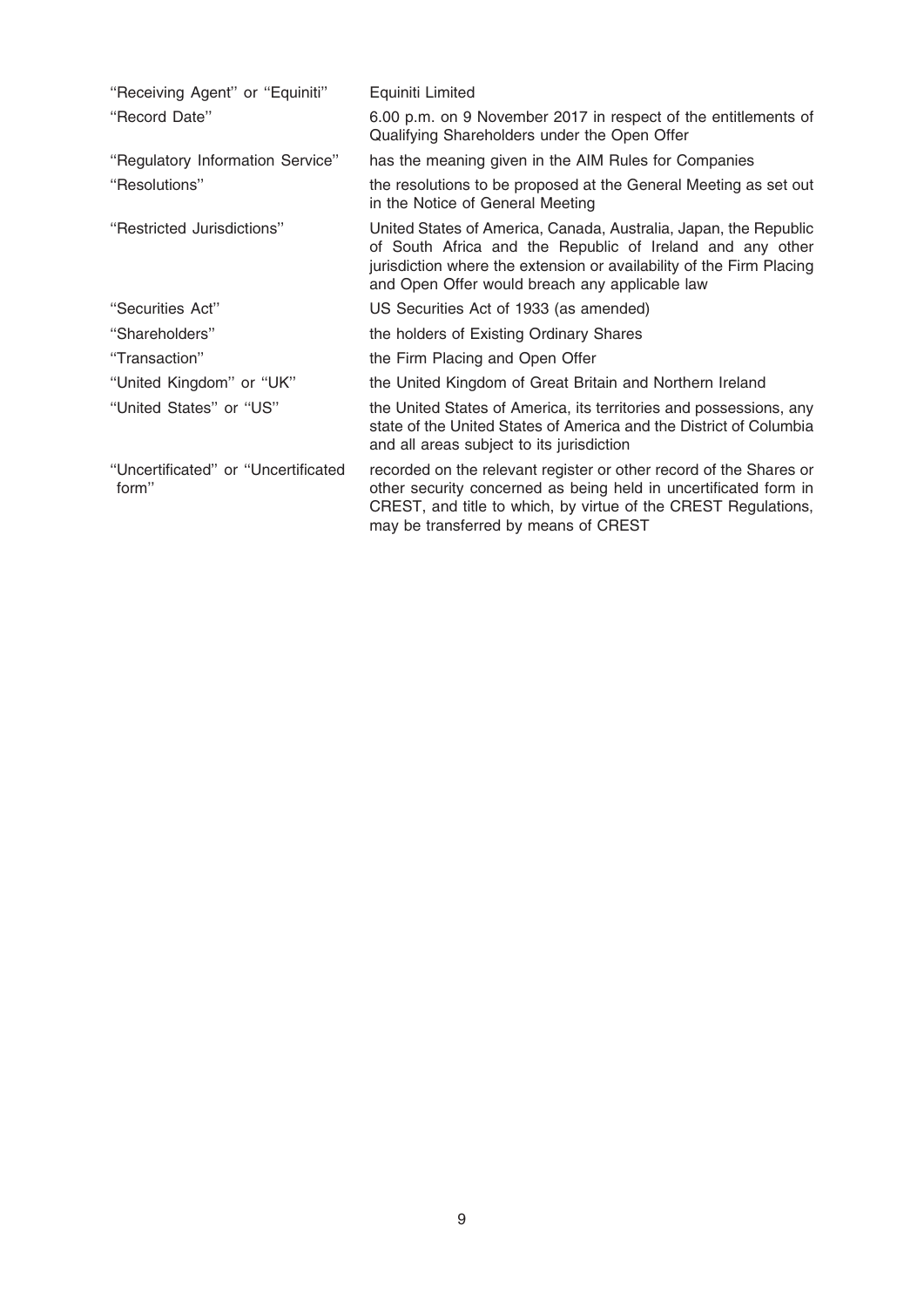# PART 1

# LETTER FROM THE CHAIRMAN

# Science in Sport plc

(Incorporated in England and Wales with registered no. 08535116)

John Clarke – Non-Executive Chairman Stephen Moon – Chief Executive Officer Elizabeth Lake – Chief Finance Officer Raymond Duignan – Non-Executive Director Tim Wright – Non-Executive Director

**Directors:** Registered office: 4th Floor 16-18 Hatton Garden **Farringdon** London, EC1N 8AT

For the attention of Shareholders and, for information only, option holders

14 November 2017

Dear Shareholder

## Firm Placing of 20,000,000 new Ordinary Shares at 70 pence per share Open Offer of up to 1,425,420 new Ordinary Shares at 70 pence per share and Notice of General Meeting

## 1. Introduction

The Company has today announced a conditional Firm Placing to raise £14.0 million (before fees and expenses) by the issue and allotment by the Company of 20,000,000 Ordinary Shares at the Offer Price of 70 pence per Ordinary Share.

In addition, in order to provide Shareholders who have not taken part in the Firm Placing with an opportunity to participate in the proposed issue of New Ordinary Shares, the Company is providing all Qualifying Shareholders with the opportunity to subscribe at the Offer Price for an aggregate of 1,425,420 Offer Shares, to raise up to £1.0 million (before fees and expenses), on the basis of 1 New Ordinary Share for every 32 Existing Ordinary Shares, at 70 pence each, payable in full on acceptance.

The Firm Placing and Open Offer are conditional, inter alia, upon Shareholders approving the Resolutions at the General Meeting that will grant to the Directors the authority to allot the New Ordinary Shares and the power to disapply statutory pre-emption rights in respect of the New Ordinary Shares. The Resolutions are contained in the Notice of General Meeting at the end of this document. Admission is expected to occur no later than 8.00 a.m. on 4 December 2017 or such later time and/or date as Cenkos Securities and the Company may agree. The Firm Placing and Open Offer are not underwritten.

The Open Offer provides Qualifying Shareholders with an opportunity to participate in the proposed issue of the New Ordinary Shares on a pre-emptive basis whilst providing the Company with additional capital to invest in the business of the Group.

The purpose of this document is to explain the background to and reasons for the Firm Placing and Open Offer, the use of proceeds, the details of the Firm Placing and Open Offer and to recommend that you vote in favour of the Resolutions.

## 2. Summary of Science in Sport plc

The Company is a leading sports nutrition company that develops, manufactures and markets sports nutrition products for professional athletes and sports enthusiasts. SiS is a strong brand in the elite athlete community – in the 2016 Rio Olympics, 34 medal-winning athletes or teams used SiS products (compared with 24 in 2012).

The SiS core product ranges include: SiS GO, comprising energy powders, isotonic gels, energy bars and hydration tablets; SiS REGO, including protein-based recovery powders and bars; and SiS Protein, products specifically designed to contribute to athletes' lean muscle mass growth and maintenance. SiS products are sold through a range of retail channels, including specialist sport retailers, major grocers, high street retailers and e-commerce websites.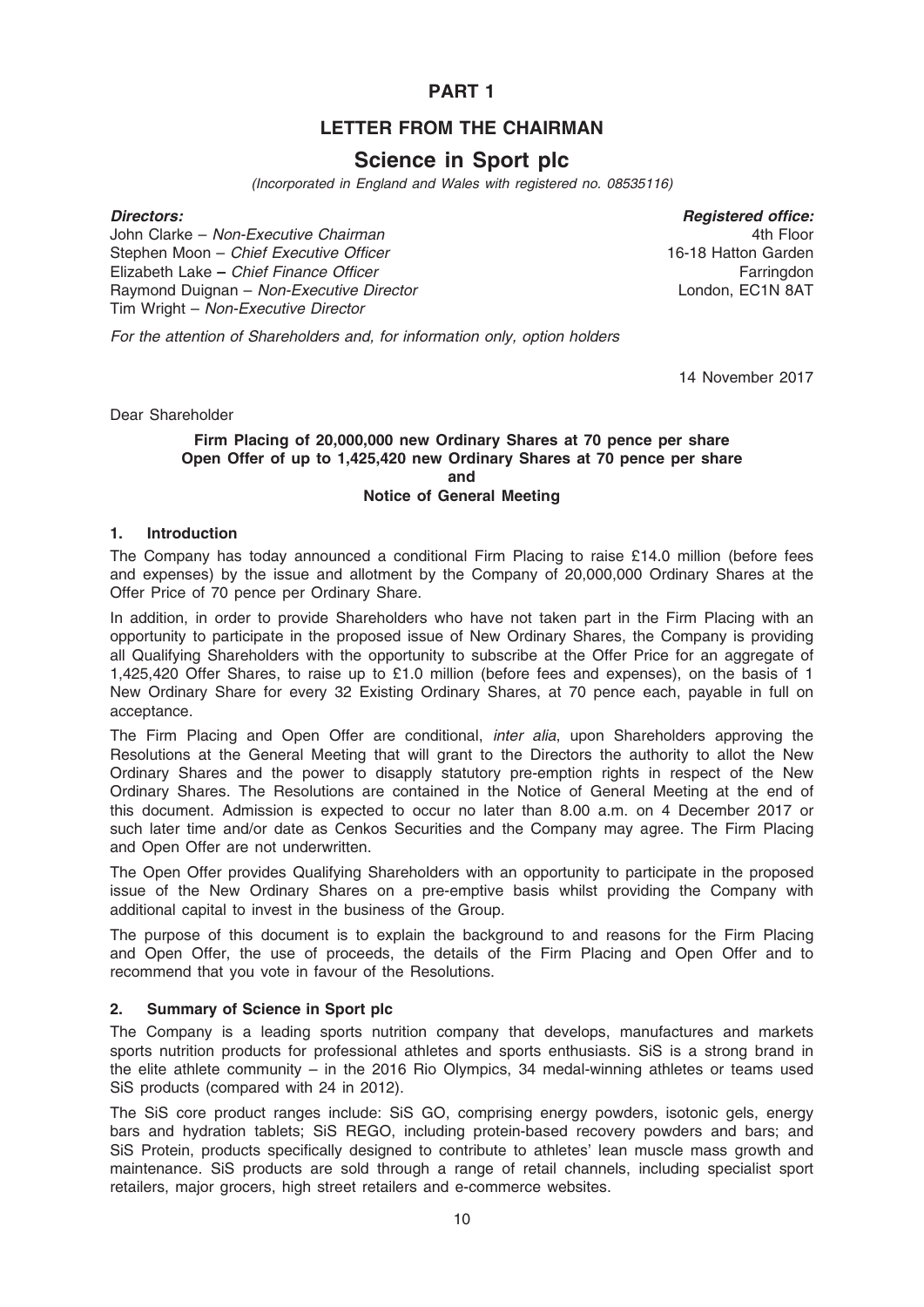SiS is currently the official sports nutrition supplier to professional cycling team Team SKY, British Cycling, Cycling Australia, USA Cycling and British Triathlon. SiS also supplies products to over 40 football clubs, including four national teams. In addition, Olympians Sir Chris Hoy MBE and Katarina Johnson-Thompson are Brand Ambassadors and Mark Cavendish MBE is an Elite Sports Consultant to the brand.

SiS was founded in 1992 and is headquartered in Hatton Garden, London. Its manufacturing facility is in Nelson, Lancashire. SiS shares are traded on the AIM market of the London Stock Exchange under the ticker symbol SIS.

# 3. Background to and reasons for the Firm Placing and Open Offer

In October 2015, the Company raised £8.7 million via a placing and open offer as it pursued a growth strategy focussed on accelerating the revenue growth of the Company. This accelerated growth strategy was based upon, inter alia, pursuing multiple growth opportunities in e-commerce and new international markets.

During 2016, and using the placing and open offer proceeds raised in October 2015, the Company grew revenue by 30 per cent. to £12.3 million (2015: £9.5 million). In addition, for the 6 months ending 30 June 2017, the Company reported a further period of strong revenue growth, with revenue up 28 per cent. to £8.3 million (H1 2016: £6.5 million). International and e-commerce sales growth was particularly strong, reflecting the Company's continued investment in its e-commerce platform and brand awareness. The Company reported cash and cash equivalents on 30 June 2017 of £3.9 million.

The Directors believe the Transaction will provide further funding to the Company to continue its accelerated revenue growth strategy. As part of this strategy, the Company intends to further invest in its existing e-commerce infrastructure and its international operations.

To date, the Company has successfully grown its Australian operations so that the SiS brand has significant brand awareness in that region. The Company intends to further establish, test and grow similar local country operations in both Italy and the US following receipt of certain net proceeds of the Transaction. The Company intends to grow its international operations in these countries via increased brand awareness and channel distribution gains.

The Company also intends to broaden its consumer and brand awareness to new endurance sports, outside of SiS's traditional cycling and running market. Specifically the Directors believe there is demand for the SiS product range within the football sports market, where there is a significant level of athlete participation. The Directors' belief in the opportunity for SiS in football is based upon a number of discussions the Company has had with various professional football clubs, who are keen to enter into nutrition partnerships and supply agreements, and the professionalism and number of grass root athletes who participate in the sport. SiS currently works with 48 leading professional clubs, including 4 national associations and 8 English Premier League Clubs. Shortly after the Transaction, SiS intends to enter into a multi-year nutritional sponsorship agreement with one of the largest football clubs in the world to drive awareness of the SiS brand. The football club is an English based Premiership team. The nutritional sponsorship agreement is expected to grant the Company certain rights related to advertising, promotion and general marketing as well as allowing the Company access to elite athletes. The Company also expects to provide nutritional products to both the football club and its players.

The Directors believe the above new markets will allow the Company to target a significantly greater number of athletes and therefore assist in the continued growth of the Company both within the UK and internationally.

## 4. Use of proceeds

The Company intends to raise £14.0 million before expenses by the conditional Firm Placing and up to a further £1.0 million before expenses under the Open Offer. The expenses for the Transaction are expected to be up to approximately £1.0 million dependent on the proceeds from the Open Offer.

The net proceeds will be used by the Company to invest within the following markets/regions in order to increase brand awareness, support working capital requirements and to develop distribution in online and traditional sales channels: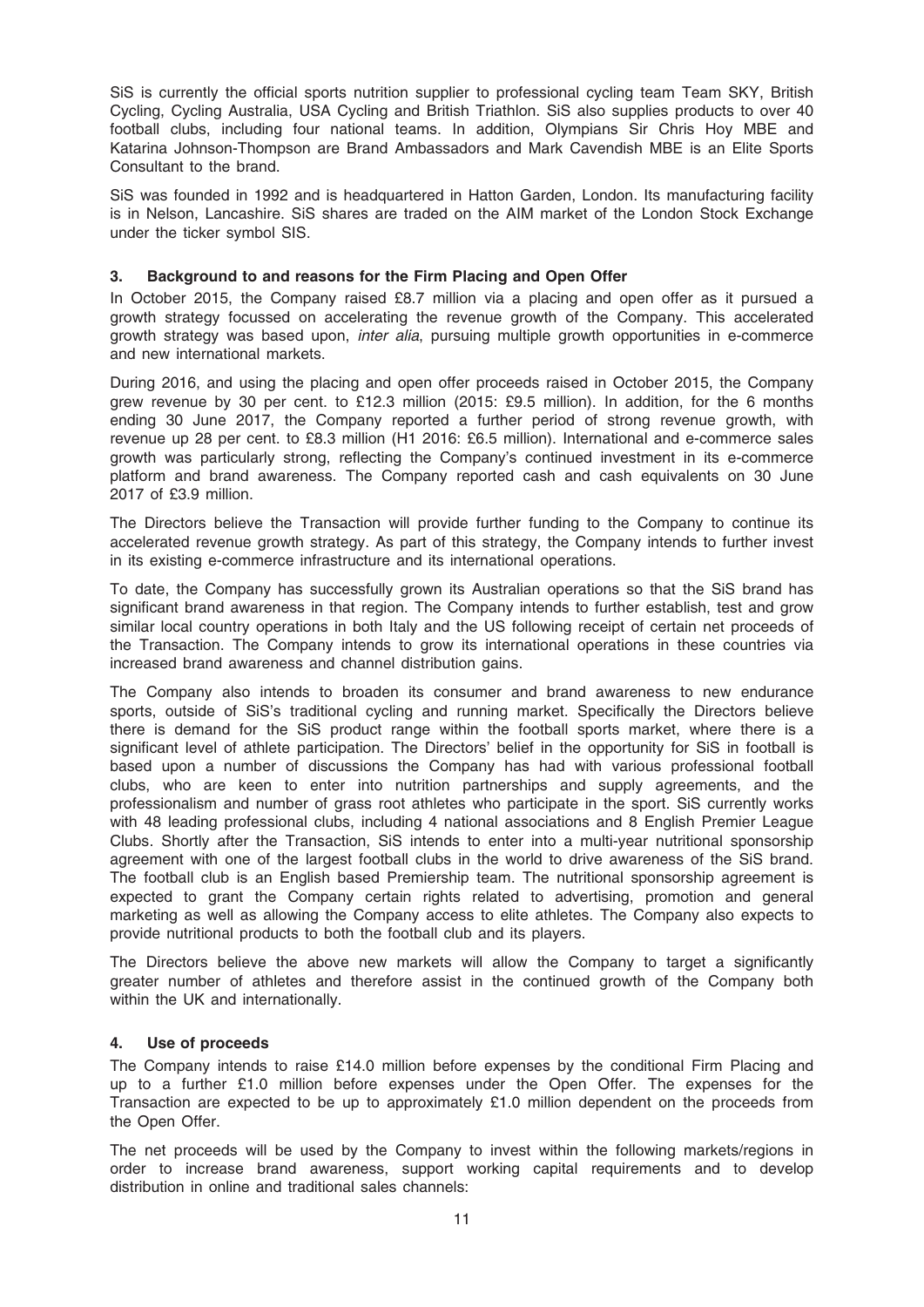- approximately £3.9 million will be invested to target the US sports nutrition market, specifically to support online distribution;
- approximately £2.8 million will be invested to target the football market; and
- approximately £0.6 million will be invested to target the Italian sports nutrition market.

In addition to the above, the balance of the net proceeds will be used to fund working capital needs of the Company, as well as supporting further investment in brand awareness and development of our e-commerce platform in the core UK and EU business.

# 5. Current trading and prospects

The Company published its unaudited interim report for the 6 months to 30 June 2017 on 20 September 2017. Within the interim report the Company reported a period of strong revenue growth, with sales up 28 per cent. at £8.3 million (H1 2016: £6.5 million) for the 6 months to 30 June 2017. International and e-commerce sales growth was particularly strong, reflecting the Company's continued investment in its e-commerce platform and brand awareness.

Gross profit of 58.8 per cent. (H1 2016: 58.9 per cent.) reflects the Company's low-cost manufacturing facility in Nelson which remains a strategic advantage. Investment has driven further efficiencies at the facility which has enabled the business to absorb increases in raw material costs and the growth of protein products within the overall product mix.

The underlying operating loss of the Company was in line with management expectations at  $E(1.1)$ million (H1 2016: £(0.4) million) given accelerated investment in all markets in marketing, sales and e-commerce of £4.7 million (H1 2016: £3.0 million). The core UK and EU business broke even in the first half of 2017 and with marketing expenditure phased heavily to the first half, is on track to be profitable at EBITDA level for the full year, in line with management expectations.

Overheads excluding sales and marketing were £2.4 million (H1 2016: £1.6 million) for the six months to 30 June 2017. Share-based payments were higher during the period by £0.5 million, as the first half of 2016 had no Long Term Incentive Plan (LTIP) charge given no share schemes were in place. Management continue to seek to limit underlying overheads to single-digit percentage increases in the future, currently achieving 11.8 per cent. excluding the share-based payments charge. The increase over the targeted single-digit growth rate was due to one-off costs related to a significant upgrade in our world-class banned substance programme, and investment in project management skills to ensure delivery of a range of major commercial and operational strategic projects.

Cash and cash equivalents at the period end were £3.9 million (H1 2016: £6.6 million). Cash outflow during the first half of 2017 represents continued operational investment to support the Company's strongly growing international and e-commerce businesses. In addition, significant investment has continued in the e-commerce platform to accelerate customer conversion, investment in systems to further support international expansion with the integration of third party logistics in Italy and the US, as well as the introduction of SAP to support finance and operations across the whole business.

The Directors can confirm the Company continues to trade in line with market expectations and view the future with confidence.

## 6. The Firm Placing and Open Offer

## Details of the Firm Placing

The Company has conditionally raised £14.0 million before expenses by the conditional Firm Placing of 20,000,000 Firm Placing Shares at the Offer Price to the Firm Placees.

The Firm Placing is conditional, *inter alia*, upon:

- (i) the passing of all of the Resolutions at the General Meeting;
- (ii) the Firm Placing and Open Offer Agreement becoming or being declared unconditional in all respects and not having been terminated in accordance with its terms prior to Admission; and
- (iii) Admission becoming effective by no later than 8.00 a.m. on 4 December 2017 or such later time and/or date (being no later than 8.00 a.m. on 29 December 2017) as Cenkos Securities and the Company may agree.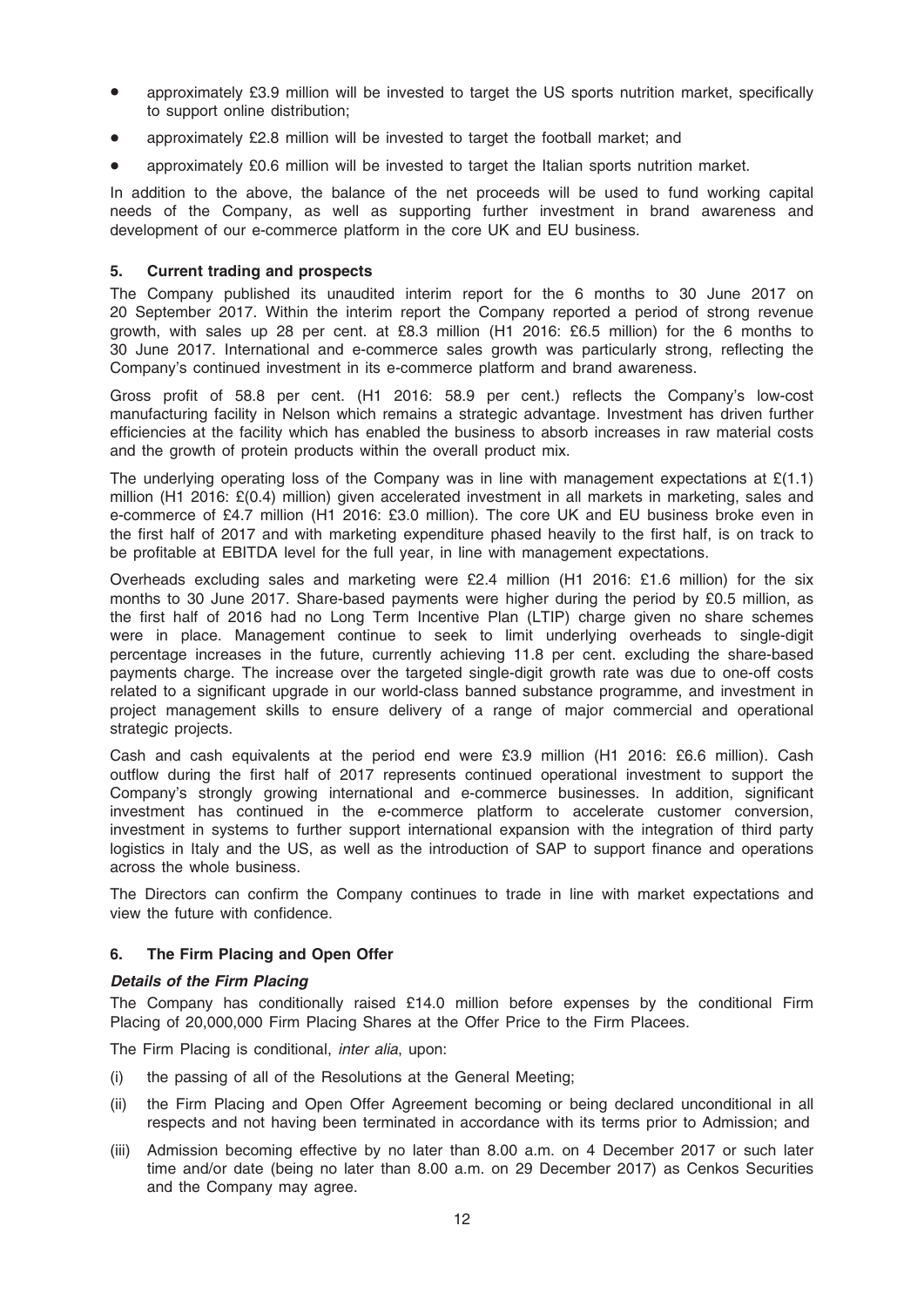If any of the conditions are not satisfied, the Firm Placing Shares will not be issued and all monies received from the Firm Placees will be returned to them (at the Firm Placees' risk and without interest) as soon as possible thereafter.

The Firm Placing Shares are not subject to clawback and are not part of the Open Offer.

The Firm Placing Shares (and the Offer Shares) will be issued free of all liens, charges and encumbrances and will, when issued and fully paid, rank pari passu in all respects with the Existing Ordinary Shares, including the right to receive all dividends and other distributions declared, made or paid after the date of their issue.

Application will be made to the London Stock Exchange for the Admission of the Firm Placing Shares to trading on AIM. It is expected that Admission will occur and that dealings will commence at 8.00 a.m. on 4 December 2017 at which time it is also expected that the Firm Placing Shares will be enabled for settlement in CREST.

# Details of the Open Offer

The Company is proposing to raise up to approximately £1.0 million before expenses through the Open Offer. A total of 1,425,420 New Ordinary Shares are available to Qualifying Shareholders pursuant to the Open Offer at the Offer Price, payable in full on acceptance. Any Offer Shares not subscribed for by Qualifying Shareholders will be available to Qualifying Shareholders under the Excess Application Facility. The balance of any Offer Shares not subscribed for under the Excess Application Facility will not be available to Firm Placees under the Firm Placing.

Qualifying Shareholders may apply for Offer Shares under the Open Offer at the Offer Price on the following basis:

# 1 Offer Share for every 32 Existing Ordinary Shares

and so in proportion for any number of Existing Ordinary Shares held on the Record Date. Entitlements of Qualifying Shareholders will be rounded down to the nearest whole number of Offer Shares. Fractional entitlements which would otherwise arise will not be issued to the Qualifying Shareholders but will be made available under the Excess Application Facility. The Excess Application Facility enables Qualifying Shareholders to apply for Excess Shares in excess of their Open Offer Entitlement. Not all Shareholders will be Qualifying Shareholders. Shareholders who are located in, or are citizens of, or have a registered office in Restricted Jurisdictions will not qualify to participate in the Open Offer. The attention of Overseas Shareholders is drawn to paragraph 6 of Part 3 of this document.

Valid applications by Qualifying Shareholders will be satisfied in full up to their Open Offer Entitlements as shown on the Application Form. Applicants may apply for less or more than their entitlements under the Open Offer but the Company cannot guarantee that any application for Excess Shares under the Excess Application Facility will be satisfied as this will depend in part on the extent to which other Qualifying Shareholders apply for less than or more than their own Open Offer Entitlements. The Company may satisfy valid applications for Excess Shares of applicants in whole or in part but reserves the right not to satisfy any excess above any Open Offer Entitlement. The Board may scale back applications made in excess of Open Offer Entitlements on such basis as it reasonably considers to be appropriate.

Application has been made for the Offer Shares to be admitted to CREST. It is expected that such Offer Shares will be credited to CREST on 15 November 2017. The Offer Shares will not be enabled for settlement in CREST until or at the earliest opportunity after 8.00 a.m. on 15 November 2017. Applications through the CREST system may only be made by the Qualifying CREST Shareholder originally entitled or by a person entitled by virtue of bona fide market claims. The Offer Shares must be paid in full on application. The latest time and date for receipt of completed Application Forms or CREST applications and payment in respect of the Open Offer is 11.00 a.m. on 30 November 2017. The Open Offer is not being made to certain Overseas Shareholders, as set out in paragraph 6 of Part 3 of this document.

Qualifying Shareholders should note that the Open Offer is not a rights issue and therefore any Offer Shares which are not applied for by Qualifying Shareholders will not be sold in the market for the benefit of the Qualifying Shareholders who do not apply under the Open Offer. The Application Form is not a document of title and cannot be traded or otherwise transferred.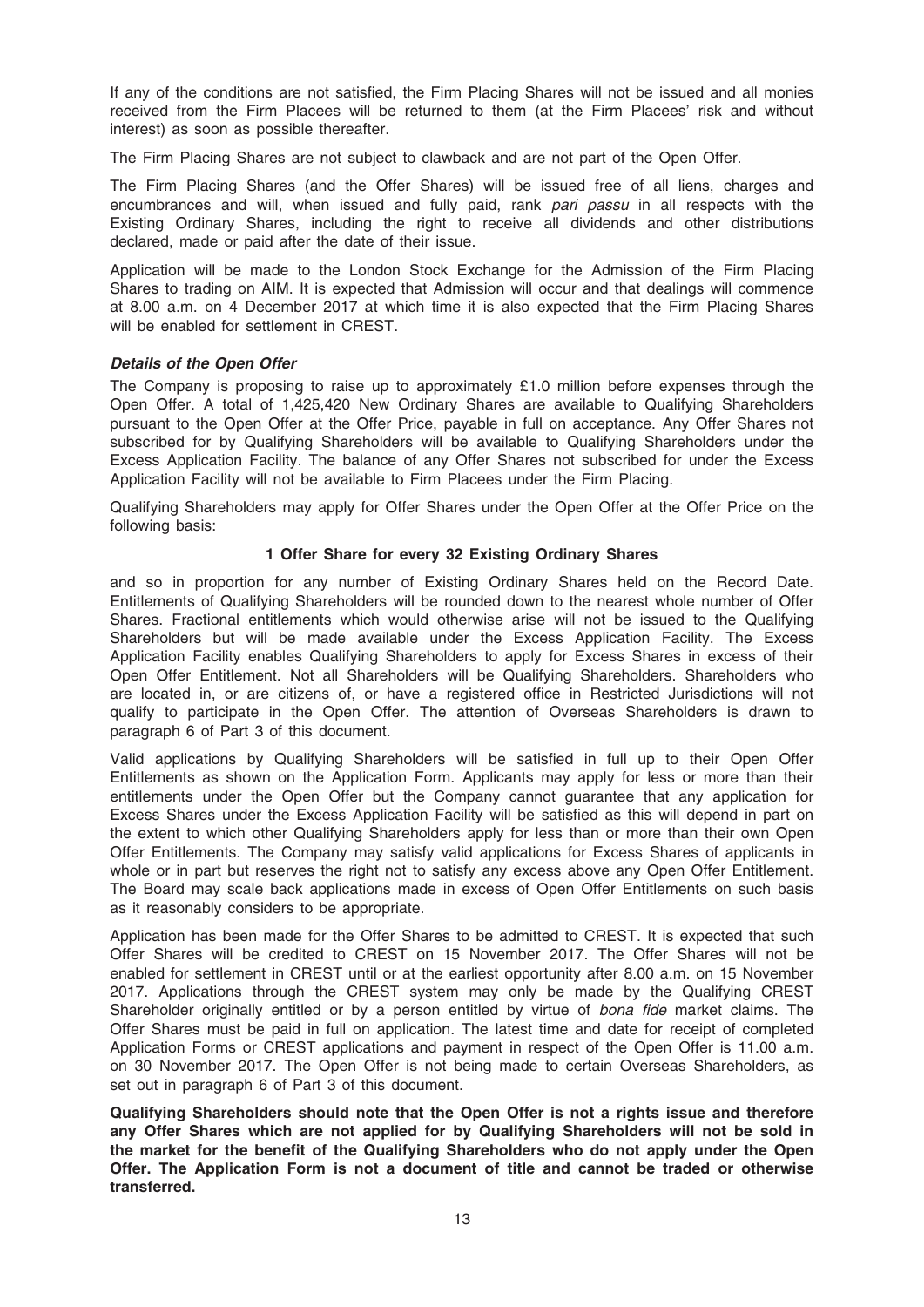Further details of the Open Offer and the terms and conditions on which it is being made, including the procedure for application and payment, are contained in Part 3 of this document and on the accompanying Application Form (if relevant).

The Open Offer is conditional on the Firm Placing becoming or being declared unconditional in all respects and not being terminated before Admission (as the case may be). The principal conditions to the Firm Placing are:

- (a) the passing of all of the Resolutions at the General Meeting;
- (b) the Firm Placing and Open Offer Agreement having become or being declared unconditional in all respects and not having been terminated in accordance with its terms prior to Admission; and
- (c) Admission becoming effective by no later than 8.00 a.m. on 4 December 2017 or such later time and/or date (being no later than 8.00 a.m. on 29 December 2017) as Cenkos Securities and the Company may agree.

Accordingly, if these conditions are not satisfied or waived (where capable of waiver), the Open Offer will not proceed and the Offer Shares will not be issued and all monies received by Equiniti from applicants will be returned to such applicants (at the applicants' risk and without interest) as soon as possible thereafter. Any Open Offer Entitlements admitted to CREST will thereafter be disabled.

The Offer Shares (and the Firm Placing Shares) will be issued free of all liens, charges and encumbrances and will, when issued and fully paid, rank pari passu in all respects with the Existing Ordinary Shares, including the right to receive all dividends and other distributions declared, made or paid after the date of their issue.

Application will be made to the London Stock Exchange for the admission of the Offer Shares to trading on AIM. It is expected that Admission will occur and that dealings will commence at 8.00 a.m. on 4 December 2017 at which time it is also expected that the Offer Shares will be enabled for settlement in CREST.

# Firm Placing and Open Offer Agreement

Pursuant to the Firm Placing and Open Offer Agreement, Cenkos Securities has agreed to use its reasonable endeavours as agent of the Company to procure subscribers for the Firm Placing Shares at the Offer Price.

The Firm Placing and Open Offer Agreement provides, *inter alia*, for payment by the Company to Cenkos Securities of commissions based upon the number of Firm Placing Shares placed by Cenkos Securities and the Offer Shares applied for respectively, multiplied by the Offer Price.

The Company will bear all other expenses of and incidental to the Firm Placing and Open Offer, including printing costs, Registrar's and Receiving Agent's fees, all legal and accounting fees of the Company and all stamp duty and other taxes and duties payable.

The Firm Placing and Open Offer Agreement contains certain warranties and indemnities from the Company in favour of Cenkos Securities and is conditional, inter alia, upon:

- (a) Shareholder approval of the Resolutions at the General Meeting;
- (b) the relevant Firm Placing Shares and Offer Shares having been allotted, conditional only on Admission;
- (c) the Firm Placing and Open Offer Agreement not having been terminated in accordance with its terms prior to Admission; and
- (d) Admission becoming effective not later than 8.00 a.m. on 4 December 2017 or such later time and/or date as the Company and Cenkos Securities may agree, being not later than 29 December 2017.

Cenkos Securities may terminate the Firm Placing and Open Offer Agreement in certain circumstances, if, inter alia, the Company is in material breach of any of its obligations under the Firm Placing and Open Offer Agreement; if there is a material adverse change in the condition, earnings, business, operations or solvency of the Company; or if there is a material adverse change in the financial, political, economic or stock market conditions, which in their respective reasonable opinion makes it impractical or inadvisable to proceed with the Firm Placing and Open Offer.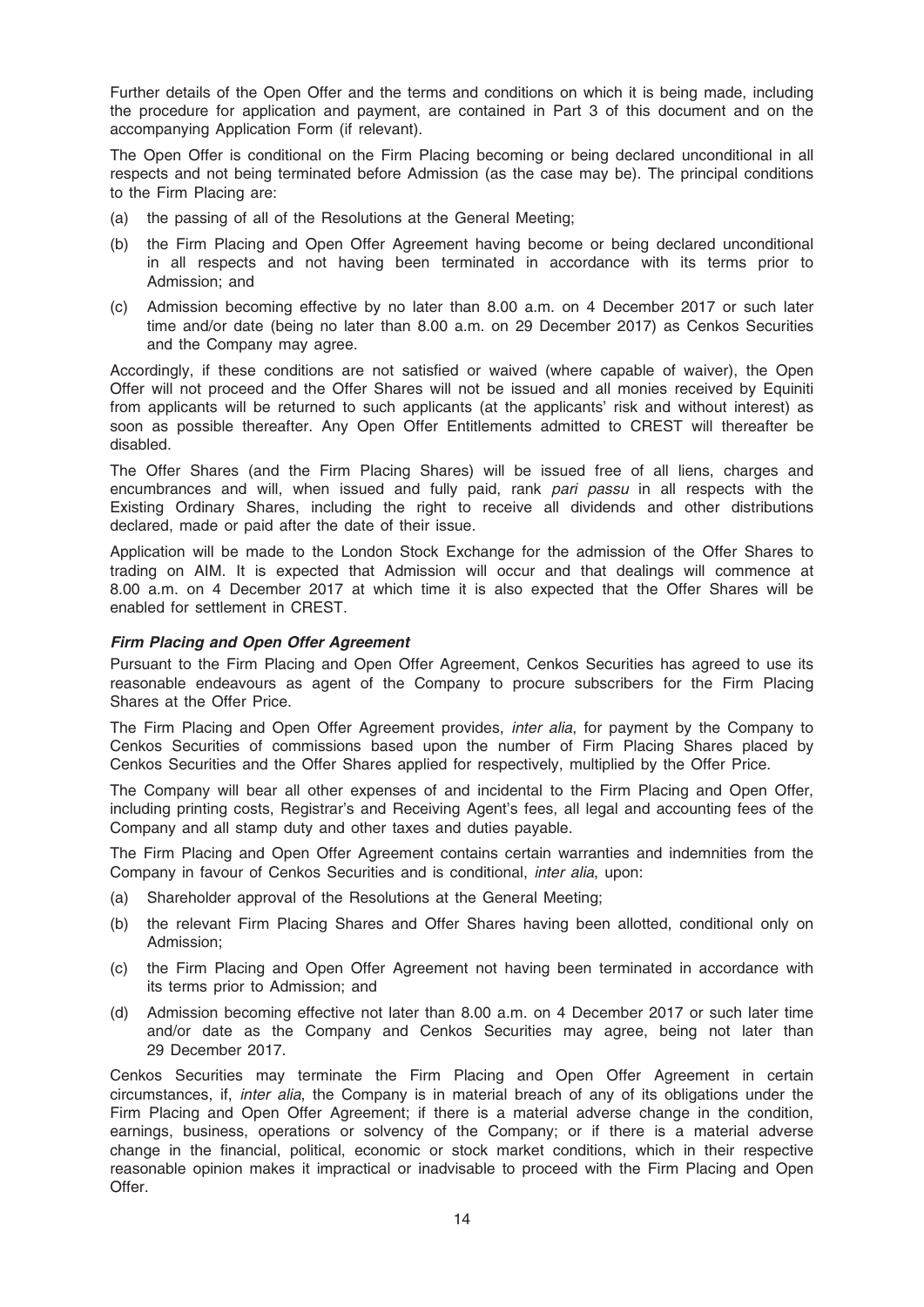# Related Party Transaction

Downing LLP, a 14.9 per cent. Shareholder, has agreed to subscribe for 2,142,850 Firm Placing Shares as part of the Firm Placing, equivalent to approximately £1.5 million. The Firm Placing Shares for which Downing LLP are subscribing, represent 10.7 per cent. of the total number of Firm Placing Shares.

Downing LLP is a Substantial Shareholder under the AIM Rules for Companies and therefore the participation of Downing LLP in the Firm Placing constitutes a related party transaction under Rule 13 of the AIM Rules for Companies. The Directors consider that, having consulted with Cenkos Securities, the terms of Downing LLP's participation in the Firm Placing are fair and reasonable insofar as Shareholders are concerned.

# Director Dealing

As part of the Firm Placing, Stephen Moon, a director of the Company, has agreed to purchase 107,143 Firm Placing Shares, subject to the passing of the resolutions at the General Meeting. Following Admission, Stephen Moon's beneficial interest in the Company will increase to 843,456 Ordinary Shares, representing approximately 1.3 per cent. of the Enlarged Share Capital (assuming the Open Offer is fully subscribed).

None of the Directors currently expect to take up their entitlement to subscribe for New Ordinary Shares under the Open Offer.

# Transaction Considerations

As set out in the Recommendation section below, the Directors believe the Transaction to be in the best interests of the Company and its Shareholders as a whole. In making this statement the Directors have spent time, and have taken appropriate advice, in considering the Transaction and the method by which the Company will raise the net proceeds. The Directors have concluded that the Firm Placing accompanied by the Open Offer is the most appropriate structure to raise funding for the following reasons:

- the Firm Placing enables the Company to attract a number of new investors to its shareholder register, which the Directors expect will improve liquidity going forward, and will also provide an element of funding certainty within the Transaction;
- the Directors believe the Firm Placing enables a number of blue chip institutions, who are already shareholders in the Company, to obtain a more meaningful shareholding in the Company therefore providing a greater level of funding certainty if the Company decided to raise funds in the future to support an acquisition and/or further revenue acceleration. Shareholders should be aware that the Directors have no current intentions to raise further finance following the Transaction but the Company has an ongoing strategy of assessing strategic opportunities which the Board believes may increase shareholder value; and
- the Open Offer of up to approximately £1.0 million enables all Shareholders to participate in the Transaction on the same terms as institutional and new investors but without the time and costs associated with a full pre-emptive offer. A full pre-emptive offer, either via a rights issue or open offer, above £4.4 million ( $\epsilon$ 5 million) would have required the Company to have produced a prospectus which would have taken significant time and cost. In setting the amount that can be raised from the Open Offer the Directors have taken into account the level of acceptances received in the open offer undertaken by the Company in October 2015.

The Offer Price represents a discount of 2.1 per cent. to the closing mid market price of 71.5 pence per Ordinary Share on 13 November 2017, being the latest practicable date prior to the publication of this document. The Directors can confirm the Offer Price, and therefore potential dilution for Shareholders, has been a consideration in setting the amount to be raised as part of the Transaction and the decision to undertake an Open Offer in conjunction with the Firm Placing. The Offer Price was established as part of a book building process undertaken by the Company's advisors and also following consultation with certain substantial Shareholders and incoming investors.

## 7. Overseas Shareholders

The attention of Qualifying Shareholders who have registered addresses outside the United Kingdom, or who are citizens or residents of countries other than the United Kingdom, or who are holding Existing Ordinary Shares for the benefit of such persons, (including, without limitation,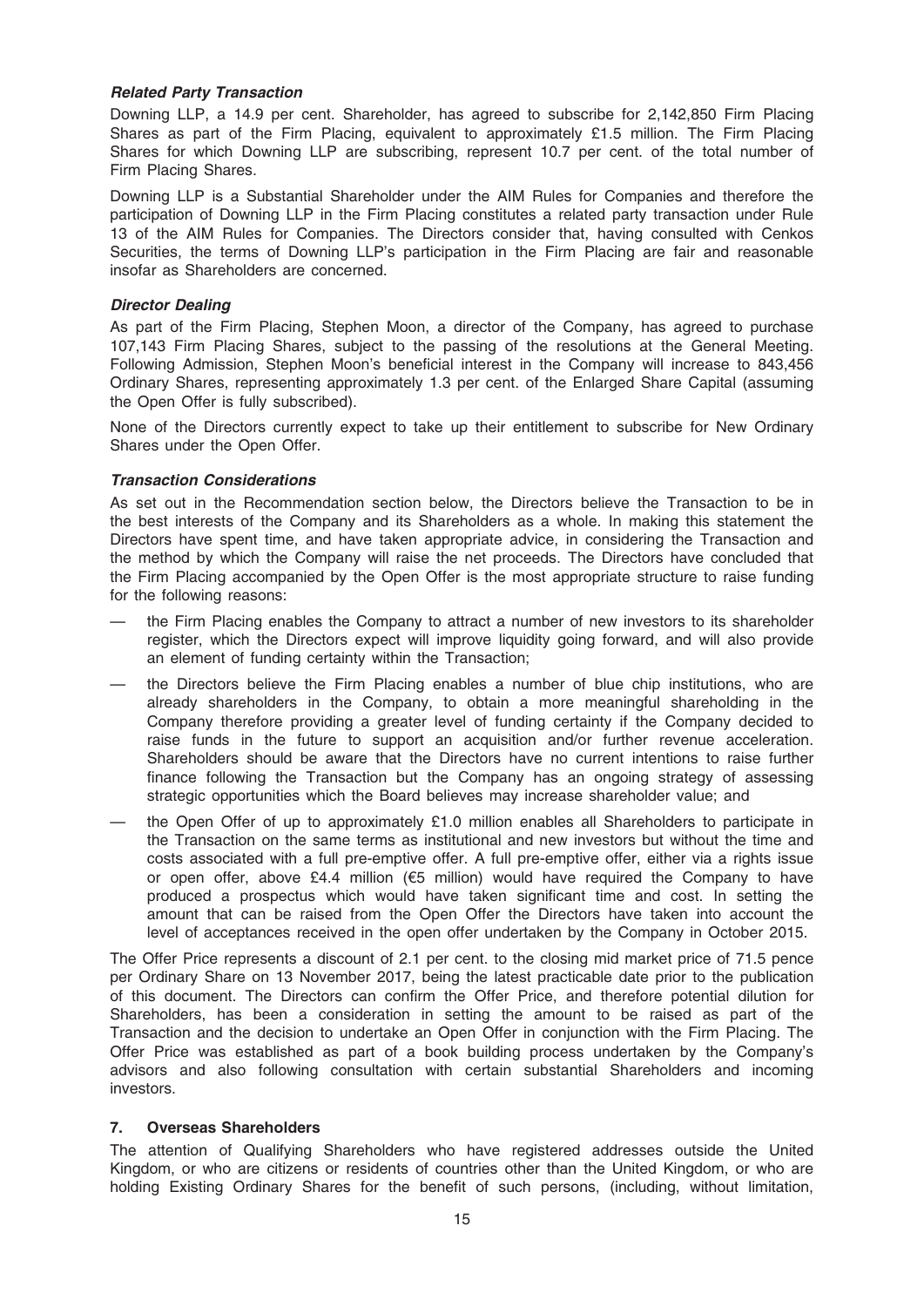custodians, nominees, trustees and agents) or who have a contractual or other legal obligation to forward this document or the Application Form to such persons, is drawn to the information which appears in paragraph 6 of Part 3 of this document.

In particular, Qualifying Shareholders who have registered addresses in or who are resident in, or who are citizens of, countries other than the UK (including without limitation the United States of America), should consult their professional advisers as to whether they require any governmental or other consents or need to observe any other formalities to enable them to take up their entitlements under the Open Offer.

# 9. Risk Factors and Additional Information

The attention of Shareholders is drawn to the risk factors set out in Part 2 and the information contained in Parts 3 and 4 of this document, which provide additional information on the Transaction.

# 10. General Meeting

The Directors do not currently have authority to allot all of the New Ordinary Shares and, accordingly, the Board is seeking the approval of Shareholders to allot the New Ordinary Shares at the General Meeting.

A notice convening the General Meeting, which is to be held at  $4<sup>th</sup>$  Floor, 16-18 Hatton Garden. Farringdon, London EC1N 8AT at 10.00 a.m. on 1 December 2017, is set out at the end of this document. At the General Meeting, the following Resolutions will be proposed:

- Resolution 1 which is an ordinary resolution to authorise the Directors to allot relevant securities up to an aggregate nominal amount of £2,142,542, being equal to 21,425,420 New Ordinary Shares (i.e. the maximum number of New Ordinary Shares available under the Firm Placing and Open Offer); and
- Resolution 2 which is conditional on the passing of Resolution 1 and is a special resolution to authorise the Directors to issue and allot up to 21,425,420 New Ordinary Shares pursuant to the Firm Placing and Open Offer on a non-pre-emptive basis.

The authorities to be granted pursuant to the Resolutions shall expire on whichever is the earlier of the conclusion of the Annual General Meeting of the Company to be held in 2018 and the date falling 6 months from the date of the passing of the Resolutions (unless renewed varied or revoked by the Company prior to or on that date) and shall be in addition to the Directors' authorities to allot relevant securities and dis-apply statutory pre-emption rights granted at the Company's Annual General Meeting held on 21 June 2017.

# 11. Action to be taken

# In respect of the General Meeting

Please check that you have received a Form of Proxy for use in relation to the General Meeting with this document.

Whether or not you intend to be present in person at the General Meeting, you are strongly encouraged to complete, sign and return your Form of Proxy in accordance with the instructions printed thereon so as to be received, by post or, during normal business hours only, by hand to Equiniti, Aspect House, Spencer Road, Lancing, BN99 6DA, as soon as possible but in any event so as to arrive by not later than 10.00 a.m. on 29 November 2017 (or, in the case of an adjournment of the General Meeting, not later than 48 hours before the time fixed for the holding of the adjourned meeting (excluding any part of a day that is not a business day)).

Appointing a proxy in accordance with the instructions set out above will enable your vote to be counted at the General Meeting in the event of your absence. The completion and return of a Form of Proxy will not preclude you from attending and voting in person at the General Meeting, or any adjournment thereof, should you wish to do so.

# In respect of the Open Offer

Qualifying non-CREST Shareholders wishing to apply for Offer Shares or the Excess Shares must complete the enclosed Application Form in accordance with the instructions set out in paragraph 3.1 of Part 3 (Terms and Conditions of the Open Offer) of this document and on the accompanying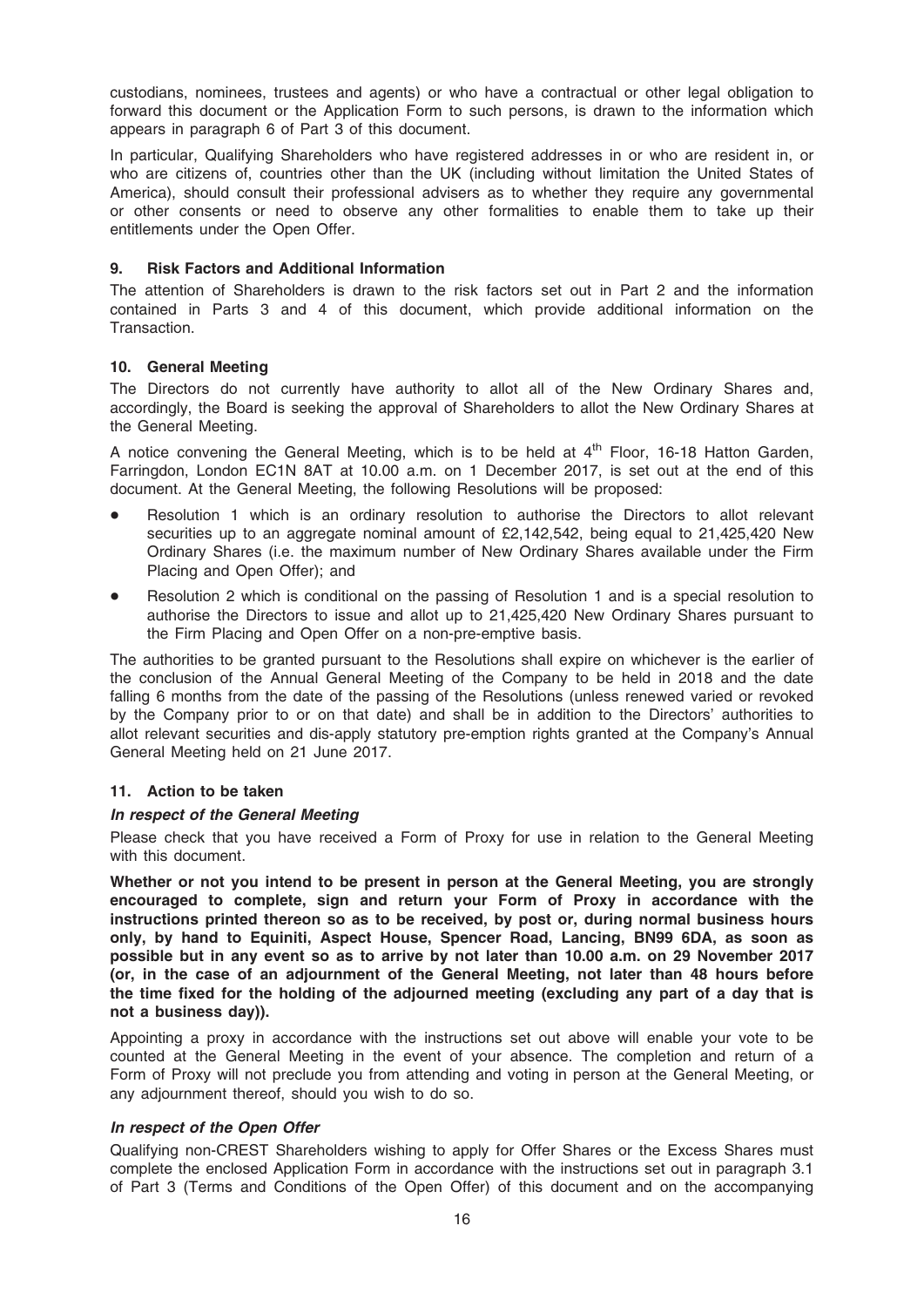Application Form and return it with the appropriate payment to Equiniti Limited, Corporate Actions, Aspect House, Spencer Road, Lancing, West Sussex BN99 6DA, so as to arrive no later than 11.00 a.m. on 30 November 2017.

If you do not wish to apply for any Offer Shares under the Open Offer, you should not complete or return the Application Form. Shareholders are nevertheless encouraged to complete and return the Form of Proxy.

If you are a Qualifying CREST Shareholder, no Application Form will be sent to you. Qualifying CREST Shareholders will have Open Offer Entitlements and Excess CREST Open Offer Entitlements credited to their stock accounts in CREST. You should refer to the procedure for application set out in paragraph 3.2 of Part 3 (Terms and Conditions of the Open Offer) of this document. The relevant CREST instructions must have settled in accordance with the instructions in paragraph 3.2 of Part 3 of this document by no later than 11.00 a.m. on 30 November 2017.

Qualifying CREST Shareholders who are CREST sponsored members should refer to their CREST sponsors regarding the action to be taken in connection with this document and the Open Offer.

## 12. Recommendation

The Directors believe that the Firm Placing and Open Offer and the passing of the Resolutions are in the best interests of the Company and Shareholders, taken as a whole. Accordingly the Directors unanimously recommend that Shareholders vote in favour of the Resolutions.

The Firm Placing and Open Offer are conditional, *inter alia*, upon the passing of the Resolutions at the General Meeting. Shareholders should be aware that if the Resolutions are not approved at the General Meeting, the Firm Placing and Open Offer will not proceed.

Yours faithfully

John Clarke Chairman 14 November 2017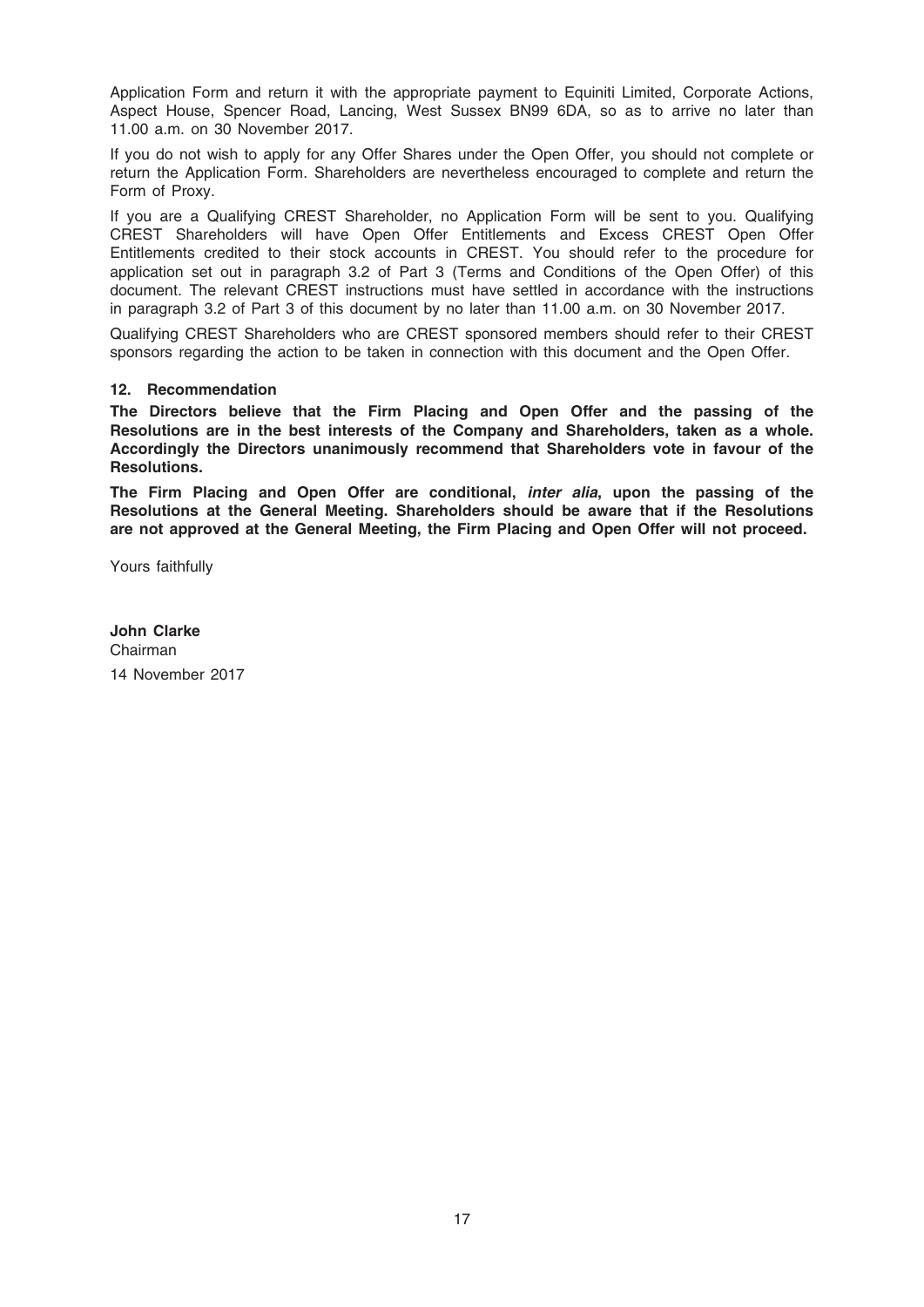# PART 2

# RISK FACTORS

An investment in the Company is subject to a number of risks and uncertainties. Accordingly, in evaluating whether to make an investment in the Company, potential investors should consider carefully all of the information set out in this document and the risks attaching to an investment in the Company, including (but not limited to) the risk factors described below, before making any investment decision with respect to the New Ordinary Shares. The risk factors described below do not purport to be an exhaustive list and do not necessarily comprise all of the risks to which the Company is exposed or all those associated with an investment in the Company. In particular, the Company's performance is likely to be affected by changes in market and/or economic conditions and in legal, accounting, regulatory and tax requirements. The risk factors described below are not intended to be presented in any assumed order of priority. Additional risks and uncertainties not presently known to the Directors, or which the Directors currently deem immaterial, may also have an adverse effect upon the Company. If any of the following risks were to materialise, the Group's business, financial condition, results, prospects and/or future operations may be materially adversely affected. In such case, the value of the Ordinary Shares may decline and investors may lose all or part of their investment.

## GENERAL RISKS

An investment in the Company is only suitable for investors capable of evaluating the risks and merits of such investment and who have sufficient resources to bear any loss that may result from an investment. A prospective investor should consider with care whether an investment in the Company is suitable in light of their personal circumstances and their financial resources available. The investment opportunity offered in this document may not be suitable for all recipients of this document. Investors are therefore strongly recommended to consult an investment adviser authorised under FSMA, or such other similar body in their jurisdiction, who specialises in advising on investments of this nature before making a decision to invest.

An investment in the Ordinary Shares of the Company should not be regarded as short-term in nature. There can be no guarantee that any appreciation in the value of the Company's investments will occur or that the commercial objectives of the Company will be achieved. Investors may not get back the full amount initially invested.

The prices of shares and the income derived from them can go down as well as up. Past performance is not necessarily a guide to the future.

## Dilution of ownership of Ordinary Shares

The proportionate ownership and voting interest in the Company of Shareholders who do not participate in the Firm Placing will be reduced pursuant to the Transaction. In addition and to the extent that Shareholders do not take up the offer of Offer Shares under the Open Offer, their proportionate ownership and voting interest in the Company will be further reduced and the percentage that their shareholdings represent of the ordinary share capital of the Company will, following Admission, be reduced accordingly. Subject to certain exceptions, Shareholders in the United States and other Restricted Jurisdictions will not be able to participate in the Open Offer.

## RISKS RELATING TO THE GROUP

# The Group has historically been loss making and its future capital needs are uncertain and may necessitate the need to raise additional funds in the future

The Group has historically been loss making and there can be no certainty when, or if, profitability or positive operating cash flow will be achieved. Further the Group cannot be certain of its future financing needs or that suitable financing will be available in the required amounts or on acceptable terms. The Group's future capital needs, and other business reasons at that time, may require the Company to issue additional equity or obtain a credit facility. If additional equity or equity-linked securities were to be issued this may result in the dilution of existing shareholders' holdings. The incurrence of indebtedness would result in increased debt service obligations and could result in operating and financing covenants that would restrict the Group's operations or the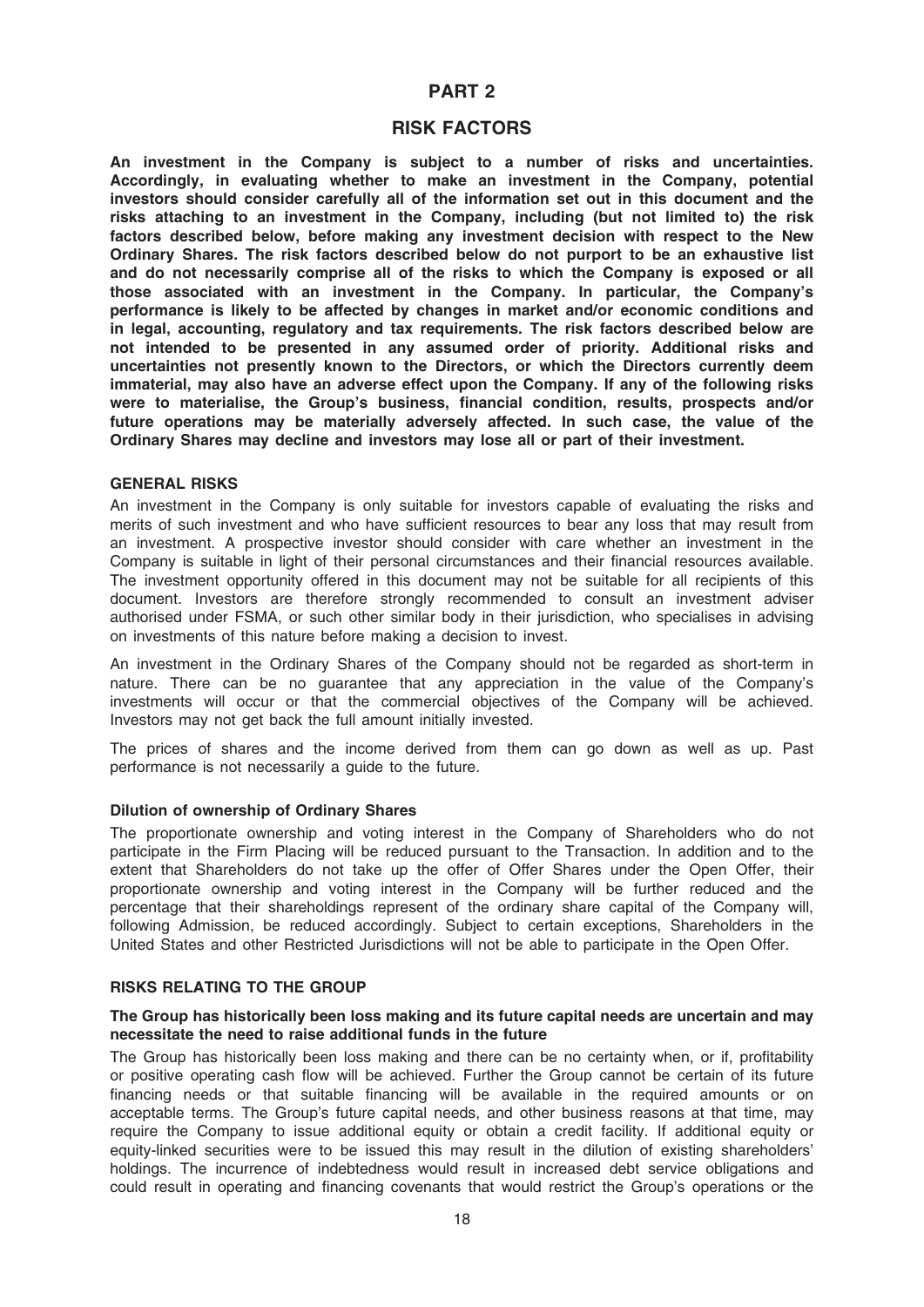Group's ability to pay dividends to Shareholders or, in the worst scenario, it may not be able to continue operations.

# Supply of faulty or contaminated products and reliance on brand ambassadors

SiS has control measures and systems in place to ensure that maximum safety and quality of its products is maintained. The consequences of not being able to do so, due to accidental or malicious ingredient or raw material contamination, or due to supply chain contamination caused by human error or equipment fault or due to manufacturing or design faults, could be severe. Such consequences may include adverse effects on consumer health, loss of market share, financial costs and loss of turnover.

Where there is a product recall as a result of accidental or malicious ingredient or raw material contamination, or due to supply chain contamination caused by human error or equipment fault or due to manufacturing or design faults, a subsequent product relaunch may not successfully return the relevant brand to its previous market position. This could result in a loss of market share and loss of turnover to SiS.

SiS relies on its brand ambassadors and elite athletes to promote its products. SiS has entered into a number of brand ambassador agreements with elite athletes. As a result of these arrangements, SiS relies on the reputation and image of the elite athletes to promote its products to consumers. If any elite athlete associated with the SiS brand suffers reputational damage, for instance through drug use or adverse media, this could adversely affect SiS's results of operations, financial condition and/or prospects.

The Directors seek to associate the SiS product range only with elite athletes who, in the opinion of the Directors, have the highest levels of personal and sporting integrity in order to protect the SiS brand.

## Banned substances

If it was found that an athlete had consumed a banned substance through the consumption of a SiS product, the Directors would expect this to have a material adverse effect on SiS's financial results, reputation and/or prospects.

## The occurrence of major operational problems or failure or unavailability of the Nelson Facility could have a material adverse effect on the financial performance of SiS

The revenues of SiS are dependent on the continued operation of the Nelson Facility. There are a number of operational risks associated with operating a facility which could disrupt production, including fire or other natural disasters, equipment failure (including any failure of information technology systems), ineffective production planning and raw material processes, failure to comply with applicable regulations and standards (including health and safety), raw material supply disruptions, labour force shortages or work stoppages, and events impeding, or increasing, the cost of transport. The occurrence of major operational problems could adversely affect the SiS business, its results of operations and its financial condition and/or prospects.

The Directors have been in discussions for a number of years with the freehold owner of the Nelson Facility concerning subsidence at the Nelson Facility. The subsidence issue was disclosed in the Company's AIM Admission Document. The subsidence has not, and is not, expected to disrupt the day to day operations of the Nelson Facility in the foreseeable future. The Directors therefore consider that, as there is no disruption to the day to day business caused by the subsidence, and taking into account the low cost and the current capacity of the existing site, it is in the Company's best interests to keep its operation at the Nelson Facility.

#### Reliance and focus of key personnel and management

The success of the Group is dependent on the services of key management and operating personnel.

The Directors believe that the Group's future success will depend largely on its ability to retain and attract highly skilled and qualified personnel, and to expand, train and manage its employee base. There can be no guarantee that suitably skilled and qualified individuals will be retained or identified and employed. If the Group fails to retain or recruit the necessary personnel, or if the Group loses the services of any of its key executives or senior managers, its business could be materially and adversely affected.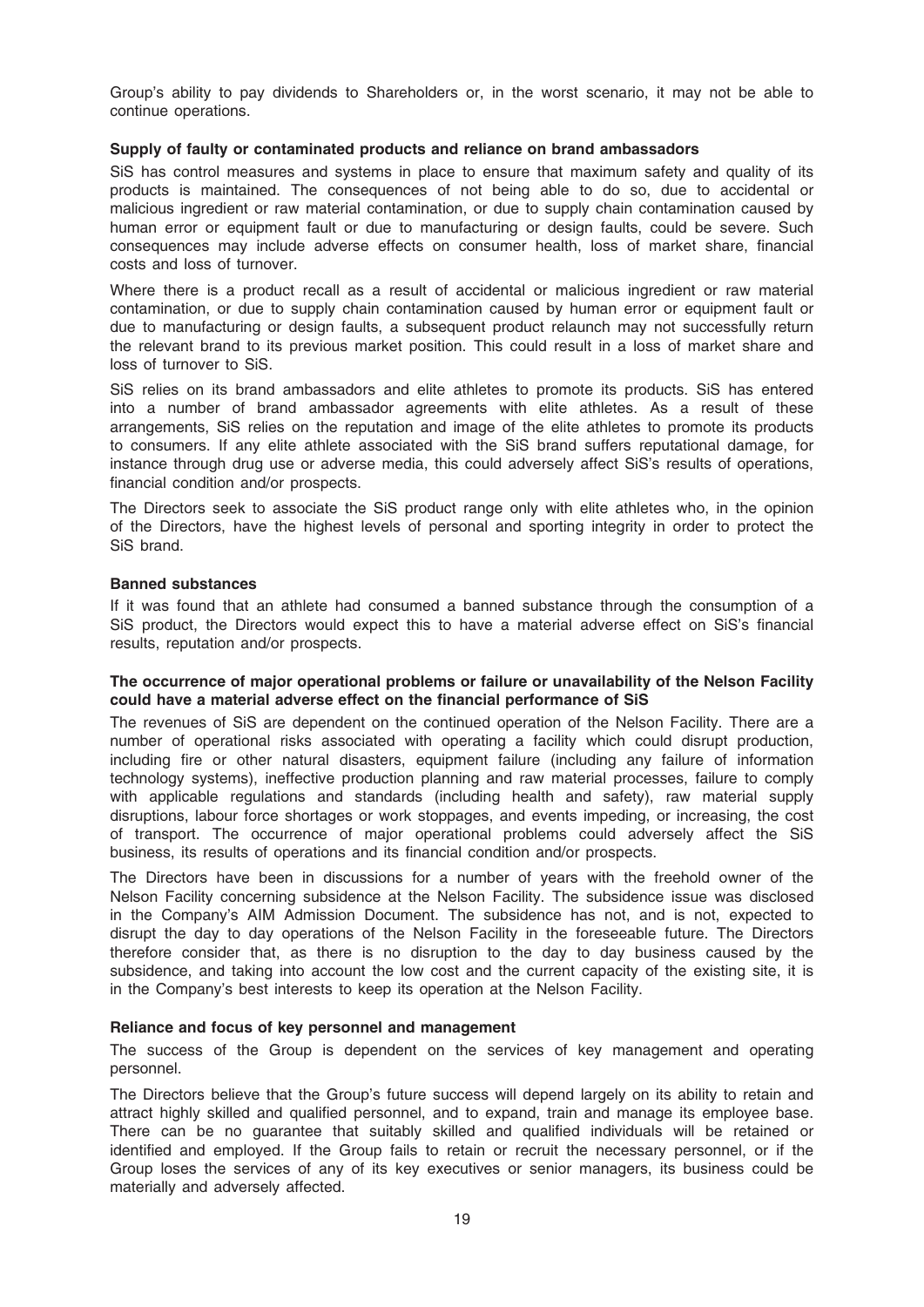Further to the above, if the Directors and senior management become distracted from the day to day management of the business, for instance due to a takeover approach or the management of overseas expansion, the business could be materially and adversely affected.

# Protection of Intellectual property

The success of certain of the Group's products are dependent upon exploitation of intellectual property that the Group has developed internally, the Group's ability to protect and enforce its intellectual property rights so as to preserve its exclusive rights in respect of its claims, and its ability to preserve the confidentiality of its know-how. The Group relies, and will rely in relation to certain pending patents, on patent laws to protect its intellectual property rights. There can be no assurance that patents pending or future patent applications will be issued, nor that the lack of any such patents will not have a material adverse effect on the Group's ability to develop and market its proposed products, or that, if issued, the Group would have the resources to protect any such issued patent from infringement. Also, no assurance can be given that the Group will develop products which are patentable or that patents will be sufficiently broad in their scope to provide protection for the Group's intellectual property rights against third parties. Nor can there be any assurance as to the ownership, validity or scope of any patents which have been, or may in the future be, issued to the Group or that claims with respect thereto would not be asserted by other parties.

## Online security breaches and service disruptions due to hacking, viruses, fraud and malicious attack

The Company cannot guarantee absolute protection against unauthorised attempts to access its IT systems, including malicious third party applications that may interfere with or exploit security flaws in its products and services. Viruses, worms and other malicious software programmes could, amongst other things, jeopardise the security of information stored in a customer's computer or in the Company's computer systems or attempt to change the internet experience of users by interfering with the Company's ability to connect with its customers.

Hackers may also act in a manner that may cause the Company's website or other systems to experience service outages or other interruptions or result in the creation of fraudulent transactions. If the Company's security measures were to be compromised, or if the Company's websites or other systems were to experience service outages or other interruptions, the Company's reputation could be harmed and its business, financial condition and results of operations could be negatively affected.

# Commodity price changes may result in increases in the cost of raw materials and packaging materials for the Group's products due to a variety of factors outside the Group's control.

The Group is dependent on the supply of a number of key ingredients for its products for which there is a limited number of suppliers. The Group cannot ensure that its purchasing strategy can or will offset increases in the price of raw materials or even that it will be able to source some raw materials at all. The Group may not be able to pass on increases in the costs of raw materials to its customers. Even if it is able to pass on cost increases, the adjustments may not be immediate and may not fully offset the extra costs or may cause a decline in sales volumes. If the Group is unable to manage the prices and availability of its raw materials effectively, this could have a material adverse effect on the Group's prospects, results of operations and financial condition.

In addition, the Group's products use raw materials and ingredients and packaging materials purchased from third-party suppliers. The Group maintains relationships with a variety of suppliers, but the imposition of onerous contractual terms in a supply contract with a key supplier or the consolidation of suppliers could have a material adverse effect on the Group's profitability and/or the loss of a key supplier could result in a disruption of the Group's business.

## The Group may be subject to regulatory change

The Group's products are subject to various laws, regulations and standards in each of the jurisdictions in which products are, and will be, sold. There can be no assurance that future laws, regulations and/or standards will not have a material adverse effect on the Group. In particular, changes to health and food safety regulations and health and safety legislation could reduce or increase sales.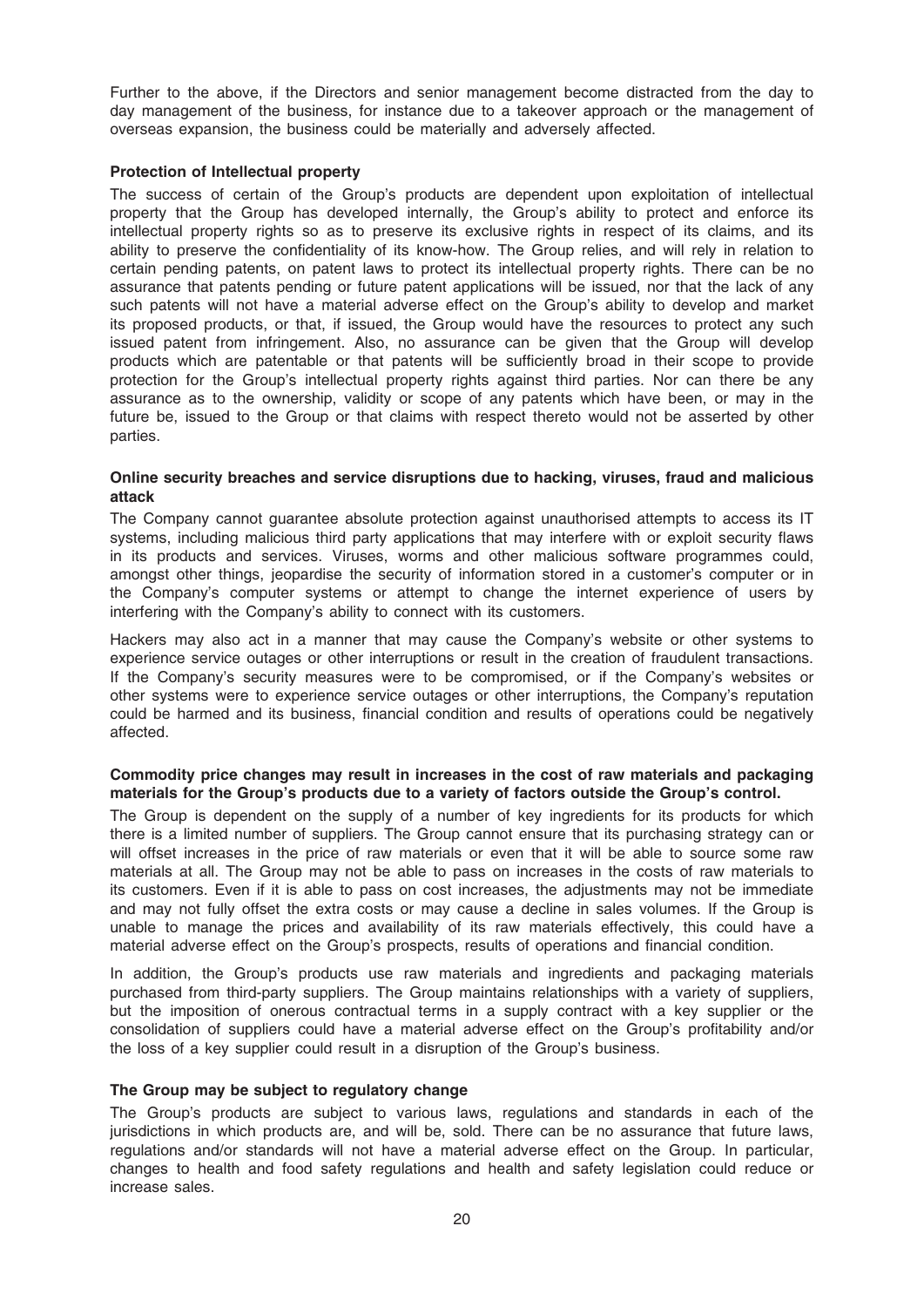# Overseas expansion

The Directors believe there are a number of growth opportunities for the Company overseas. While these opportunities could be large and a significant proportion of the Transaction net proceeds are being used to invest in those overseas growth opportunities, the Board recognises they present a number of financial and operational risks to the Company, including but not limited to distracting management focus on the UK operations of the business, stock control, working capital and the overall financial performance of the Group.

# Future acquisitions

The Board believes that there may be attractive acquisition opportunities for the Group. There can be no assurance that the Group will be able to conclude successfully agreements with any of the target businesses which may be identified. Further, there is no certainty that any completed acquisitions will prove successful.

# **Competition**

SiS's competitors and potential competitors include companies which have substantially greater financial and operational resources than those of the Group. These competitors include multinational companies with product promotional and advertising budgets that are multiples of that spent by SiS. Competitors and potential competitors may also develop new products that are less costly and/or more effective than the SiS product range which may make those of SiS obsolete or uncompetitive. SiS's products may face competition from companies that have greater research, development, marketing, financial and personnel resources than SiS. In the event that a competitor brand to SiS decides to dedicate significant resources to promote a brand in the endurance sports market or, more generally, the sports nutrition market, it could materially affect the financial performance of the Group.

Further to the above, the business model of SiS is based upon winning additional market share from competitors or maintaining an existing market share in a growing sports nutrition market. Competitors to SiS may be able to respond more quickly to opportunities within the sports nutrition sector or the general consumer environment; this could lead to SiS losing key customers or reducing the price of its products which could adversely affect SiS's business, financial condition and operating results. Promotional and marketing expenditure required to promote SiS may be more than currently anticipated.

There is a risk that the advertising and promotional investment that the Group anticipates will be needed to fund its growth will be insufficient or that the anticipated timing of such investment may prove incorrect. If the Group is unable to fund its growth then the Group may not be able to generate revenues at the times targeted or at levels in line with the Board's forecasts. Costs may be greater than planned, or timings may vary from those targeted.

# Commodity pricing risk

The SiS products are derived from various food and drink ingredients. All of these ingredients are subject to fluctuations in price due to factors outside SiS's control. In some cases, due to the basis for pricing in sales contracts, or due to competitive markets, SiS may not be able to pass on to its customers the full amount of ingredient price increases or higher energy, freight or other operating costs and this could negatively impact profitability.

# Management of the Group's growth strategy

There can be no certainty that the Group will be able to implement successfully its strategy. The ability of the Group to implement its strategy in rapidly evolving and competitive markets will require effective management planning and operational controls. The Directors anticipate that significant expansion will be required to respond to market opportunities. The Group's growth plans may place a significant strain on the Group's management, operational, financial and personnel resources. The Group's future growth and prospects will depend on its ability to manage this growth and to continue to expand and improve operational and financial performance, whilst at the same time maintaining effective cost controls. The Group's future growth may depend, in part, on its ability to identify suitable acquisition targets. There can be no assurance that any targets identified will be available at a value which makes them suitable for acquisition at the relevant time, or that third party finance required to fund the acquisition will be available on acceptable terms. Any failure to expand and improve operational, financial and quality control systems in line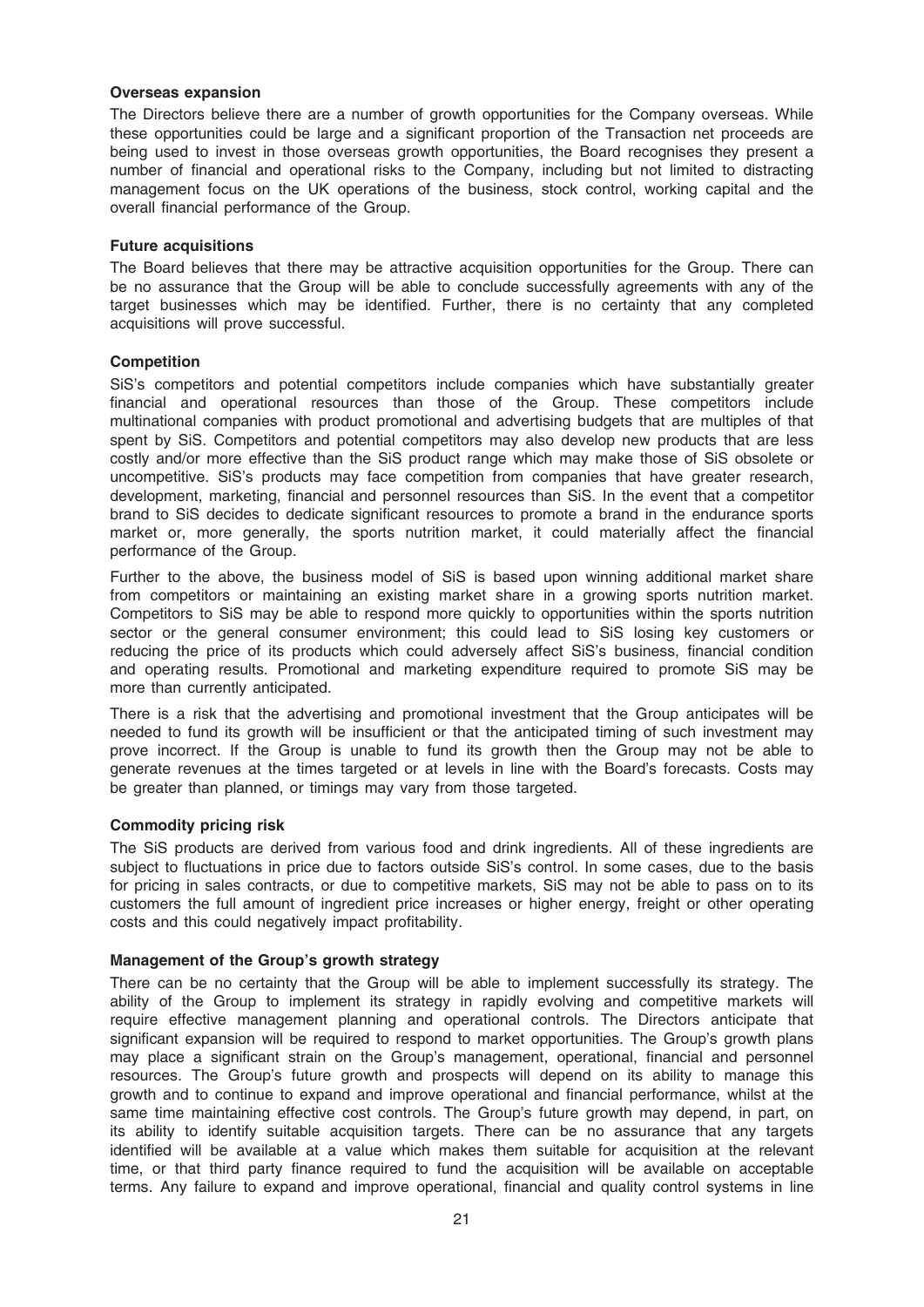with the Group's growth could have a material adverse effect on the Group's business, financial condition and results of operation.

# Exchange rate fluctuations

The Group is exposed to risks associated with changes in foreign currency exchange rates on both sales and, to a lesser extent, operations. The Group is based in the United Kingdom and presents its financial statements in Pounds Sterling. However, the Company has subsidiaries located in Australia, USA and Italy and earns revenues and incurs costs in these jurisdictions. Moving forward, the Directors expect an increasing percentage of the Group's future revenues to be denominated in currencies other than Pounds Sterling. Therefore, fluctuations in exchange rates between currencies in which the Group operates and Pounds Sterling may have a significant impact on the Group's reported financial results, financial condition and cash-flows.

# RISKS RELATING TO THE ORDINARY SHARES

# **Suitability**

An investment in the Ordinary Shares may not be suitable for all recipients of this document, and is only appropriate for investors capable of evaluating the risks (including the risk of capital loss) and merits of such investment and who have sufficient resources to sustain a total loss of their investment. An investment in the Ordinary Shares should be seen as long-term in nature and complementary to investments in a range of other financial assets and should only constitute part of a diversified investment portfolio. Potential investors should consider carefully whether investment in the Ordinary Shares is suitable for them in the light of the information in this document and their personal circumstances. Before making any final decision, potential investors in any doubt should consult with an investment adviser authorised under the FSMA who specialises in advising on investments of this nature.

# Trading market for the Ordinary Shares

The Offer Price may not be indicative of the market price for the New Ordinary Shares following Admission. The share price of publicly traded companies, including those listed on AIM, can be highly volatile and shareholdings illiquid. The market price of the Ordinary Shares will be influenced by a large number of factors, which could include, but not be limited to, the performance of both the Group's and its competitors' businesses, variations in the operating results of the Group, divergence in financial results from analysts' expectations, changes in earnings estimates by stock market analysts, large purchases or sales of Ordinary Shares, legislative changes and general economic, political and regulatory conditions. Prospective investors should be aware that the value of an investment in the Company may go down as well as up. Investors may therefore realise less than, or lose all of, their investment. The volume of shares traded on AIM can be limited and this may restrict the ability of Shareholders to dispose of Ordinary Shares at any particular time. It may be more difficult for an investor to realise his investment in the Group than in a company whose shares are quoted on the Official List. The AIM Rules for Companies are less demanding than those of the Official List. It is emphasised that no application is being made for the admission of the Company's securities to the Official List.

## Additional working capital and dilution

The Directors do not currently anticipate that the Group will require additional working capital to further its strategy as outlined in this document. Nevertheless, it is possible that the Group will need or choose to raise extra working capital in the future to finance the development of new products or enhancements, to develop fully the Group's business, to take advantage of acquisition opportunities or respond to new competitive pressures. If the Group is unable to obtain this financing on terms acceptable to it then it may be forced to curtail its development. If additional funds are raised through the issue of new equity or equity-linked securities of the Company other than on a *pro rata* basis to existing Shareholders, the percentage ownership of such Shareholders may be substantially diluted. There is no guarantee that the then prevailing market conditions will allow for such a fundraising or that new investors will be prepared to subscribe for Ordinary Shares at the same price as the Placing Price or higher.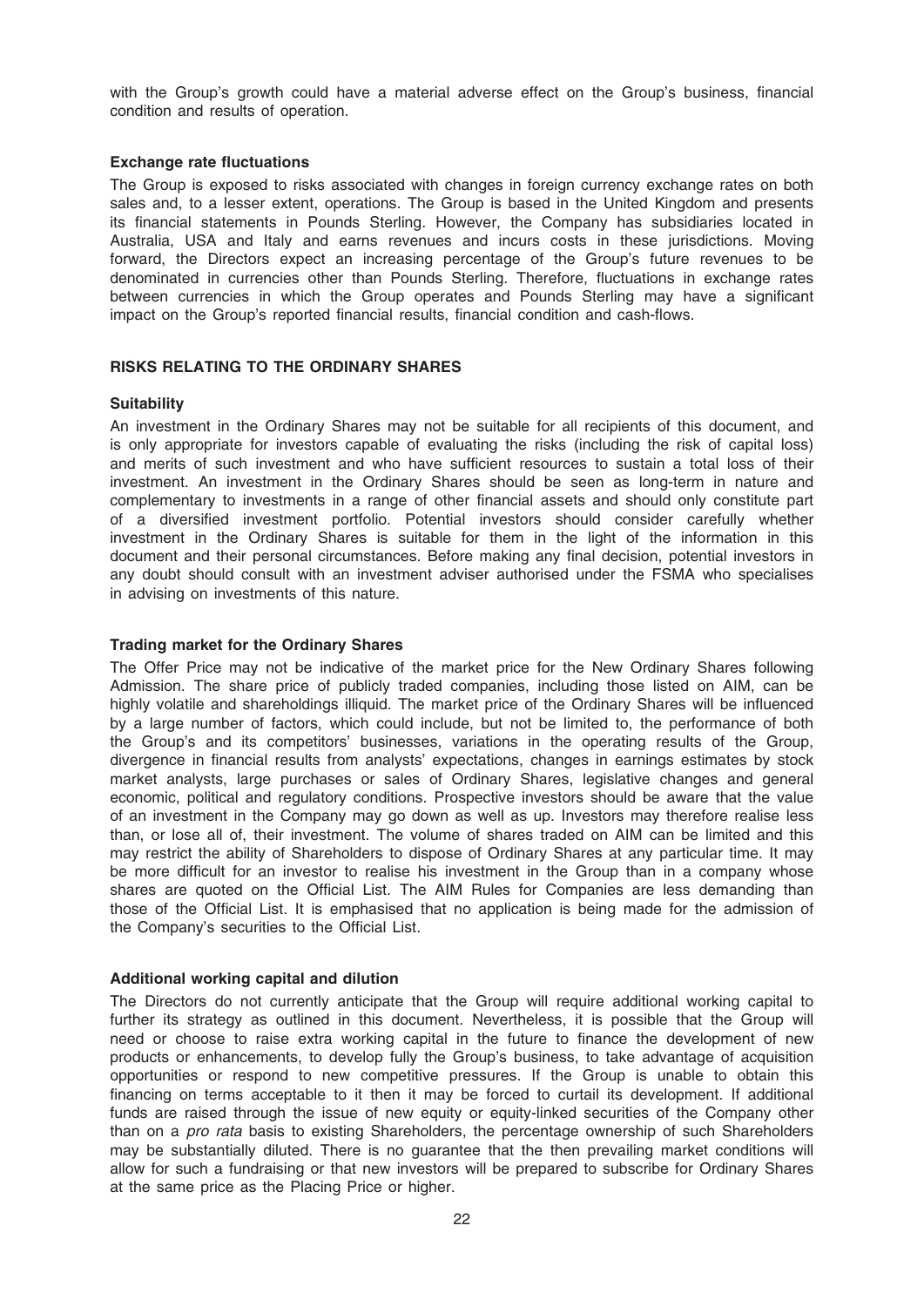# Dividends

The Company is currently loss making. The Board's intention is for the Company to reinvest any net cash generated from operations to finance the growth and expansion of its business, and accordingly does not intend for the Company to pay any dividends in the foreseeable future. Any declaration and payment of dividends in the future by the Company will be dependent upon the Company's results, financial position, cash requirements, future prospects, profits available for distribution and other factors regarded by the Company as relevant at the time. Consequently, the Company may never pay dividends.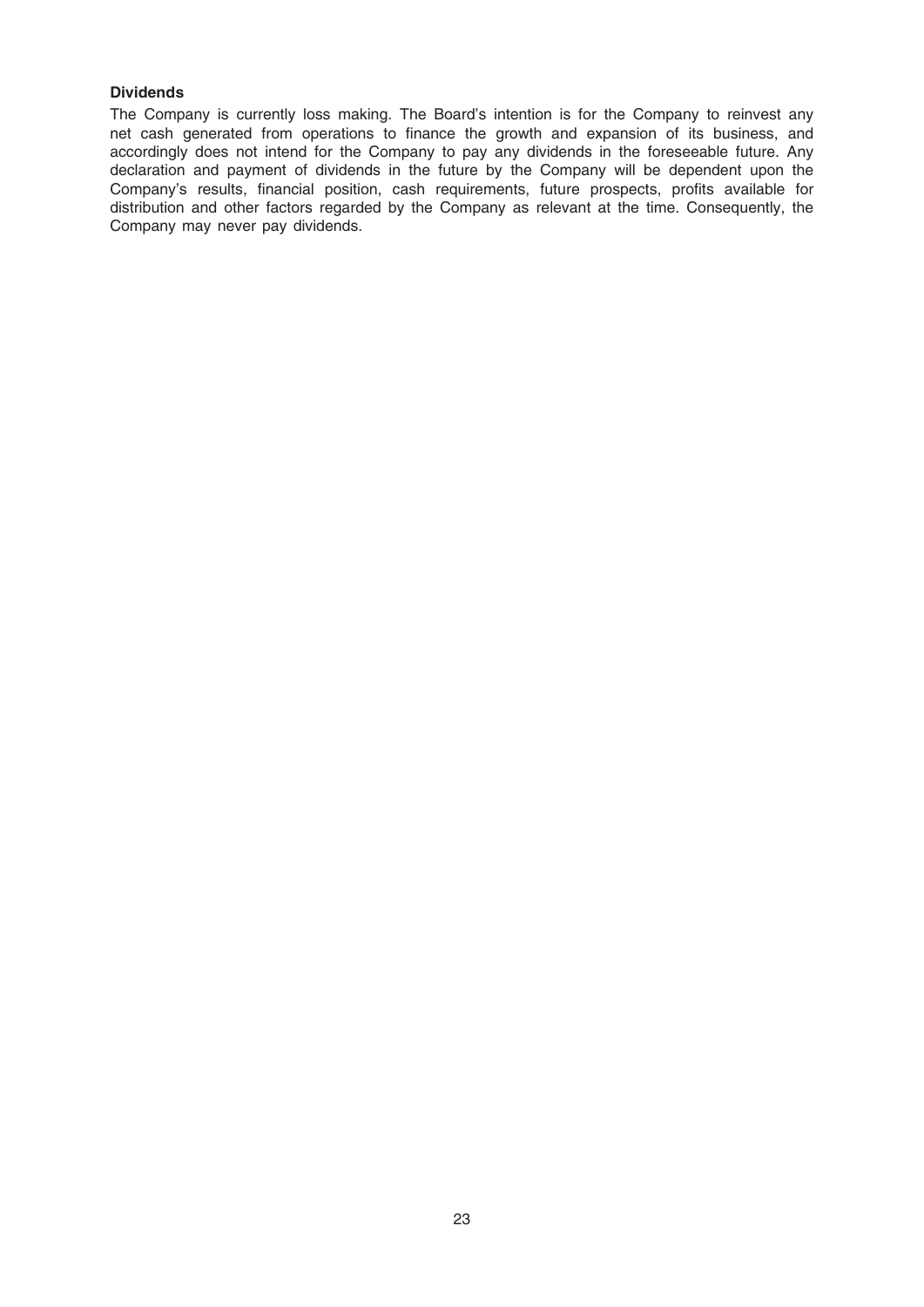# PART 3

# TERMS AND CONDITIONS OF THE OPEN OFFER

# Introduction

As explained in the letter from the Chairman set out in Part 1 of this document, the Company is proposing to raise up to £15.0 million (approximately £14.0 million net of expenses) by way of the Firm Placing and Open Offer, of which up to approximately £1.0 million will be raised from the offer of the Offer Shares at the Offer Price to Qualifying Shareholders under the Open Offer.

The purpose of this Part 3 is to set out the terms and conditions of the Open Offer. Up to 1,425,420 new Ordinary Shares will be issued through the Open Offer. Qualifying Shareholders are being offered the right to subscribe for Offer Shares in accordance with the terms of the Open Offer. The Open Offer has not been underwritten.

The Record Date for entitlements under the Open Offer for Qualifying CREST Shareholders and Qualifying non-CREST Shareholders is expected to be 6.00 p.m. on 9 November 2017. Application Forms are expected to be posted to Qualifying Non-CREST Shareholders on or around 14 November 2017 and Open Offer Entitlements are expected to be credited to stock accounts of Qualifying CREST Shareholders in CREST by 15 November 2017.

Subject to availability, the Excess Application Facility will enable Qualifying Shareholders to apply for Excess Shares. Further details in relation to the Excess Application Facility are set out in Part 4 ''Questions and Answers about the Open Offer'' in this document and, for Qualifying Non-CREST Shareholders, the Application Form.

The latest time and date for receipt of a completed Application Form and payment in full under the Open Offer and settlement of relevant CREST instructions (as appropriate) is expected to be 11.00 a.m. on 30 November 2017 with Admission and commencement of dealings in Offer Shares expected to take place at 8.00 a.m. on 4 December 2017.

This document and, for Qualifying Non-CREST Shareholders only, the Application Form contains the formal terms and conditions of the Open Offer. Your attention is drawn to paragraph 3 of this Part 3 ''Terms and Conditions of the Open Offer'' which gives details of the procedure for application and payment for the Offer Shares and any Excess Shares applied for pursuant to the Excess Application Facility.

The Offer Shares will, when issued and fully paid, rank equally in all respects with New Ordinary Shares, including the right to receive all dividends or other distributions made, paid or declared, if any, by reference to a record date after the date of their issue.

The Open Offer is an opportunity for Qualifying Shareholders to apply for up to 1,425,420 Offer Shares pro rata (excepting fractional entitlements) to their current holdings at the Offer Price in accordance with the terms of the Open Offer.

Qualifying Shareholders are also being offered the opportunity to apply for additional Offer Shares in excess of their Open Offer Entitlement to the extent that other Qualifying Shareholders do not take up their Open Offer Entitlements in full. The Excess Application Facility enables Qualifying Shareholders to apply for Excess Shares in excess of their Open Offer Entitlements as at the Record Date.

Any Qualifying Shareholder who has sold or transferred all or part of his/her registered holding(s) of Ordinary Shares prior to the Ex-entitlement Date is advised to consult his or her stockbroker, bank or other agent through or to whom the sale or transfer was effected as soon as possible since the invitation to apply for Offer Shares under the Open Offer may be a benefit which may be claimed from him/her by the purchasers under the rules of the London Stock Exchange.

## 1. The Open Offer

Subject to the terms and conditions set out below (and, in the case of Qualifying Non-CREST Shareholders, in the Application Form), Qualifying Shareholders are being given the opportunity under the Open Offer to subscribe for Offer Shares at the Offer Price pro rata to their holdings as at the Record Date, payable in full on application. The Offer Price represents a discount of 2.1 per cent. to the closing mid market price of 71.5 pence per Ordinary Share on 13 November 2017 (being the last practicable date before publication of this document).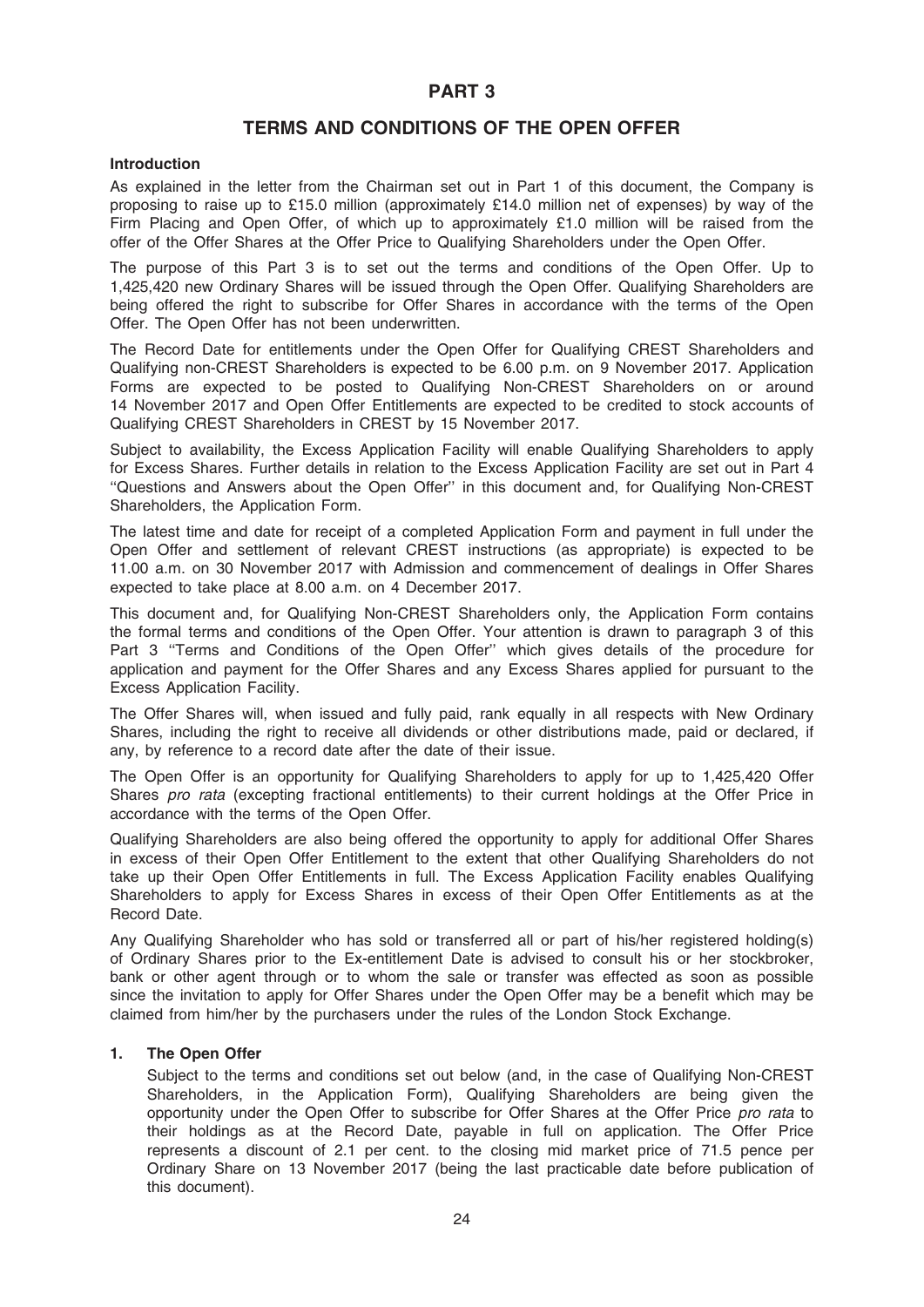Qualifying Shareholders have basic entitlements of:

#### 1 Offer Share for every 32 Existing Ordinary Shares

registered in their name on the Record Date. Entitlements under the Open Offer will be rounded down to the nearest whole number of Offer Shares, with fractional entitlements being aggregated and made available under the Excess Application Facility.

Holdings of Existing Ordinary Shares in certificated and uncertificated form will be treated as separate holdings for the purpose of calculating entitlements under the Open Offer, as will holdings under different designations and in different accounts.

If you are a Qualifying Non-CREST Shareholder, the Application Form shows the number of Existing Ordinary Shares registered in your name on the Record Date (in Box 1) and your Open Offer Entitlement (in Box 2).

If you are a Qualifying CREST Shareholder, application will be made for your Open Offer Entitlement and Excess CREST Open Offer Entitlement to be credited to your CREST account. Open Offer Entitlements and Excess CREST Open Offer Entitlements are expected to be credited to CREST accounts on 15 November 2017. The Existing Ordinary Shares are already admitted to CREST. Accordingly, no further application for admission to CREST is required for the New Ordinary Shares. All such shares, when issued and fully paid, may be held and transferred by means of CREST.

Subject to availability, the Excess Application Facility will enable Qualifying Shareholders, provided they have taken up their Open Offer Entitlement in full, to apply for further Offer Shares in excess of their Open Offer Entitlement. Further details in relation to the Excess Application Facility are set out in Part 3 ''Questions and Answers about the Open Offer'' and, for Qualifying Non-CREST Shareholders, the Application Form. Qualifying CREST Shareholders will have their Open Offer Entitlements and Excess CREST Open Offer Entitlements credited to their stock accounts in CREST and should refer to paragraph 3.2 of this Part 3 ''Terms and Conditions of the Open Offer'' for information on the relevant CREST procedures and further details on the Excess Application Facility. Qualifying CREST Shareholders can also refer to the CREST Manual for further information on the relevant CREST procedures.

If applications under the Excess Application Facility are received for more than the total number of Offer Shares available following take up of Open Offer Entitlements, such applications may be allocated in such manner as the Directors may determine in their absolute discretion and no assurance can be given that excess applications by Qualifying Shareholders will be met in full or in part or at all.

Please refer to paragraphs 3.1(f) and 3.2(b) of this Part 3 ''Terms and Conditions of the Open Offer'' for further details of the Excess Application Facility.

Qualifying Shareholders should be aware that the Open Offer is not a rights issue. Qualifying Non-CREST Shareholders should also note that their respective Application Forms are not negotiable documents and cannot be traded. Qualifying CREST Shareholders should note that, although the Open Offer Entitlements and Excess CREST Open Offer Entitlements will be credited through CREST and be enabled for settlement, applications in respect of entitlements under the Open Offer may only be made by the Qualifying Shareholder originally entitled or by a person entitled by virtue of a bona fide market claim raised by Euroclear's Claims Processing Unit. Offer Shares not applied for under the Open Offer will not be sold in the market for the benefit of those who do not apply under the Open Offer. Any Offer Shares which are not applied for by Qualifying Shareholders under the Open Offer will not be issued by the Company as the Open Offer is not underwritten.

#### The attention of Overseas Shareholders is drawn to paragraph 6 of this Part 3.

The Offer Shares will when issued and fully paid, rank in full for all dividends and other distributions declared, made or paid after the date of this document and otherwise pari passu in all respects with the Existing Ordinary Shares. The Offer Shares are not being made available in whole or in part to the public except under the terms of the Open Offer.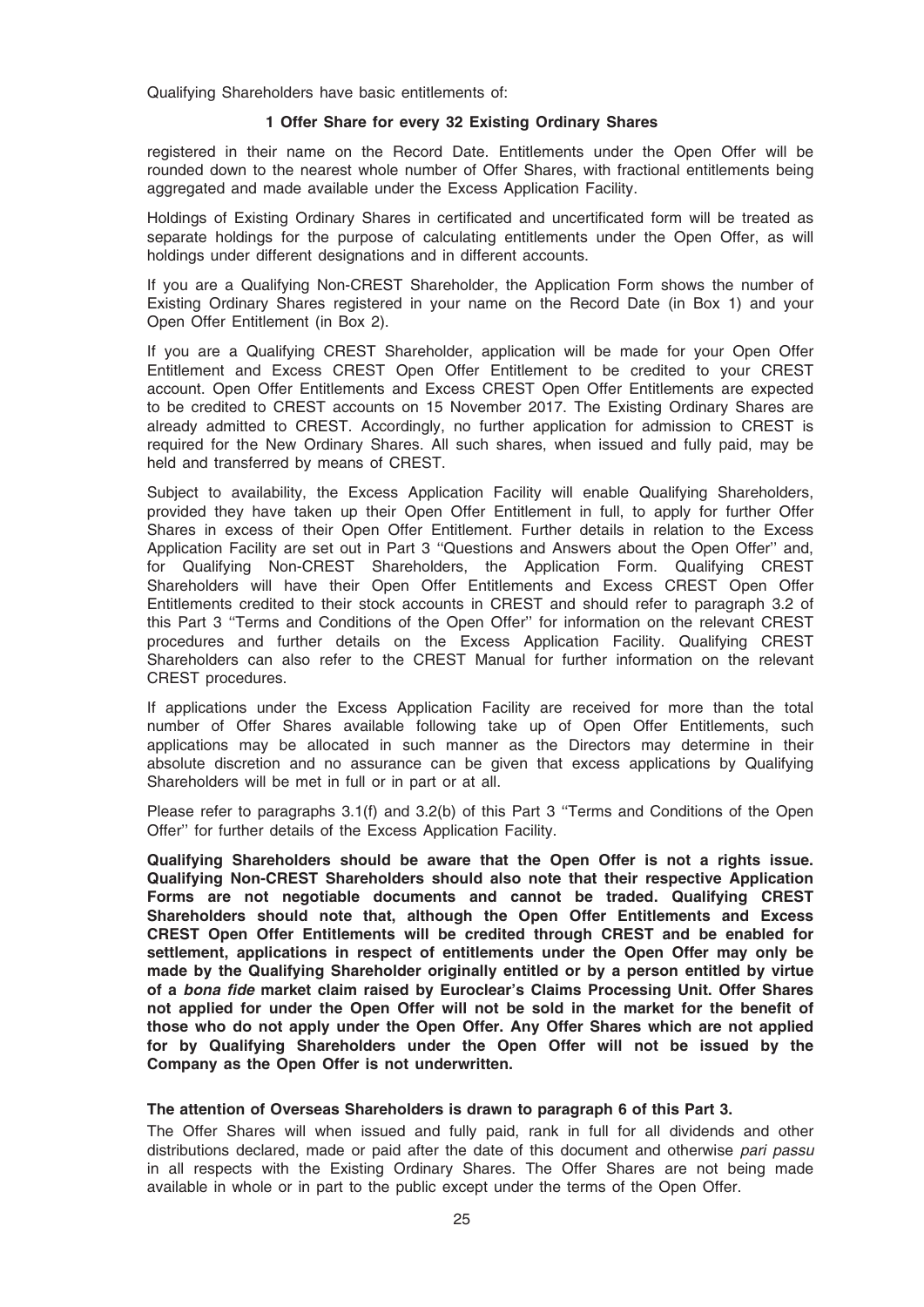# 2. Conditions and further terms of the Open Offer

The Open Offer is conditional on the Firm Placing becoming or being declared unconditional in all respects and not being terminated before Admission. The principal conditions to the Firm Placing are:

- (a) the passing of all of the Resolutions at the General Meeting;
- (b) the Firm Placing and Open Offer Agreement having become or being declared unconditional in all respects and not having been terminated in accordance with its terms prior to Admission; and
- (c) admission of the Firm Placing Shares occurring not later than 8.00 a.m. on 4 December 2017 (or such later time and/or date as the Company and Cenkos Securities may agree being no later than 8.00 a.m. on 29 December 2017).

Accordingly, if these conditions are not satisfied or waived (where capable of waiver), the Open Offer will not proceed and any applications made by Qualifying Shareholders will be rejected. In such circumstances, application monies will be returned (in each case at the applicant's sole risk), without payment of interest, as soon as practicable thereafter. Any Open Offer Entitlements admitted to CREST will thereafter be disabled.

No temporary documents of title will be issued in respect of Offer Shares held in uncertificated form. Definitive certificates in respect of Offer Shares taken up are expected to be posted to those Qualifying Shareholders who have validly elected to hold their Offer Shares in certificated form within 10 days after admission date.

In respect of those Qualifying Shareholders who have validly elected to hold their Offer Shares in uncertificated form, the Offer Shares are expected to be credited to their stock accounts maintained in CREST by 4 December 2017.

Applications will be made for the Offer Shares to be admitted to trading on AIM. Admission is expected to occur on 4 December 2017, when dealings in the Offer Shares are expected to begin.

If for any reason it becomes necessary to adjust the expected timetable as set out in this document, the Company will notify the London Stock Exchange and make an appropriate announcement to a Regulatory Information Service giving details of the revised dates.

# 3. Procedure for application and payment

The action to be taken by you in respect of the Open Offer depends on whether, at the relevant time, you are sent an Application Form in respect of your Open Offer Entitlement under the Open Offer or your Open Offer Entitlement and Excess CREST Open Offer Entitlement is credited to your CREST stock account.

Qualifying Shareholders who hold all or part of their Existing Ordinary Shares in certificated form will receive the Application Form, enclosed with this document. The Application Form shows the number of Existing Ordinary Shares held at the Record Date. It will also show Qualifying Shareholders their Open Offer Entitlement that can be allotted in certificated form. Qualifying Shareholders who hold all their Existing Ordinary Shares in CREST will be allotted Offer Shares in CREST.

Qualifying Shareholders who hold part of their Existing Ordinary Shares in uncertificated form will be allotted Offer Shares in uncertificated form to the extent that their entitlement to Offer Shares arises as a result of holding Existing Ordinary Shares in uncertificated form. However, it will be possible for Qualifying Shareholders to deposit Open Offer Entitlements into, and withdraw them from, CREST. Further information on deposit and withdrawal from CREST is set out in paragraph 3.2 of this Part 3 ''Terms and Conditions of the Open Offer''.

CREST sponsored members should refer to their CREST sponsor, as only their CREST sponsor will be able to take the necessary action specified below to apply under the Open Offer in respect of the Open Offer Entitlements and Excess CREST Open Offer Entitlements of such members held in CREST. CREST members who wish to apply under the Open Offer in respect of their Open Offer Entitlements and Excess CREST Open Offer Entitlements in CREST should refer to the CREST Manual for further information on the CREST procedures referred to below.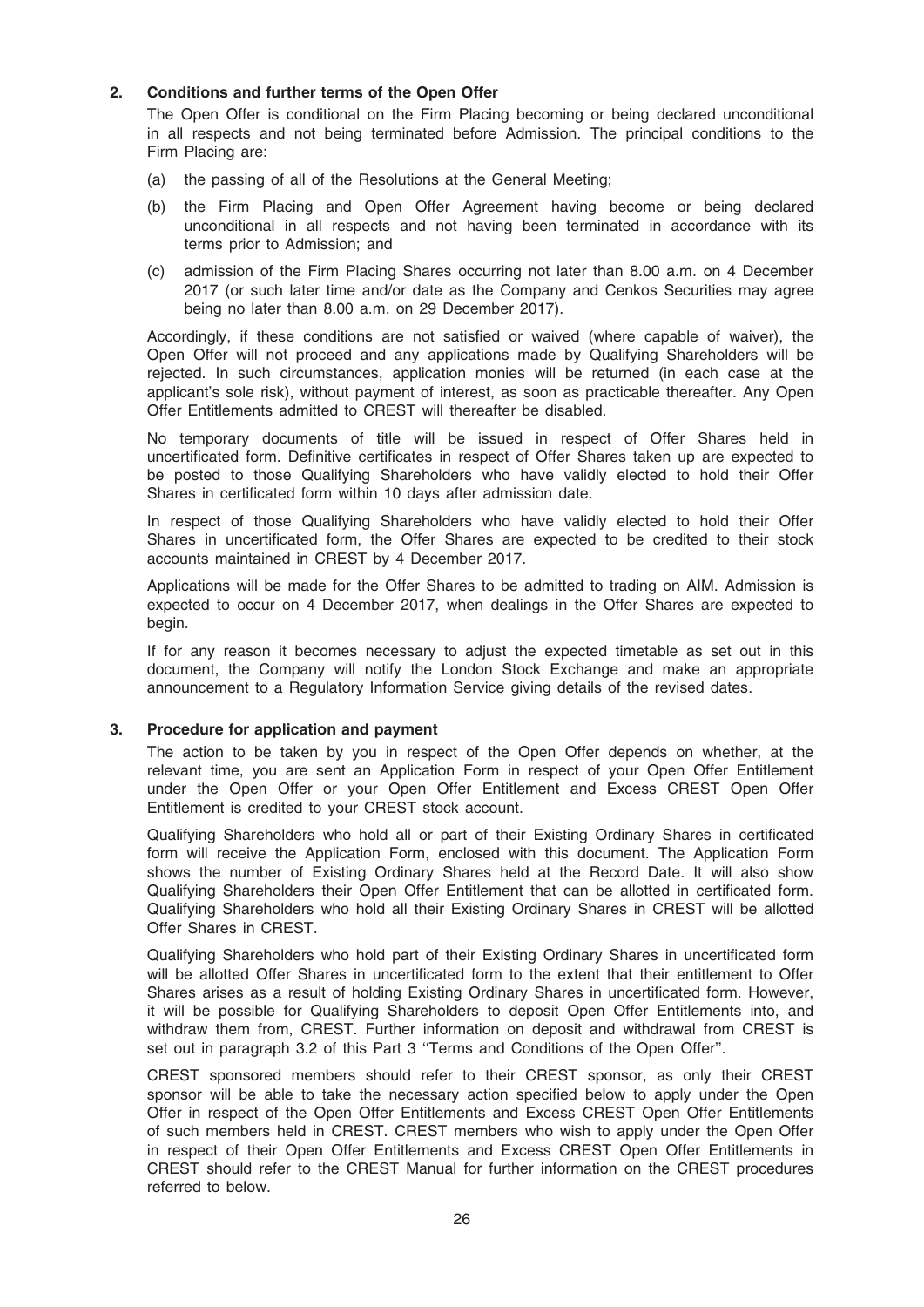Qualifying Shareholders who do not want to apply for the Offer Shares under the Open Offer should take no action and should not complete or return the Application Form, or send a USE message through CREST.

# 3.1 If you have an Application Form in respect of your Open Offer Entitlement under the Open **Offer**

# (a) General

Subject to paragraph 6 of Part 3 "Terms and Conditions of the Open Offer" in relation to Overseas Shareholders, Qualifying Non-CREST Shareholders will receive an Application Form. The Application Form shows the number of Existing Ordinary Shares registered in their name on the Record Date in Box 1. It also shows the Open Offer Entitlement allocated to them set out in Box 2. Entitlements to Offer Shares are rounded down to the nearest whole number and any fractional entitlements to Offer Shares will be aggregated and made available under the Excess Application Facility. Box 3 shows how much they would need to pay if they wish to take up their Open Offer Entitlement in full. Qualifying Non-CREST Shareholders may apply for less than their entitlement should they wish to do so. Qualifying Non-CREST Shareholders may also hold such an Application Form by virtue of a *bona fide* market claim.

Under the Excess Application Facility, provided they have agreed to take up their Open Offer Entitlement in full, Qualifying Non-CREST Shareholders may apply for more than the amount of their Open Offer Entitlement should they wish to do so. The Excess Application Facility enables Qualifying Shareholders to apply for Excess Shares in excess of their Open Offer Entitlement as at the Record Date. The Excess Shares may be allocated in such manner as the Directors may determine in their absolute discretion and no assurance can be given that excess applications by Qualifying Shareholders will be met in full or in part or at all.

The instructions and other terms set out in the Application Form form part of the terms of the Open Offer in relation to Qualifying Non-CREST Shareholders.

(b) Bona fide market claims

Applications to acquire Offer Shares may only be made on the Application Form and may only be made by the Qualifying Non-CREST Shareholder named in it or by a person entitled by virtue of a *bona fide* market claim in relation to a purchase of Existing Ordinary Shares through the market prior to the date upon which the Existing Ordinary Shares were marked "ex" the entitlement to participate in the Open Offer. Application Forms may not be sold, assigned, transferred or split, except to satisfy bona fide market claims up to 3.00 p.m. on 28 November 2017. The Application Form is not a negotiable document and cannot be separately traded. A Qualifying Non-CREST Shareholder who has sold or otherwise transferred all or part of his holding of Existing Ordinary Shares prior to the date upon which the Existing Ordinary Shares were marked ''ex'' the entitlement to participate in the Open Offer, should contact his broker or other professional adviser authorised under FSMA through whom the sale or purchase was effected as soon as possible, as the invitation to acquire Offer Shares under the Open Offer may be a benefit which may be claimed by the purchaser(s) or transferee(s).

Qualifying Non-CREST Shareholders who have sold all or part of their registered holding should, if the market claim is to be settled outside CREST, complete Box 8 on the Application Form and immediately send it to the stockbroker, bank or other agent through whom the sale or transfer was effected for transmission to the purchaser or transferee. The Application Form should not, however be forwarded to or transmitted in or into any Restricted Jurisdiction. If the market claim is to be settled outside CREST, the beneficiary of the claim should follow the procedures set out in the accompanying Application Form. If the market claim is to be settled in CREST, the beneficiary of the claim should follow the procedure set out in paragraph 3.2 below.

## (c) Application procedures

Qualifying Non-CREST Shareholders wishing to apply to acquire Offer Shares (whether in respect of all or part of their Open Offer Entitlement or in addition to their Open Offer Entitlement under the Excess Application Facility) should complete the Application Form in accordance with the instructions printed on it. Qualifying Non-CREST Shareholders may only apply for Excess Shares if they have agreed to take up their Open Offer Entitlements in full.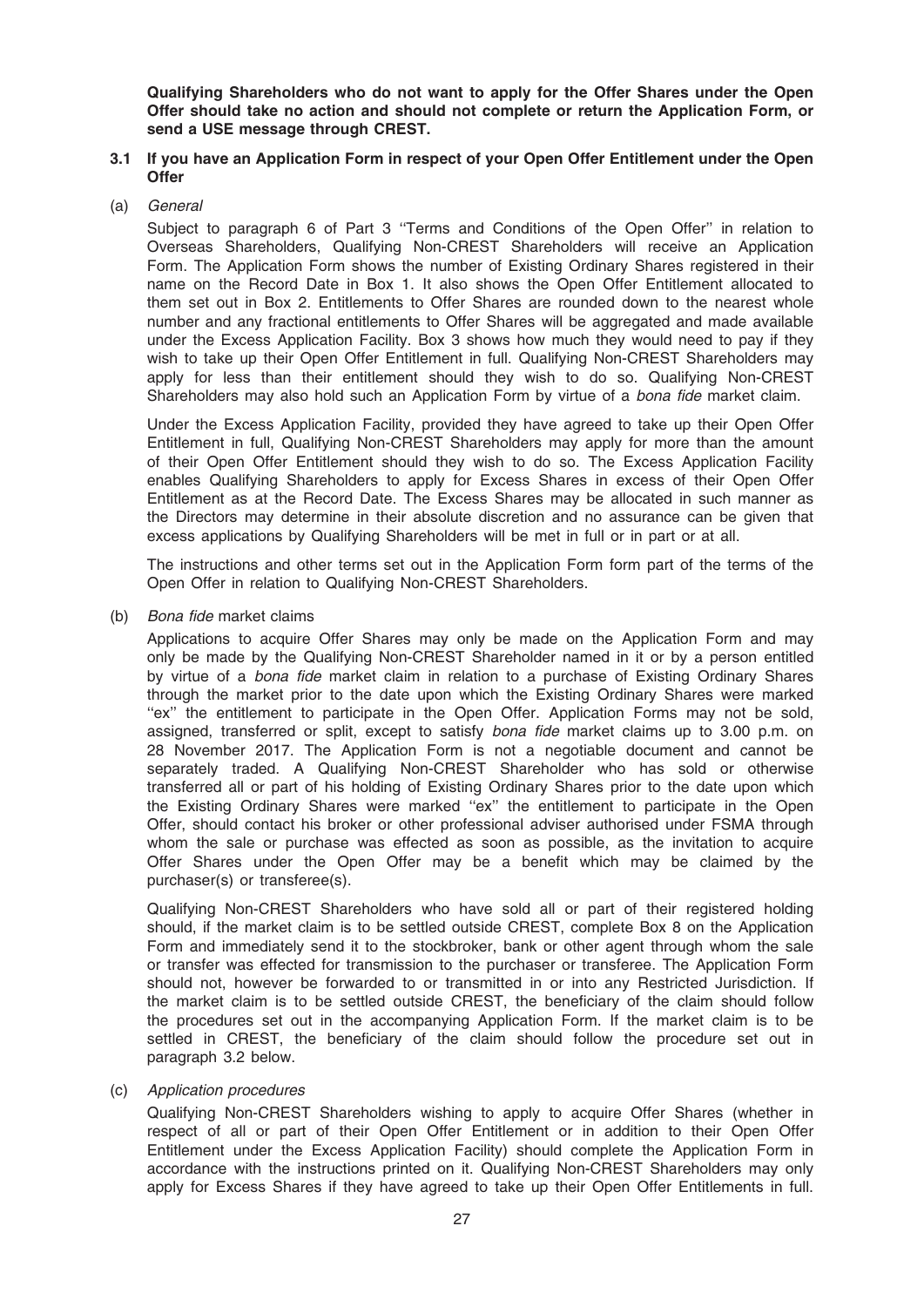The Excess Shares may be allocated in such manner as the Directors may determine in their absolute discretion and no assurance can be given that excess applications by Qualifying Shareholders will be met in full or in part or at all.

Completed Application Forms should be posted to Equiniti Limited, Corporate Actions, Aspect House, Spencer Road, Lancing, West Sussex BN99 6DA, or returned by hand (during normal business hours only) so as to be received by Equiniti by no later than 11.00 a.m. on 30 November 2017. The Company reserves the right to treat any application not strictly complying with the terms and conditions of application as nevertheless valid. The Company further reserves the right (but shall not be obliged) to accept either Application Forms or remittances received after 11.00 a.m. on 30 November 2017. Qualifying Non-CREST Shareholders should note that applications, once made, will be irrevocable and receipt thereof will not be acknowledged. Multiple applications will not be accepted. If an Application Form is being sent by first-class post in the UK, Qualifying Non-CREST Shareholders are recommended to allow at least four Business Days for delivery.

The Company may in its sole discretion, but shall not be obliged to, treat an Application Form as valid and binding on the person by whom or on whose behalf it is lodged, even if not completed in accordance with the relevant instructions or not accompanied by a valid power of attorney where required, or if it otherwise does not strictly comply with the terms and conditions of the Open Offer. The Company further reserves the right (but shall not be obliged) to accept either:

- (i) Application Forms received after 11.00 a.m. on 30 November 2017; or
- (ii) applications in respect of which remittances are received before 11.00 a.m. on 30 November 2017 from authorised persons (as defined in FSMA) specifying the Offer Shares applied for and undertaking to lodge the Application Form in due course but, in any event, within two Business Days.

All documents and remittances sent by post by, to, from or on behalf of an applicant (or as the applicant may direct) will be sent entirely at the applicant's own risk.

(d) Payments

All payments must be in pounds sterling and made by cheque made payable to Equiniti Ltd Re: Science in Sport – Open Offer A/C and crossed ''A/C Payee Only''. Cheques or banker's drafts must be drawn on a bank or building society or branch of a bank or building society in the United Kingdom or Channel Islands which is either a settlement member of the Cheque and Credit Clearing Company Limited or the CHAPS Clearing Company Limited or which has arranged for its cheques and banker's drafts to be cleared through the facilities provided by any of those companies and must bear the appropriate sort code in the top right-hand corner and must be for the full amount payable on application. Third-party cheques may not be accepted with the exception of building society cheques or banker's drafts where the building society or bank has inserted details of the full name of the building society or bank account holder and has added the building society or bank branch stamp. The account name should be the same as that shown on the Application Form. Post-dated cheques will not be accepted.

Cheques will be presented for payment upon receipt. The Company reserves the right to instruct Equiniti to seek special clearance of cheques to allow the Company to obtain value for remittances at the earliest opportunity (and withhold definitive share certificates (or crediting to the relevant member account, as applicable) pending clearance thereof). No interest will be paid on payments made before they are due. It is a term of the Open Offer that cheques shall be honoured on first presentation and the Company may elect to treat as invalid acceptances in respect of which cheques are not so honoured. All documents and cheques sent through the post will be sent at the risk of the sender. Payments via CHAPS, BACS or electronic transfer will not be accepted. If the Open Offer does not become unconditional, no Offer Shares will be issued and all monies will be returned without payment of interest either as a cheque by first class post to the address completed on the first page of the Application Form or to the agent whose name is completed on the first page of your Application Form or return funds direct to the account of the bank or building society on which the relevant cheque or banker's draft was drawn (at the applicant's sole risk), to applicants as soon as practicable following the lapse of the Open Offer.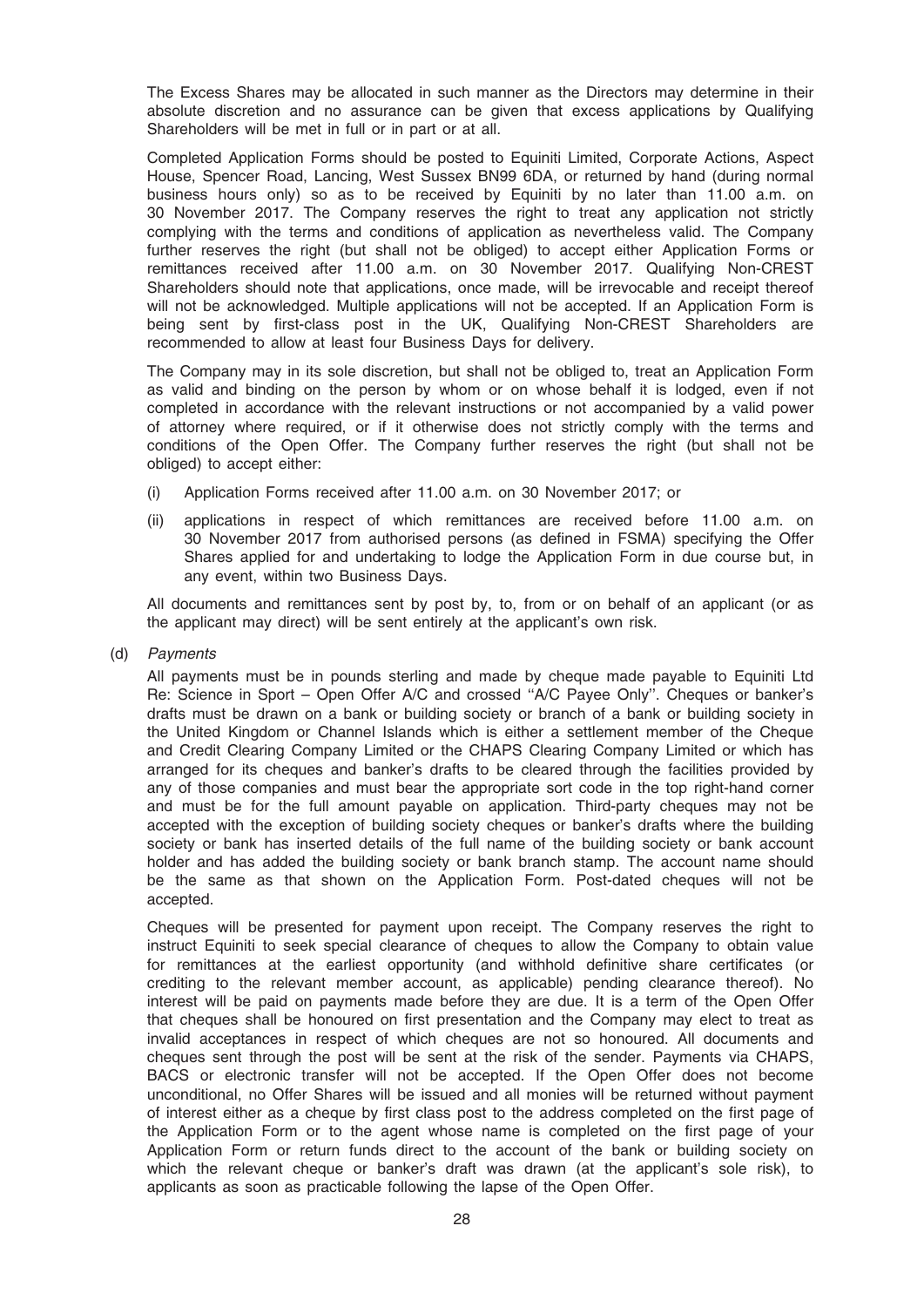If Offer Shares have already been allotted to a Qualifying Non-CREST Shareholder and such Qualifying Non-CREST Shareholder's cheque is not honoured upon first presentation or such Qualifying Non-CREST Shareholder's application is subsequently otherwise deemed to be invalid, Equiniti shall be authorised (in its absolute discretion as to manner, timing and terms) to make arrangements, on behalf of the Company, for the sale of such Qualifying Non-CREST Shareholder's Offer Shares and for the proceeds of sale (which for these purposes shall be deemed to be payments in respect of successful applications) to be paid to and retained by the Company. None of Equiniti, Cenkos Securities or the Company nor any other person shall be responsible for, or have any liability for, any loss, expense or damage suffered by such Qualifying Non-CREST Shareholders.

(e) Incorrect Sums

If an Application Form encloses a payment for an incorrect sum, the Company through Equiniti Limited reserves the right:

- (i) to reject the application in full and return the cheque or refund the payment to the Qualifying non-CREST Shareholder in question; or
- (ii) in the case that an insufficient sum is paid, to treat the application as a valid application for such lesser whole number of Offer Shares as would be able to be applied for with that payment at the Offer Price, refunding any unutilised sum to the Qualifying non-CREST Shareholder in question, save that any sums of less than £1 will be retained for the benefit of the Company; or
- (iii) in the case that an excess sum is paid, to treat the application as a valid application for all of the Offer Shares referred to in the Application Form, refunding any unutilised sums to the Qualifying non-CREST Shareholder in question, save that any sums of less than £1 will be retained for the benefit of the Company.

All monies received by Equiniti in respect of Offer Shares will be held in a separate clients account.

(f) The Excess Application Facility

Provided they choose to take up their Open Offer Entitlement in full, the Excess Application Facility enables a Qualifying Non-CREST Shareholder to apply for Excess Shares. Qualifying Non-CREST Shareholders wishing to apply for Excess Shares may do so by completing Box 5 of the Application Form.

If applications under the Excess Application Facility are received for more than the total number of Offer Shares available following take up of Open Offer Entitlements, the Excess Shares may be allocated in such manner as the Directors may determine in their absolute discretion and no assurance can be given that excess applications by Qualifying Shareholders will be met in full or in part or at all. Qualifying Non-CREST Shareholders who wish to apply for Excess Shares must complete the Application Form in accordance with the instructions set out on the Application Form.

Should the Open Offer become unconditional and applications for Offer Shares exceed 1,425,420 Offer Shares, resulting in a scale back of applications, each Qualifying Non-CREST Shareholder who has made a valid application for Excess Shares and from whom payment in full for the Excess Shares has been received will receive a pounds sterling amount equal to the number of Excess Shares applied and paid for but not allocated to the relevant Qualifying Non-CREST Shareholder multiplied by the Offer Price. Monies will be returned as soon as reasonably practicable thereafter, without payment of interest and at the applicant's sole risk.

(g) Effect of application

All documents and remittances sent by post by, to, from, or on behalf of or to an applicant (or as the applicant may direct) will be sent entirely at the applicant's own risk. By completing and delivering an Application Form the applicant:

(i) represents and warrants to the Company and Cenkos Securities that he has the right, power and authority, and has taken all action necessary, to make the application under the Open Offer and to execute, deliver and exercise his rights, and perform his obligations under any contracts resulting therefrom and that he is not a person otherwise prevented by legal or regulatory restrictions from applying for Offer Shares or acting on behalf of any such person on a non-discretionary basis;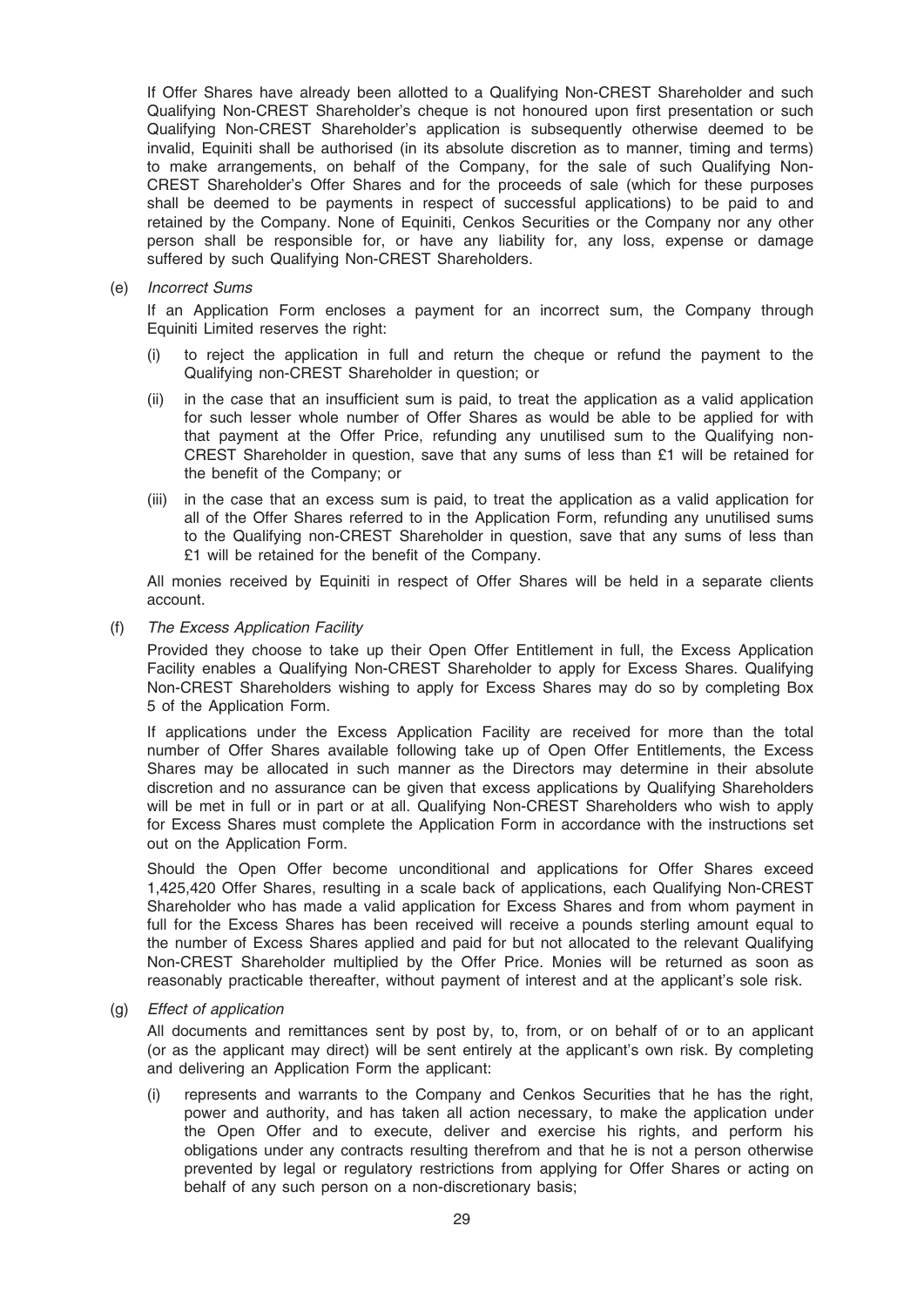- (ii) agrees with the Company and Cenkos Securities that all applications under the Open Offer and contracts resulting therefrom, and any non-contractual obligations related thereto, shall be governed by and construed in accordance with the laws of England;
- (iii) confirms to the Company and Cenkos Securities that in making the application he is not relying on any information or representation in relation to the Company other than that contained in this document, and the applicant accordingly agrees that no person responsible solely or jointly for this document or any part thereof, or involved in the preparation thereof, shall have any liability for any such information or representation not so contained and further agrees that, having had the opportunity to read this document, he will be deemed to have had notice of all information in relation to the Company contained in this document (including information incorporated by reference);
- (iv) represents and warrants to the Company and Cenkos Securities that he is the Qualifying Shareholder originally entitled to the Open Offer Entitlement;
- (v) represents and warrants to the Company and Cenkos Securities that if he has received some or all of his Open Offer Entitlement from a person other than the Company he is entitled to apply under the Open Offer in relation to such Open Offer Entitlements by virtue of a bona fide market claim;
- (vi) requests that the Offer Shares to which he will become entitled shall be issued to him on the terms set out in this document and the Application Form;
- (vii) represents and warrants to the Company and Cenkos Securities that he is not, nor is he applying on behalf of any person who is, in the United States or is a citizen or resident, or which is a corporation, partnership or other entity created or organised in or under any laws, of the United States of America or any other Restricted Jurisdiction and he is not applying with a view to re-offering, re-selling, transferring or delivering any of the Offer Shares which are the subject of his application a person who is in the limited States or is a citizen or resident or which is a corporation, partnership or other entity created or organised in or under any laws of the United States of America or any other Restricted Jurisdiction, nor acting on behalf of any such person on a non-discretionary basis nor any person otherwise prevented by legal or regulatory restrictions from applying for Offer Shares under the Open Offer;
- (viii) represents and warrants to the Company and Cenkos Securities that he is not, and nor is he applying as nominee or agent for, a person who is or may be liable to notify and account for tax under the Stamp Duty Reserve Tax Regulations 1986 at any of the increased rates referred to in sections 67, 70, 93 or 96 (depositary receipts and clearance services) of the Finance Act 1986; and
- (ix) confirms that in making the application he is not relying and has not relied on the Company or Cenkos Securities or any person affiliated with the Company or Cenkos Securities in connection with any investigation of the accuracy of any information contained in this document or his investment decision.

All enquiries in connection with the procedure for application and completion of the Application Form should be addressed to Equiniti Limited on 0333-207-6573 or +44 121-415-0870 (if calling from outside the UK). Lines are open from 8.30 a.m. to 5.30 p.m. (UK time) Monday to Friday (excluding English and Welsh public holidays). Calls to the helpline from outside the UK will be charged at the applicable international rate. Please note that calls may be recorded and randomly monitored for security and training purposes. Please note that Equiniti Limited cannot provide advice on the merits of the Proposals nor give financial, tax, investment or legal advice.

(h) Proxy

Qualifying Non-CREST Shareholders who do not want to take up or apply for the Open Offer Shares under the Open Offer should take no action and should not complete or return the Application Form. However, you are encouraged to vote at the General Meeting by completing and returning the enclosed Form of Proxy.

A Qualifying Non-CREST Shareholder who is also a CREST member may elect to receive the Offer Shares to which he is entitled in uncertificated form in CREST. Please see paragraph 3.2(f) below for more information.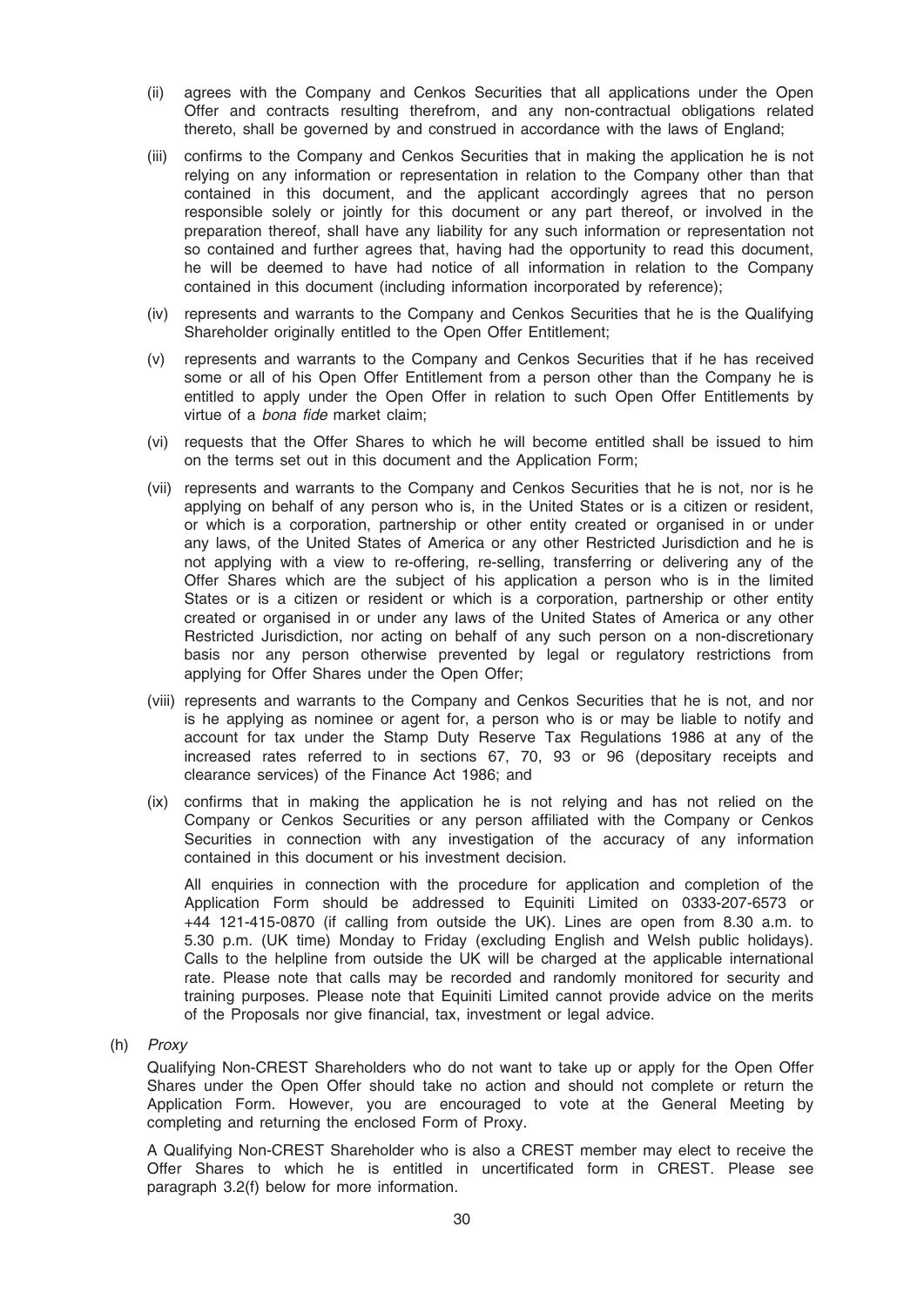# 3.2 If you have an Open Offer Entitlement and an Excess CREST Open Offer Entitlement credited to your stock account in CREST in respect of your entitlement under the Open **Offer**

(a) General

Subject to paragraph 6 of Part 3 "Terms and Conditions of the Open Offer" in relation to certain Overseas Shareholders, each Qualifying CREST Shareholder will receive a credit to his stock account in CREST of his Open Offer Entitlement equal to the maximum number of Offer Shares for which he is entitled to apply under the Open Offer plus the number of Excess Shares for which he is entitled to apply under the Excess CREST Open Offer Entitlement. Entitlements to Offer Shares will be rounded down to the nearest whole number and any Offer Entitlements have therefore also been rounded down. Any fractional entitlements to Open Offer Shares arising will be aggregated and made available under the Excess Application Facility.

The CREST stock account to be credited will be an account under the participant ID and member account ID that apply to the Existing Ordinary Shares held on the Record Date by the Qualifying CREST Shareholder in respect of which the relevant Offer Entitlement and Excess CREST Open Offer Entitlement have been allocated.

If for any reason Open Offer Entitlements and/or the Excess CREST Open Offer Entitlements cannot be admitted to CREST by, or the stock accounts of Qualifying CREST Shareholders cannot be credited by, 5.00 p.m. on 15 November 2017, or such later time and/or date as the Company may decide, an Application Form will be sent to each Qualifying CREST Shareholder in substitution for the Open Offer Entitlement and Excess CREST Open Offer Entitlement which should have been credited to his stock account in CREST. In these circumstances the expected timetable as set out in this document will be adjusted as appropriate and the provisions of this document applicable to Qualifying Non-CREST Shareholders with Application Forms will apply to Qualifying CREST Shareholders who receive an Application Form.

CREST members who wish to apply to acquire some or all of their entitlements to Offer Shares and their Excess CREST Open Offer Entitlements should refer to the CREST Manual for further information on the CREST procedures referred to below. If you have any questions relating to the completion and return of your Application Form, please contact Equiniti Limited on 0333-207-6573 or +44 121-415-0870 (if calling from outside the UK). Lines are open from 8.30 a.m. to 5.30 p.m. (UK time) Monday to Friday (excluding English and Welsh public holidays). Calls to the helpline from outside the UK will be charged at the applicable international rate. Please note that calls may be recorded and randomly monitored for security and training purposes. Please note that Equiniti Limited cannot provide advice on the merits of the Proposals nor give financial, tax, investment or legal advice. If you are a CREST sponsored member you should consult your CREST sponsor if you wish to apply for Offer Shares as only your CREST sponsor will be able to take the necessary action to make this application in CREST.

(b) Market claims

Each of the Open Offer Entitlements and Excess CREST Open Offer Entitlements will constitute a separate security for the purposes of CREST. Although Open Offer Entitlements and Excess CREST Open Offer Entitlements will be admitted to CREST and be enabled for settlement, applications in respect of Open Offer Entitlements and Excess CREST Open Offer Entitlements may only be made by the Qualifying Shareholder originally entitled or by a person entitled by virtue of a *bona fide* market claim transaction. Transactions identified by the CREST Claims Processing Unit as ''cum'' the Open Offer Entitlements and Excess CREST Open Offer Entitlements will generate appropriate market claim transactions and the relevant Open Offer Entitlements and Excess CREST Open Offer Entitlements will thereafter be transferred accordingly.

## (c) Unmatched Stock Event (''USE'') instructions

Qualifying CREST Shareholders who are CREST members and who want to apply for Offer Shares in respect of all or some of their Open Offer Entitlements and their Excess CREST Open Offer Entitlements in CREST must send (or, if they are CREST sponsored members, procure that their CREST sponsor sends) an USE instruction to Euroclear which, on its settlement, will have the following effect: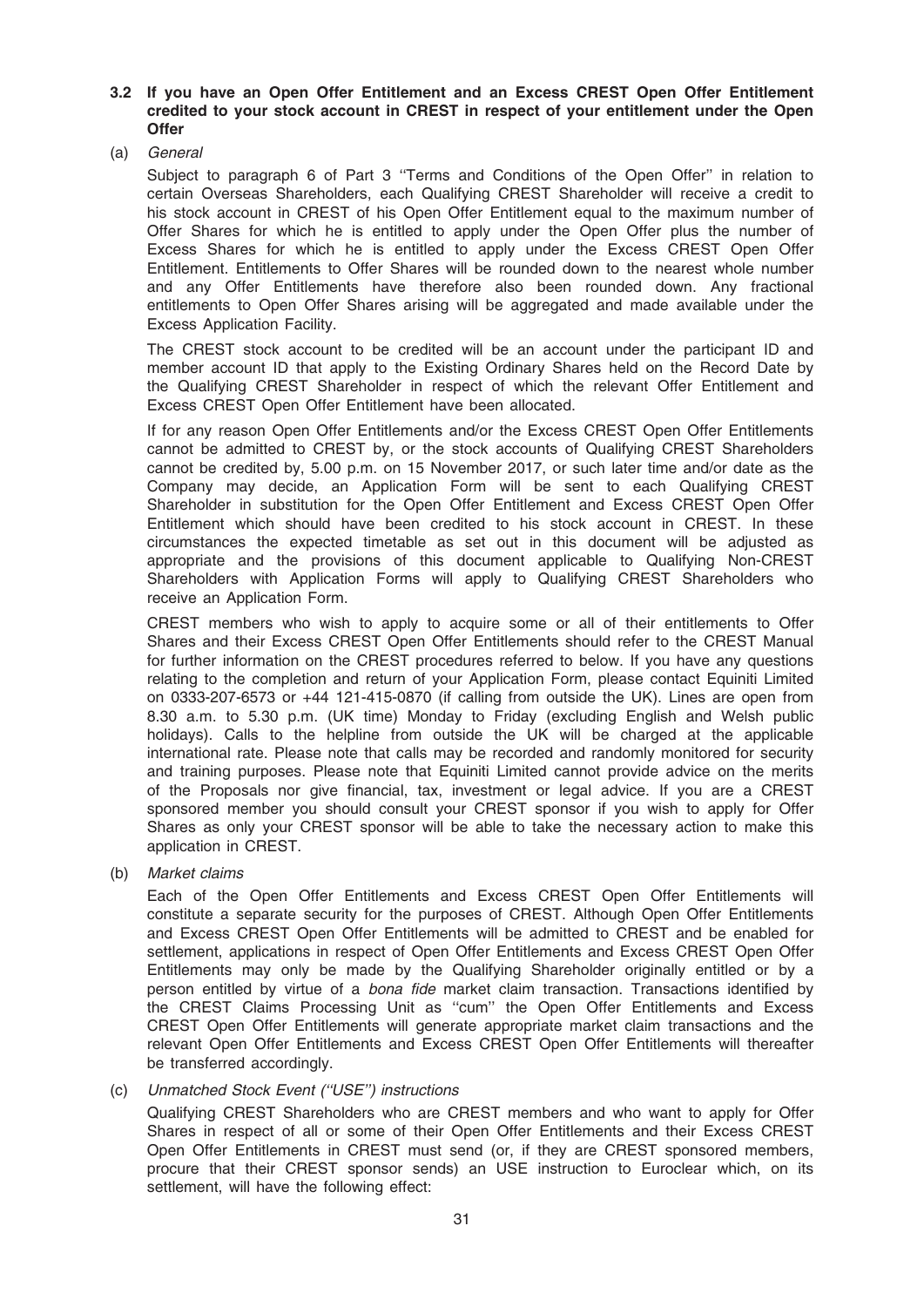- (i) the crediting of a stock account of Equiniti under the participant ID and member account ID specified below, with a number of Open Offer Entitlements or Excess CREST Open Offer Entitlements corresponding to the number of Offer Shares applied for; and
- (ii) the creation of a CREST payment, in accordance with the CREST payment arrangements in favour of the payment bank of Equiniti in respect of the amount specified in the USE instruction which must be the full amount payable on application for the number of Offer Shares referred to in paragraph 3.2(c)(i) above.

(d) Content of USE instruction in respect of Open Offer Entitlements The USE instruction must be properly authenticated in accordance with Euroclear's specifications and must contain, in addition to the other information that is required for settlement in CREST, the following details:

- (i) the number of Offer Shares for which application is being made (and hence the number of the Open Offer Entitlements being delivered to Equiniti);
- (ii) the ISIN of the Open Offer Entitlements. This is GB00BD95VQ91;
- (iii) the CREST participant ID of the accepting CREST member;
- (iv) the CREST member account ID of the accepting CREST member from which the Open Offer Entitlements are to be debited;
- (v) the participant ID of Equiniti in its capacity as a CREST receiving agent. This is 2RA05;
- (vi) the member account ID of Equiniti in its capacity as a CREST receiving agent. This is RA270901;
- (vii) the amount payable by means of a CREST payment on settlement of the USE instruction. This must be the full amount payable on application for the number of New Ordinary Shares referred to in (i) above;
- (viii) the intended settlement date. This must be on or before 11.00 a.m. on 30 November 2017; and
- (ix) the Corporate Action Number for the Open Offer. This will be available by viewing the relevant corporate action details in CREST.

In order for an application under the Open Offer to be valid, the USE instruction must comply with the requirements as to authentication and contents set out above and must settle on or before 11.00 a.m. on 30 November 2017. In order to assist prompt settlement of the USE instruction, CREST members (or their sponsors, where applicable) may consider adding the following non-mandatory fields to the USE instruction:

- (i) a contact name and telephone number (in the free format shared note field); and
- (ii) a priority of at least 80.

CREST members and, in the case of CREST sponsored members, their CREST sponsors, should note that the last time at which a USE instruction may settle on 30 November 2017 in order to be valid is 11.00 a.m. on that day. In the event that the Firm Placing and Open Offer do not become unconditional by 11.00 a.m. on 4 December 2017 (or such later time and date as the Company and Cenkos Securities determine being no later than 8.00 a.m. on 29 December 2017), the Open Offer will lapse, the Open Offer Entitlements admitted to CREST will be disabled and Equiniti will refund the amounts paid by Qualifying CREST Shareholders by way of a CREST payment, without interest, as soon as practicable thereafter.

## (e) Content of USE instruction in respect of Excess CREST Open Offer Entitlements

The USE instruction must be properly authenticated in accordance with Euroclear's specifications and must contain, in addition to the other information that is required for settlement in CREST, the following details:

- (i) the number of Excess Shares for which application is being made (and hence being delivered to Equiniti);
- (ii) the ISIN of the Excess CREST Open Offer Entitlement. This is GB00BD95V516;
- (iii) the CREST participant ID of the accepting CREST member;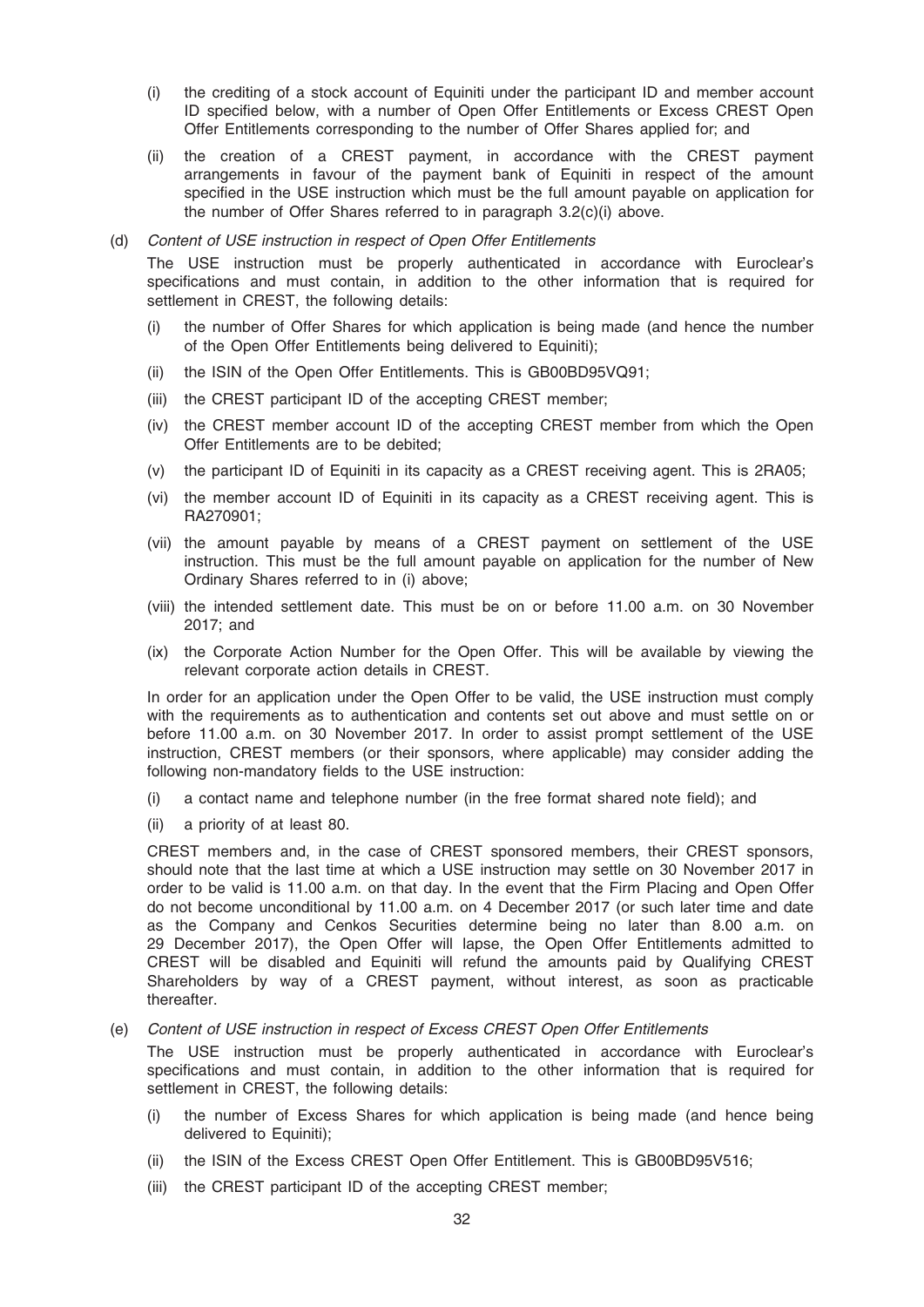- (iv) the CREST member account ID of the accepting CREST member from which the Excess CREST Open Offer Entitlements are to be debited;
- (v) the participant ID of Equiniti its capacity as a CREST receiving agent. This is 2RA18;
- (vi) the member account ID of Equiniti in its capacity as a CREST receiving agent. This is RA270902;
- (vii) the amount payable by means of a CREST payment on settlement of the USE instruction. This must be the full amount payable on application for the number of Offer Shares referred to in (i) above;
- (viii) the intended settlement date. This must be on or before 11.00 a.m. on 30 November 2017; and
- (ix) the Corporate Action Number for the Open Offer. This will be available by viewing the relevant corporate action details in CREST.

In order for an application in respect of an Excess CREST Open Offer Entitlement under the Open Offer to be valid, the USE instruction must comply with the requirements as to authentication and contents set out above and must settle on or before 11.00 a.m. on 30 November 2017.

In order to assist prompt settlement of the USE instruction, CREST members (or their sponsors, where applicable) may consider adding the following non-mandatory fields to the USE instruction:

- (i) a contract name and telephone number (in the free format shared note field); and
- (ii) a priority of at least 80.

CREST members and, in the case of CREST sponsored members, their CREST sponsors, should note that the last time at which a USE instruction may settle on 30 November 2017 in order to be valid is 11.00 a.m. on that day.

In the event that the Firm Placing and Open Offer do not become unconditional by 8.00 a.m. on 4 December 2017 (or such later time and date as the Company and Cenkos Securities determine being no later than 8.00 a.m. on 29 December 2017), the Open Offer will lapse, the Open Offer Entitlements admitted to CREST will be disabled and Equiniti will refund the amount paid by a Qualifying CREST Shareholder by way of a CREST payment, without interest, as soon as practicable thereafter.

(f) Deposit of Open Offer Entitlements into, and withdrawal from, CREST

A Qualifying Non-CREST Shareholder's entitlement under the Open Offer as shown by the number of Open Offer Entitlements set out in his Application Form may be deposited into CREST (either into the account of the Qualifying Shareholder named in the Application Form or into the name of a person entitled by virtue of a bona fide market claim), provided that such Qualifying Non-CREST Shareholder is also a CREST member. Similarly, Open Offer Entitlements held in CREST may be withdrawn from CREST so that the entitlement under the Open Offer is reflected in an Application Form. Normal CREST procedures (including timings) apply in relation to any such deposit or withdrawal, subject (in the case of a deposit into CREST) as set out in the Application Form.

A holder of an Application Form who is proposing to deposit the entitlement set out in such form into CREST is recommended to ensure that the deposit procedures are implemented in sufficient time to enable the person holding or acquiring the Open Offer Entitlements and the entitlement to apply under the Excess Application Facility following their deposit into CREST to take all necessary steps in connection with taking up the entitlement prior to 11.00 a.m. on 30 November 2017. After depositing their Open Offer Entitlement into their CREST account, CREST holders will shortly thereafter receive a credit for their Excess CREST Open Offer Entitlement, which will be managed by Equiniti.

In particular, having regard to normal processing times in CREST and on the part of Equiniti, the recommended latest time for depositing an Application Form with the CREST Courier and Sorting Service, where the person entitled wishes to hold the entitlement under the Open Offer set out in such Application Form as Open Offer Entitlements and Excess CREST Open Offer Entitlements in CREST, is 3.00 p.m. on 27 November 2017 and the recommended latest time for receipt by Euroclear of a dematerialised instruction requesting withdrawal of Open Offer Entitlements from CREST is 4.30 p.m. on 24 November 2017 in either case so as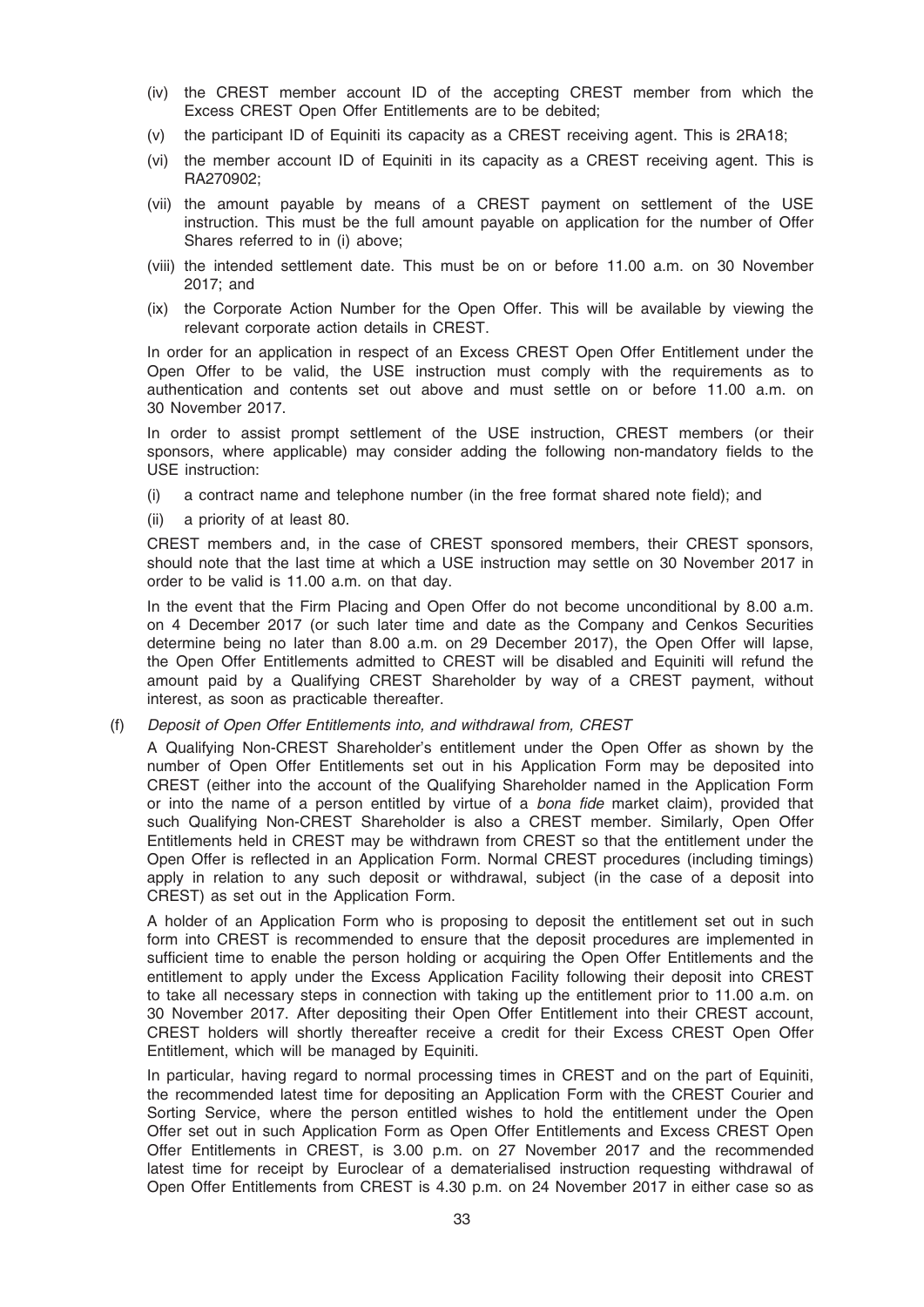to enable the person acquiring or (as appropriate) holding the Open Offer Entitlements and the entitlement to apply under the Excess Application Facility following the deposit or withdrawal (whether as shown in an Application Form or held in CREST) to take all necessary steps in connection with applying in respect of the Open Offer Entitlements and the entitlement to apply under the Excess Application Facility, as the case may be, prior to 11.00 a.m. on 30 November 2017.

Delivery of an Application Form with the CREST deposit form duly completed whether in respect of a deposit into the account of the Qualifying Shareholder named in the Application Form or into the name of another person, shall constitute a representation and warranty to the Company and Equiniti by the relevant CREST member(s) that it/they is/are not in breach of the provisions of the notes under the paragraph headed ''Instructions for depositing entitlements under the Open Offer into CREST" on page 2 of the Application Form, and a declaration to the Company and Equiniti from the relevant CREST member(s) that it/they is/ are not in the United States or citizen(s) or resident(s) of any Restricted Jurisdiction and, where such deposit is made by a beneficiary of a market claim, a representation and warranty that the relevant CREST member(s) is/are entitled to apply under the Open Offer by virtue of a bona fide market claim.

(g) Validity of application

A USE instruction complying with the requirements as to authentication and contents set out above which settles by no later than 11.00 a.m. on 30 November 2017 will constitute a valid application under the Open Offer.

(h) CREST procedures and timings

CREST members and (where applicable) their CREST sponsors should note that Euroclear does not make available special procedures in CREST for any particular corporate action. Normal system timings and limitations will therefore apply in relation to the input of a USE instruction and its settlement in connection with the Open Offer. It is the responsibility of the CREST member concerned to take (or, if the CREST member is a CREST sponsored member, to procure that his CREST sponsor takes) such action as shall be necessary to ensure that a valid application is made as stated above by 11.00 a.m. on 30 November 2017. In this connection CREST members and (where applicable) their CREST sponsors are referred in particular to those sections of the CREST Manual concerning practical limitations of the CREST system and timings.

(i) Proxy

If a Qualifying CREST Shareholder does not wish to apply for the Offer Shares under the Open Offer, they should take no action. They are however, encouraged to vote at the General Meeting.

(j) Incorrect or incomplete applications

If a USE instruction includes a CREST payment for an incorrect sum, the Company, through Equiniti, reserves the right: (i) to reject the application in full and refund the payment to the CREST member in question (without interest); (ii) in the case that an insufficient sum is paid, to treat the application as a valid application for such lesser whole number of Offer Shares as would be able to be applied for with that payment at the Offer Price, refunding any unutilised sum to the CREST member in question (without interest); and (iii) in the case that an excess sum is paid, to treat the application as a valid application for all the Offer Shares referred to in the USE instruction, refunding any unutilised sum to the CREST member in question (without interest).

(k) The Excess Application Facility

Excess CREST Open Offer Entitlements may not be sold or otherwise transferred. Subject as provided in paragraph 6 of this Part 3 in relation to Overseas Shareholders, the CREST accounts of Qualifying CREST Shareholders will be credited with Excess CREST Open Offer. Entitlements to enable applications for Excess Shares to be settled through CREST. Qualifying CREST Shareholders should note that, although the Open Offer Entitlement and the Excess CREST Open Offer Entitlements will be admitted to CREST, they will have limited settlement capabilities. Neither the Open Offer Entitlement nor the Excess CREST Open Offer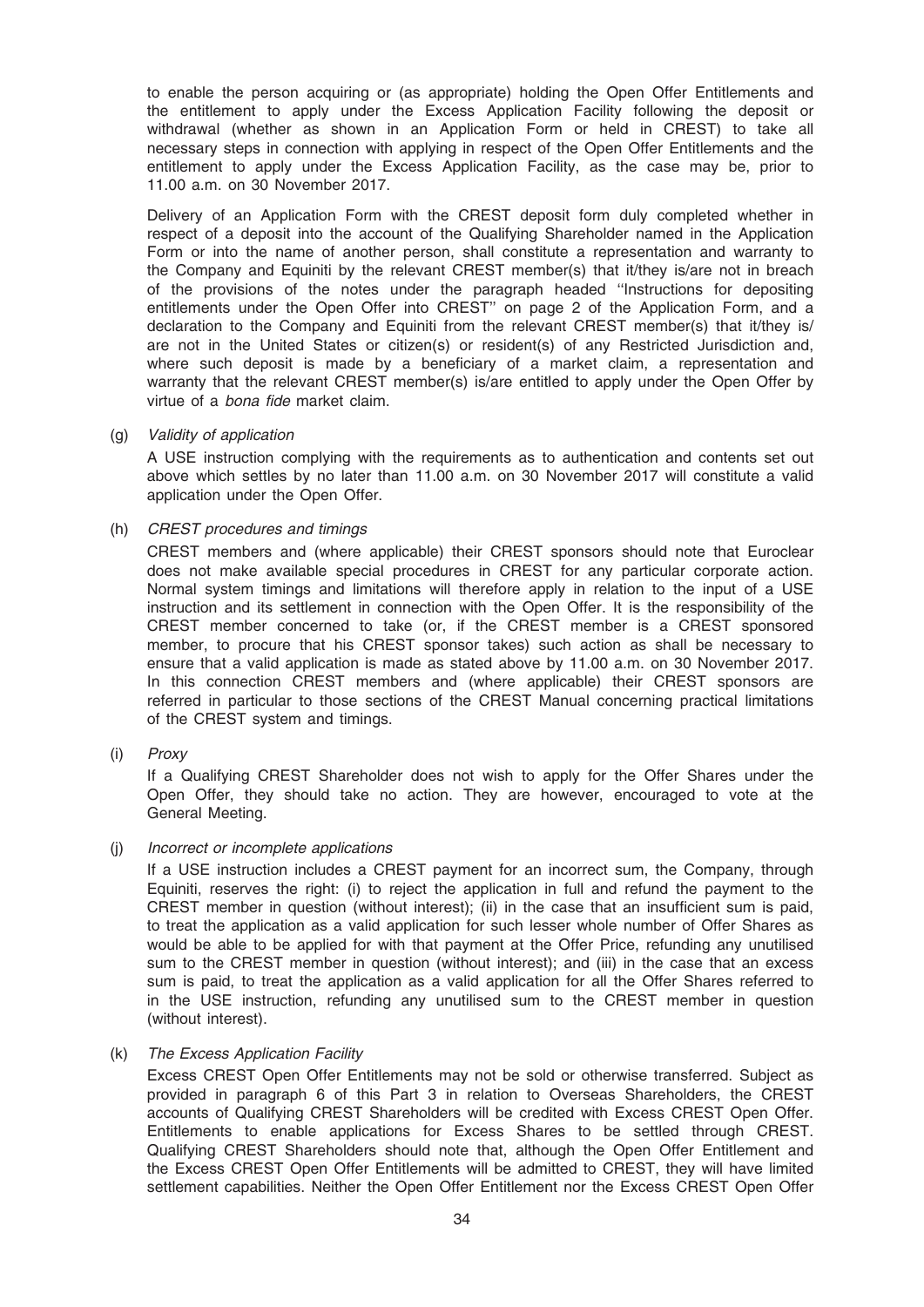Entitlements will be tradable or listed and applications in respect of the Open Offer may only be made by the Qualifying Shareholders originally entitled or by a person entitled by virtue of a bona fide market claim.

To apply for Excess Shares pursuant to the Open Offer, Qualifying CREST Shareholders should follow the instructions above and must not return a paper form and cheque.

Should a transaction be identified by the CREST Claims Processing Unit as ''cum'' the Open Offer Entitlements and the relevant Open Offer Entitlements be transferred, the Excess CREST Open Offer Entitlements will not transfer with the Open Offer Entitlements claim, but will be transferred as a separate claim. Should a Qualifying CREST Shareholder cease to hold all of his Existing Ordinary Shares as a result of one or more bona fide market claims, the Excess CREST Open Offer Entitlements credited to CREST and allocated to the relevant Qualifying Shareholder will be transferred to the purchaser. Please note that an additional USE instruction must be sent in respect of any application under the Excess CREST Open Offer Entitlement.

Should the Open Offer become unconditional and applications for Offer Shares by Qualifying Shareholders under the Open Offer exceed 1,425,420 Offer Shares, resulting in a scale back of applications under the Excess Application Facility, each Qualifying CREST Shareholder who has made a valid application pursuant to his Excess CREST Open Offer Entitlement and from whom payment in full for the excess Offer Shares has been received, will receive a pounds sterling amount equal to the number of Offer Shares validly applied and paid for but which are not allocated to the relevant Qualifying CREST Shareholder multiplied by the Offer Price. Monies will be returned as soon as reasonably practicable following the completion of the scale back, without payment of interest and at the applicant's sole risk by way of cheque either as a cheque by first class post to the address completed on the first page of the Application Form or to the agent whose name is completed on the first page of your Application Form or return funds direct to the account of the bank or building society on which the relevant cheque or banker's draft was drawn or CREST payment, as appropriate. Fractions of Offer Shares will be aggregated and made available under the Excess Application Facility.

All enquiries in connection with the procedure for applications under the Excess Application Facility and your Excess CREST Open Offer Entitlement should be addressed to Equiniti Limited, Corporate Actions, Aspect House, Spencer Road, Lancing, West Sussex BN99 6DA or on 0333-207-6573 or +44 121-415-0870 (if calling from outside the UK). Lines are open from 8.30 a.m. to 5.30 p.m. (UK time) Monday to Friday (excluding English and Welsh public holidays). Calls to the helpline from outside the UK will be charged at the applicable international rate. Please note that calls may be recorded and randomly monitored for security and training purposes. Please note that Equiniti Limited cannot provide advice on the merits of the Proposals nor give financial, tax, investment or legal advice.

(l) Effect of valid application

A CREST member who makes or is treated as making a valid application for some or all of his *pro rata* entitlement to the Offer Shares in accordance with the above procedures thereby:

- (i) represents and warrants to the Company and Cenkos Securities that he has the right, power and authority, and has taken all action necessary, to make the application under the Open Offer and to execute, deliver and exercise his rights, and perform his obligations, under any contracts resulting therefrom and that he is not a person otherwise prevented by legal or regulatory restrictions from applying for Offer Shares or acting on behalf of any such person on a non-discretionary basis;
- (ii) agrees to pay the amount payable on application in accordance with the above procedures by means of a CREST payment in accordance with the CREST payment arrangements (it being acknowledged that the payment to Equiniti's payment bank in accordance with the CREST payment arrangements shall, to the extent of the payment, discharge in full the obligation of the CREST member to pay to the Company the amount payable on application);
- (iii) agrees with the Company and Cenkos Securities that all applications under the Open Offer and contracts resulting therefrom, and non-contractual obligations related thereto, under the Open Offer shall be governed by, and construed in accordance with, the laws of England;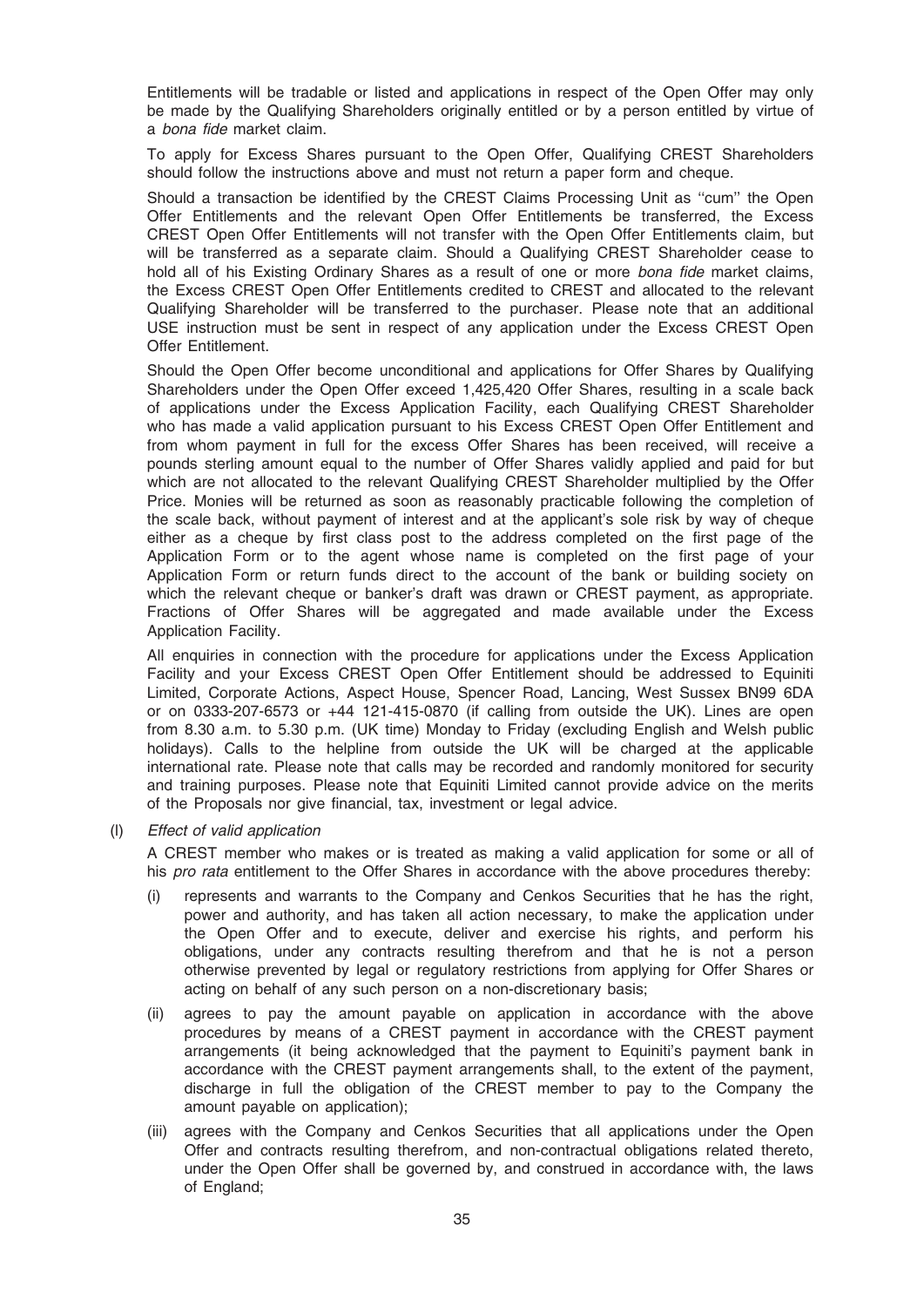- (iv) confirms to the Company and Cenkos Securities that in making the application he is not relying on any information or representation in relation to the Company other than that contained in this document, and the applicant accordingly agrees that no person responsible solely or jointly for this document or any part thereof, or involved in the preparation thereof, shall have any liability for any such information or representation not so contained and further agrees that, having had the opportunity to read this document, he will be deemed to have had notice of all the information in relation to the Company contained in this document (including information incorporated by reference);
- (v) represents and warrants that he is the Qualifying Shareholder originally entitled to the Open Offer Entitlements;
- (vi) represents and warrants to the Company and Cenkos Securities that if he has received some or all of his Open Offer Entitlements from a person other than the Company, he is entitled to apply under the Open Offer in relation to such Open Offer Entitlements by virtue of a bona fide market claim;
- (vii) requests that the New Ordinary Shares to which he will become entitled be issued to him on the terms set out in this document, subject to the memorandum of association and articles of association of the Company from time to time;
- (viii) represents and warrants to the Company and Cenkos Securities that he is not, nor is he applying on behalf of any Shareholder who is, in the United States or is a citizen or resident, or which is a corporation, partnership or other entity created or organised in or under any laws, of any other Restricted Jurisdiction and he is not applying with a view to re-offering, re-selling, transferring or delivering any of the Offer Shares which are the subject of his application in the United States or to, or for the benefit of, a person who is a citizen or resident or which is a corporation, partnership or other entity created or organised in or under any laws of any Restricted Jurisdiction (except where proof satisfactory to the Company has been provided to the Company that he is able to accept the invitation by the Company free of any requirement which it (in its absolute discretion) regards as unduly burdensome), nor acting on behalf of any such person on a non-discretionary basis nor any person otherwise prevented by legal or regulatory restrictions from applying for Offer Shares under the Open Offer;
- (ix) represents and warrants that he is not, and nor is he applying as nominee or agent for, a person who is or may be liable to notify and account for tax under the Stamp Duty Reserve Tax Regulations 1986 at any of the increased rates referred to in sections 67, 70, 93 or 96 (depositary receipts and clearance services) of the Finance Act 1986; and
- (x) confirms that in making the application he is not relying and has not relied on Cenkos Securities or any person affiliated with the Company or Cenkos Securities in connection with any investigation of the accuracy of any information contained in this document or his investment decision.

# (m) Company's discretion as to the rejection and validity of applications The Company may in its sole discretion:

- (i) treat as valid (and binding on the CREST member concerned) an application which does not comply in all respects with the requirements as to validity set out or referred to in this Part 3 ''Terms and Conditions of the Open Offer'';
- (ii) accept an alternative properly authenticated dematerialised instruction from a CREST member or (where applicable) a CREST sponsor as constituting a valid application in substitution for or in addition to a USE instruction and subject to such further terms and conditions as the Company may determine;
- (iii) treat a properly authenticated dematerialised instruction (in this sub-paragraph the ''first instruction'') as not constituting a valid application if, at the time at which Equiniti receives a properly authenticated dematerialised instruction giving details of the first instruction or thereafter, either the Company or Equiniti has received actual notice from Euroclear of any of the matters specified in Regulation 35(5)(a) of the CREST Regulations in relation to the first instruction. These matters include notice that any information contained in the first instruction was incorrect or notice of lack of authority to send the first instruction; and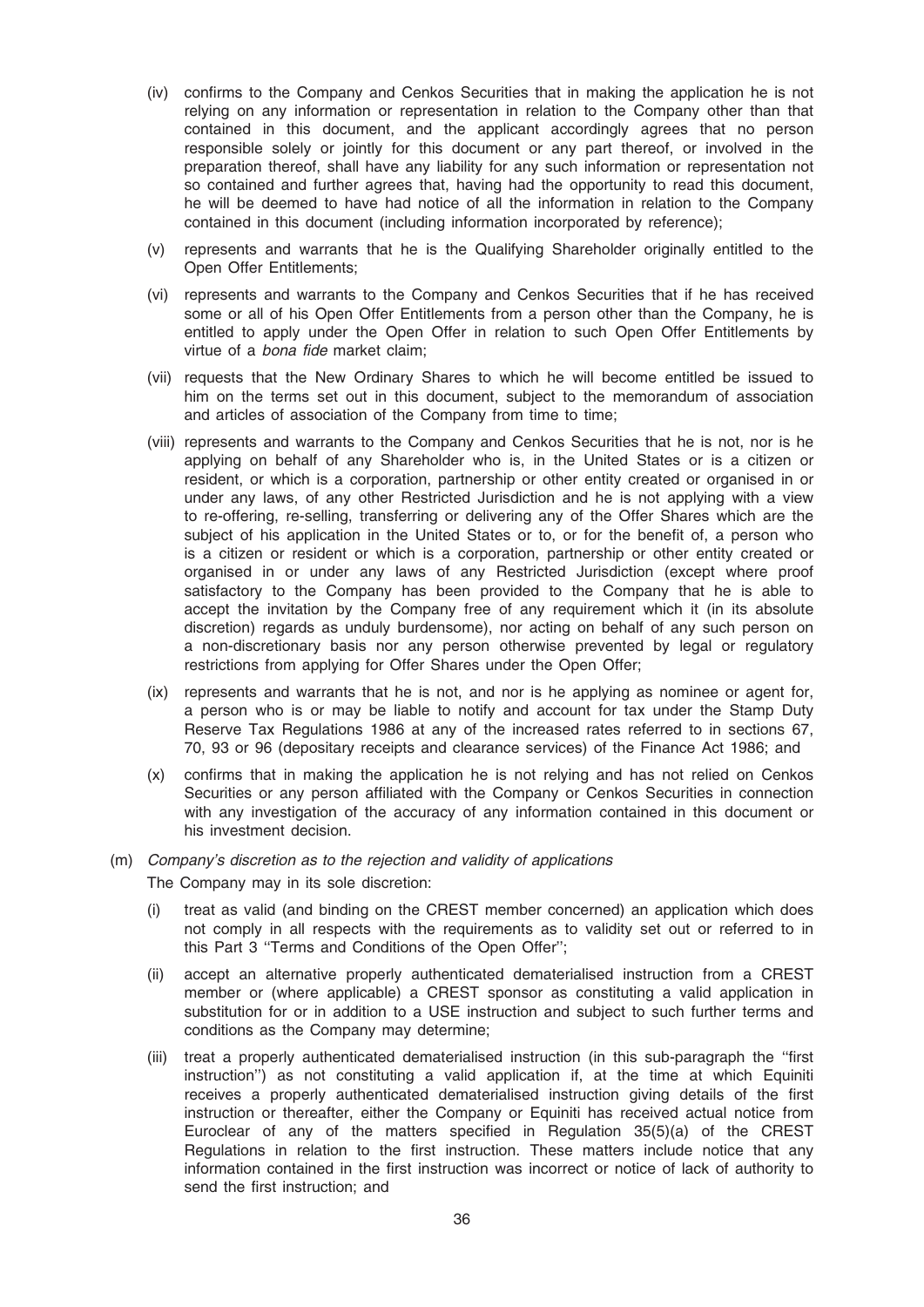(iv) accept an alternative instruction or notification from a CREST member or CREST sponsored member or (where applicable) a CREST sponsor, or extend the time for settlement of a USE instruction or any alternative instruction or notification, in the event that, for reasons or due to circumstances outside the control of any CREST member or CREST sponsored member or (where applicable) CREST sponsor, the CREST member or CREST sponsored member is unable validly to apply for Offer Shares by means of the above procedures. In normal circumstances, this discretion is only likely to be exercised in the event of any interruption, failure or breakdown of CREST (or any part of CREST) or on the part of the facilities and/or systems operated by Equiniti in connection with CREST.

(n) Lapse of the Open Offer

In the event that the Open Offer does not become unconditional by 8.00 a.m. on 4 December 2017 or such later time and date as the Company and Cenkos Securities may agree (being no later than 8.00 a.m. on 29 December 2017), the Open Offer will lapse, the Open Offer Entitlements admitted to CREST will be disabled and Equiniti will refund the amount paid by Qualifying CREST Shareholders by way of a CREST payments, without interest, as soon as practicable thereafter.

# 4. Money Laundering Regulations

## 4.1 Holders of Application Forms

To ensure compliance with the Money Laundering Regulations, Equiniti may require, at its absolute discretion, verification of the identity of the person by whom or on whose behalf the Application Form is lodged with payment (which requirements are referred to below as the ''verification of identity requirements''). If the Application Form is submitted by a UK regulated broker or intermediary acting as agent and which is itself subject to the Money Laundering Regulations, any verification of identity requirements are the responsibility of such broker or intermediary and not of Equiniti. In such case, the lodging agent's stamp should be inserted on the Application Form.

In respect of any application in excess of the sterling equivalent of  $E15,000$  (approximately £13,300) of Ordinary Shares, Equiniti may undertake electronic searches for the purposes of verifying identity. To do so Equiniti may verify the details against the applicant's identity, but also may request further evidence of identity. Equiniti reserves the right to withhold any entitlement (including any refund cheques) until such verification of identity is completed to its satisfaction.

The person lodging the Application Form with payment and in accordance with the other terms as described above (the ''acceptor''), including any person who appears to Equiniti to be acting on behalf of some other person, accepts the Open Offer in respect of such number of Offer Shares as is referred to therein (for the purposes of this paragraph 4 the ''relevant Offer Shares'') and shall thereby be deemed to agree to provide Equiniti with such information and other evidence as they may require to satisfy the verification of identity requirements.

If Equiniti determines that the verification of identity requirements apply to any acceptor or application, the relevant Offer Shares (notwithstanding any other term of the Open Offer) will not be issued to the relevant acceptor unless and until the verification of identity requirements have been satisfied in respect of that acceptor or application. Equiniti is entitled, in its absolute discretion, to determine whether the verification of identity requirements apply to any acceptor or application and whether such requirements have been satisfied, and neither Equiniti nor the Company will be liable to any person for any loss or damage suffered or incurred (or alleged), directly or indirectly, as a result of the exercise of such discretion.

If the verification of identity requirements apply, failure to provide the necessary evidence of identity within a reasonable time may result in delays in the despatch of share certificates or in crediting CREST accounts. If, within a reasonable time following a request for verification of identity, Equiniti has not received evidence satisfactory to it as aforesaid, the Company may, in its absolute discretion, treat the relevant application as invalid, in which event the monies payable on acceptance of the Open Offer will be returned (at the acceptor's risk) without interest to the account of the bank or building society on which the relevant cheque was drawn.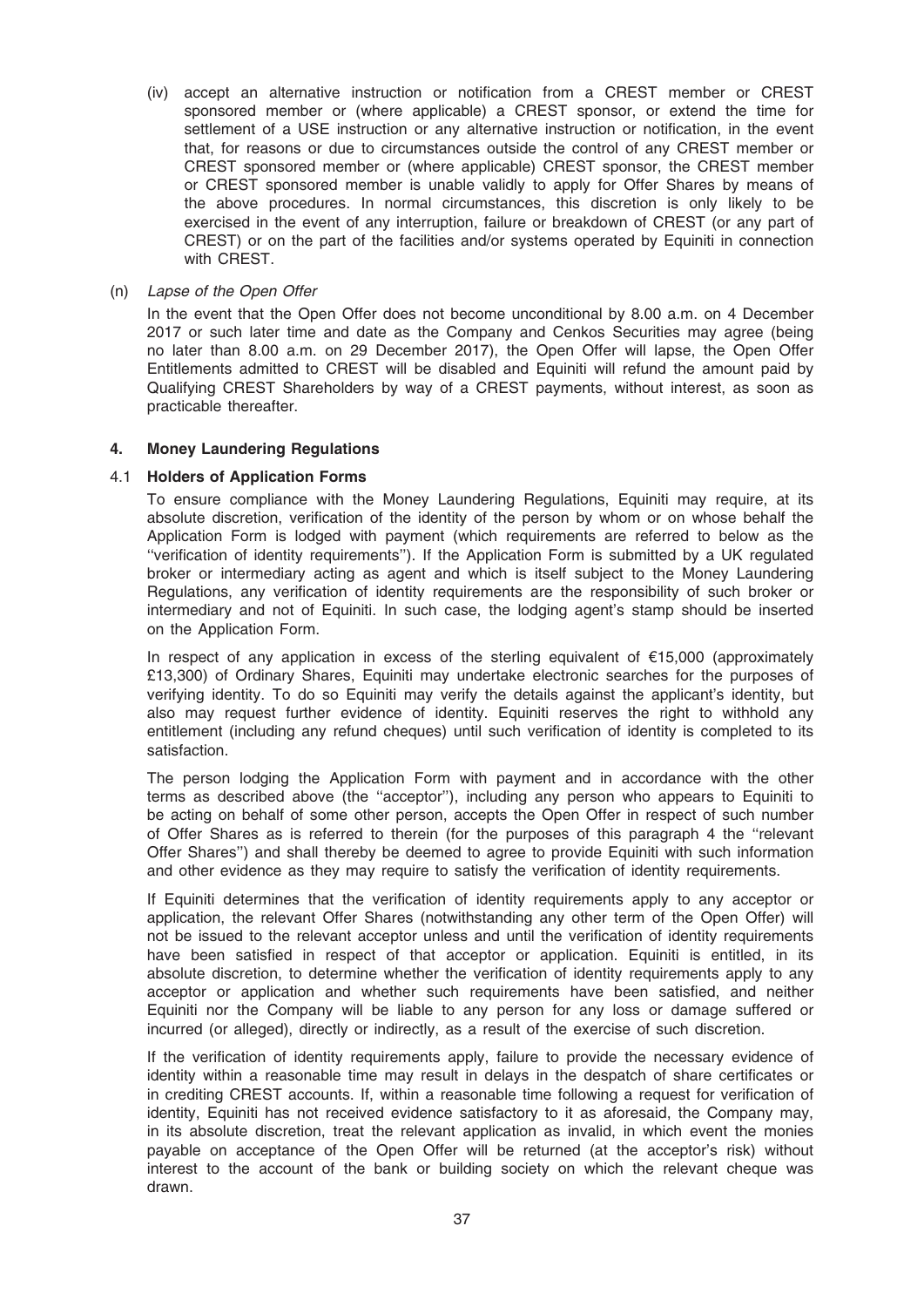Submission of an Application Form with the appropriate remittance will constitute a warranty to each of the Company, Equiniti and Cenkos Securities from the applicant that the Money Laundering Regulations will not be breached by application of such remittance.

The verification of identity requirements will not usually apply:

- (i) if the applicant is an organisation required to comply with the Money Laundering Directive (the Council Directive on prevention of the use of the financial system for the purpose of money laundering (no.91/308/EEC));
- (ii) if the acceptor is a regulated United Kingdom broker or intermediary acting as agent and is itself subject to the Money Laundering Regulations;
- (iii) if the applicant (not being an applicant who delivers his application in person) makes payment by way of a cheque drawn on an account in the applicant's name; or
- (iv) if the aggregate subscription price for the Offer Shares is less than  $£15,000$ (approximately £13,300).

In other cases the verification of identity requirements may apply. Satisfaction of these requirements may be facilitated in the following ways:

- (a) if payment is made by cheque in sterling drawn on a branch in the United Kingdom of a bank or building society which bears a UK bank sort code number in the top right hand corner the following applies. Cheques, should be made payable to Equiniti Ltd Re: Science in Sport – Open Offer A/C in respect of an application by a Qualifying Shareholder and crossed ''A/C Payee Only''. Third-party cheques may not be accepted with the exception of building society cheques or banker's drafts where the building society or bank has inserted details of the full name of the building society or bank account holder and has added the building society or bank branch stamp. The account name should be the same as that shown on the Application Form; or
- (b) if the Application Form is lodged with payment by an agent which is an organisation of the kind referred to in (i) above or which is subject to anti-money laundering regulation in a country which is a member of the Financial Action Task Force, the agent should provide with the Application Form written confirmation that it has that status and a written assurance that it has obtained and recorded evidence of the identity of the person for whom it acts and that it will on demand make such evidence available to Equiniti. If the agent is not such an organisation, it should contact Equiniti Limited, Corporate Actions, Aspect House, Spencer Road, Lancing, West Sussex BN99 6DA.

To confirm the acceptability of any written assurance referred to in (b) above, or in any other case, the acceptor should contact Equiniti Limited on 0333-207-6573 or +44 121-415-0870 (if calling from outside the UK). Lines are open from 8.30 a.m. to 5.30 p.m. (UK time) Monday to Friday (excluding English and Welsh public holidays). Calls to the helpline from outside the UK will be charged at the applicable international rate. Please note that calls may be recorded and randomly monitored for security and training purposes. Please note that Equiniti Limited cannot provide advice on the merits of the Proposals nor give financial, tax, investment or legal advice.

If an Application Form is in respect of Offer Shares with an aggregate subscription price of £13,300 or more and is lodged by hand by the acceptor in person, or if the Application Forms in respect of Offer Shares is lodged by hand by the acceptor and the accompanying payment is not the acceptor's own cheque, he or she should ensure that he or she has with him or her evidence of identity bearing his or her photograph (for example, his or her passport) and separate evidence of his or her address.

If, within a reasonable period of time following a request for verification of identity, and in any case by no later than 8.00 a.m. on 1 December 2017, Equiniti has not received evidence satisfactory to it as aforesaid, Equiniti may, at its discretion, as agent of the Company, reject the relevant application, in which event the monies submitted in respect of that application will be returned without interest to the account at the payee bank from which such monies were originally debited (without prejudice to the rights of the Company to undertake proceedings to recover monies in respect of the loss suffered by it as a result of the failure to produce satisfactory evidence as aforesaid).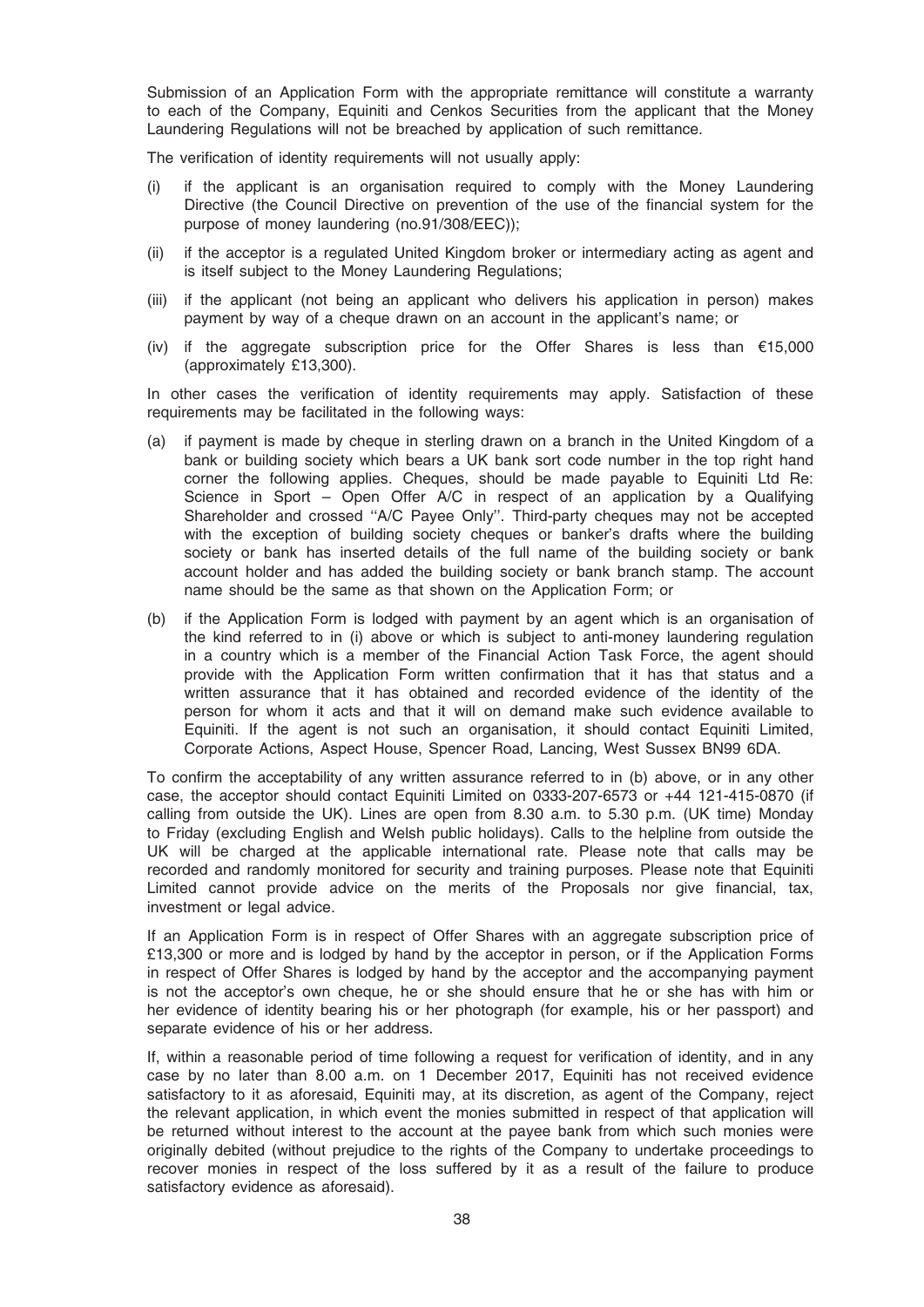# 4.2 Open Offer Entitlements in CREST

If you hold your Open Offer Entitlement and Excess CREST Open Offer Entitlement in CREST and apply for Offer Shares in respect of some or all of your Open Offer Entitlement Excess CREST Open Offer Entitlement as agent for one or more persons and you are not a UK or EU regulated person or institution (e.g. a UK financial institution), then, irrespective of the value of the application, Equiniti is obliged to take reasonable measures to establish the identity of the person or persons on whose behalf you are making the application. You must therefore contact Equiniti before sending any USE instruction or other instruction so that appropriate measures may be taken.

Submission of a USE instruction which on its settlement constitutes a valid application as described above constitutes a warranty and undertaking by the applicant to provide promptly to Equiniti such information as may be specified by Equiniti as being required for the purposes of the Money Laundering Regulations. Pending the provision of evidence satisfactory to Equiniti as to identity, who may in its absolute discretion take, or omit to take, such action as it may determine to prevent or delay issue of the Offer Shares concerned. If satisfactory evidence of identity has not been provided within a reasonable time, then the application for the Offer Shares represented by the USE instruction will not be valid. This is without prejudice to the right of the Company to take proceedings to recover any loss suffered by it as a result of failure to provide satisfactory evidence.

# 5. Admission, settlement and dealings

The result of the Open Offer is expected to be announced on 1 December 2017. Applications will be made to the London Stock Exchange for the Offer Shares to be admitted to trading on AIM. Subject to the Firm Placing and Open Offer becoming unconditional in all respects (save only as to admission), it is expected that Admission will become effective and that dealings in the Offer Shares, fully paid, will commence at 8.00 a.m. on 4 December 2017.

The Existing Ordinary Shares are already admitted to CREST. No further application for admission to CREST is accordingly required for the New Ordinary Shares. All such shares, when issued and fully paid, may be held and transferred by means of CREST.

Open Offer Entitlements and Excess CREST Open Offer Entitlements held in CREST are expected to be disabled in all respects after 11.00 a.m. on 30 November 2017 (the latest date for applications under the Open Offer). If the condition(s) to the Open Offer described above are satisfied, New Ordinary Shares will be issued in uncertificated form to those persons who submitted a valid application for New Ordinary Shares by utilising the CREST application procedures and whose applications have been accepted by the Company.

On 4 December 2017, Equiniti will instruct Euroclear to credit the appropriate stock accounts of such persons with such persons' entitlements to Offer Shares with effect from Admission. The stock accounts to be credited will be accounts under the same CREST participant IDs and CREST member account IDs in respect of which the USE instruction was given. Notwithstanding any other provision of this document, the Company reserves the right to send Qualifying CREST Shareholders an Application Form instead of crediting the relevant stock account with Open Offer Entitlements and Excess CREST Open Offer Entitlements, and to allot and/or issue any Offer Shares in certificated form. In normal circumstances, this right is only likely to be exercised in the event of any interruption, failure or breakdown of CREST (or of any part of CREST) or on the part of the facilities and/or systems operated by Equiniti in connection with CREST.

No temporary documents of title will be issued and, transfers will be certified against the UK share register of the Company. All documents or remittances sent by, to, from or on behalf of applicants, or as they may direct, will (in the latter case) be sent through the post and will (in both cases) be at the risk of the applicant. For more information as to the procedure for application, Qualifying Non-CREST Shareholders are referred to paragraph 3 above and their respective Application Form.

## 6. Overseas Shareholders

The comments set out in this paragraph 6 are intended as a general guide only and any Overseas Shareholders who are in any doubt as to their position should consult their professional advisers without delay.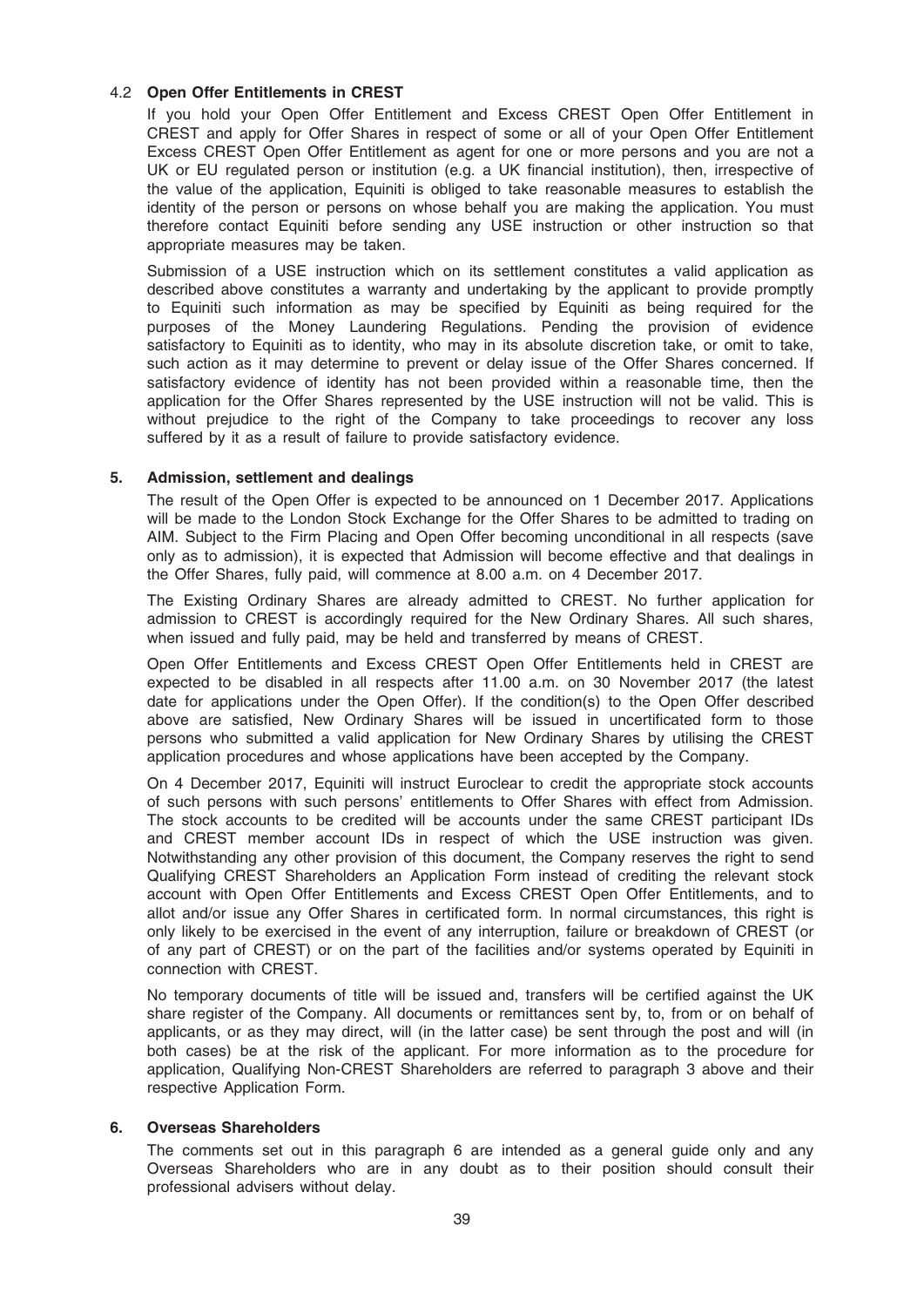# 6.1 General

The distribution of this document and the making or acceptance of the Open Offer to or by persons who have registered addresses in, or who are resident or ordinarily resident in, or citizens of, or which are corporations, partnerships or other entities created or organised under the laws of countries other than the United Kingdom or to persons who are nominees of or custodians, trustees or guardians for citizens, residents in or nationals of, countries other than the United Kingdom, may be affected by the laws or regulatory requirements of the relevant jurisdictions. It is the responsibility of those persons to consult their professional advisers as to whether they require any governmental or other consents or need to observe any applicable legal requirements or other formalities to enable them to apply for Offer Shares under the Open Offer.

No action has been or will be taken by the Company, Cenkos Securities, or any other person, to permit a public offering or distribution of this document (or any other offering or publicity materials or application forms relating to the Offer Shares) in any jurisdiction where action for that purpose may be required, other than in the United Kingdom. Receipt of this document and/or an Application Form and/or a credit of an Open Offer Entitlement or an Excess CREST Open Offer Entitlement to a stock account in CREST will not constitute an invitation or offer of securities for subscription, sale or purchase in any jurisdictions in which it would be illegal to make such an invitation or offer and, in those circumstances, this document and/or the Application Form must be treated as sent for information only and should not be copied or redistributed.

Application Forms will not be sent to, and Open Offer Entitlements and Excess CREST Open Offer Entitlements will not be credited to stock accounts in CREST of, persons with registered addresses in the United States or any other Restricted Jurisdiction or their agent or intermediary, except where the Company is satisfied that such action would not result in the contravention of any registration or other legal requirement in any jurisdiction.

No person receiving a copy of this document and/or an Application Form and/or a credit of Open Offer Entitlements or Excess CREST Open Offer Entitlements to a stock account in CREST in any territory other than the United Kingdom may treat the same as constituting an invitation or offer to him or her, nor should he or she in any event use any such Application Form and/or credit of Open Offer Entitlements or Excess CREST Open Offer Entitlements to a stock account in CREST unless, in the relevant territory, such an invitation or offer could lawfully be made to him or her and such Application Form and/or credit of Open Offer Entitlements and/or Excess CREST Open Offer Entitlements to a stock account in CREST could lawfully be used, and any transaction resulting from such use could be effected, without contravention of any applicable registration or other legal or regulatory requirements. In circumstances where an invitation or offer would contravene any registration or other legal or regulatory requirements, this document and/or the Application Form must be treated as sent for information only and should not be copied or redistributed.

It is the responsibility of any person (including, without limitation, custodians, agents, nominees and trustees) outside the United Kingdom wishing to apply for Offer Shares under the Open Offer to satisfy themselves as to the full observance of the laws of any relevant territory in connection therewith, including obtaining any governmental or other consents that may be required, observing any other formalities required to be observed in such territory and paying any issue, transfer or other taxes due in such territory.

None of the Company, Cenkos Securities, nor any of their respective representatives, is making any representation to any offeree or purchaser of the Offer Shares regarding the legality of an investment in the Offer Shares by such offeree or purchaser under the laws applicable to such offeree or purchaser.

Persons (including, without limitation, custodians, agents, nominees and trustees) receiving a copy of this document and/or an Application Form and/or a credit of Open Offer Entitlements and/or Excess CREST Open Offer Entitlements to a stock account in CREST, in connection with the Open Offer or otherwise, should not distribute or send either of those documents nor transfer any Open Offer Entitlements or any Excess CREST Open Offer Entitlements in or into any jurisdiction where to do so would or might contravene local securities laws or regulations. If a copy of this document and/or an Application Form and/or a credit of Open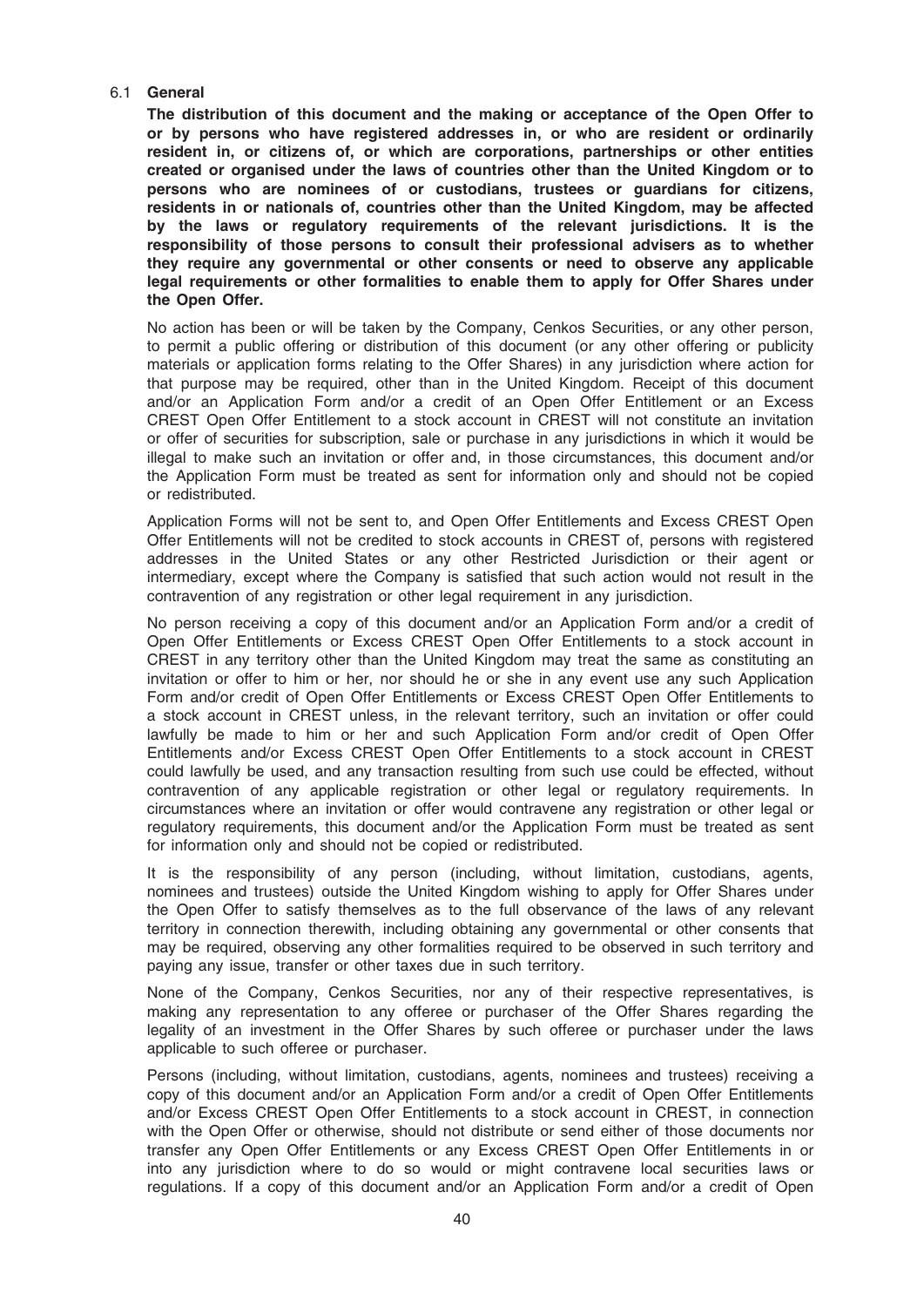Offer Entitlements and/or Excess CREST Open Offer Entitlements to a stock account in CREST is received by any person in any such territory, or by his or her custodian, agent, nominee or trustee, he or she must not seek to apply for Offer Shares in respect of the Open Offer unless the Company and Cenkos Securities determine that such action would not violate applicable legal or regulatory requirements. Any person (including, without limitation, custodians, agents, nominees and trustees) who does forward a copy of this document and/or an Application Form and/or transfers Open Offer Entitlements and/or Excess CREST Open Offer Entitlements into any such territory, whether pursuant to a contractual or legal obligation or otherwise, should draw the attention of the recipient to the contents of this Part 3 ''Terms and Conditions of the Open Offer'' and specifically the contents of this paragraph 6.

The Company reserves the right to treat as invalid any application or purported application for Offer Shares that appears to the Company or its agents to have been executed, effected or dispatched from the United States or any other Restricted Jurisdiction or in a manner that may involve a breach of the laws or regulations of any other jurisdiction or if the Company or its agents believe that the same may violate applicable legal or regulatory requirements or if it provides an address for delivery of the share certificates of Offer Shares or in the case of a credit of Open Offer Entitlements or Excess CREST. Open Offer Entitlements to a stock account in CREST, to a CREST member whose registered address would be, in the United States or Restricted Jurisdiction or any other jurisdiction outside the United Kingdom in which it would be unlawful to deliver such share certificates or make such a credit.

Notwithstanding any other provision of this document or the relevant Application Form, the Company and Cenkos Securities reserve the right to permit any person to apply for Offer Shares in respect of the Open Offer if the Company, in its sole and absolute discretion, is satisfied that the transaction in question is exempt from, or not subject to, the legislation or regulations giving rise to the restrictions in question.

Overseas Shareholders who wish, and are permitted, to apply for Offer Shares should note that payment must be made in sterling denominated cheques or where such Overseas Shareholder is a Qualifying CREST Shareholder, through CREST. Due to restrictions under the securities laws of the United States and the other Restricted Jurisdictions, and subject to certain exceptions, Qualifying Shareholders in the United States or who have registered addresses in, or who are resident or ordinarily resident in, or citizens of, any other Restricted Jurisdiction will not qualify to participate in the Open Offer and will not be sent an Application Form nor will their stock accounts in CREST be credited with Open Offer Entitlements. No public offer of Offer Shares is being made by virtue of this document or the Application Forms into the United States or any other Restricted Jurisdiction. Receipt of this document and/or an Application Form and/or a credit of an Open Offer Entitlement to a stock account in CREST will not constitute an invitation or offer of securities for subscription, sale or purchase in those jurisdictions in which it would be illegal to make such an invitation or offer and, in those circumstances, this document and/or the Application Form must be treated as sent for information only and should not be copied or redistributed.

## 6.2 United States

The New Ordinary Shares have not been and will not be registered under the Securities Act or with any securities regulatory authority of any state or other jurisdiction of the United States and, accordingly, may not be offered or sold, re-sold, taken up, transferred, delivered or distributed, directly or indirectly, within the United States except in reliance on an exemption from the registration requirements of the Securities Act and in compliance with any applicable securities laws of any state or other jurisdiction of the United States.

Accordingly, the Company is not extending the Open Offer into the United States unless an exemption from the registration requirements of the Securities Act is available and, subject to certain exceptions, neither this document nor the Application Form constitutes or will constitute an offer or an invitation to apply for or an offer or an invitation to acquire any New Ordinary Shares in the United States. Subject to certain exceptions, neither this document nor an Application Form will be sent to, and no New Ordinary Shares will be credited to a stock account in CREST of, any Qualifying Shareholder with a registered address in the United States. Subject to certain exceptions, Application Forms sent from or postmarked in the United States will be deemed to be invalid and all persons acquiring New Ordinary Shares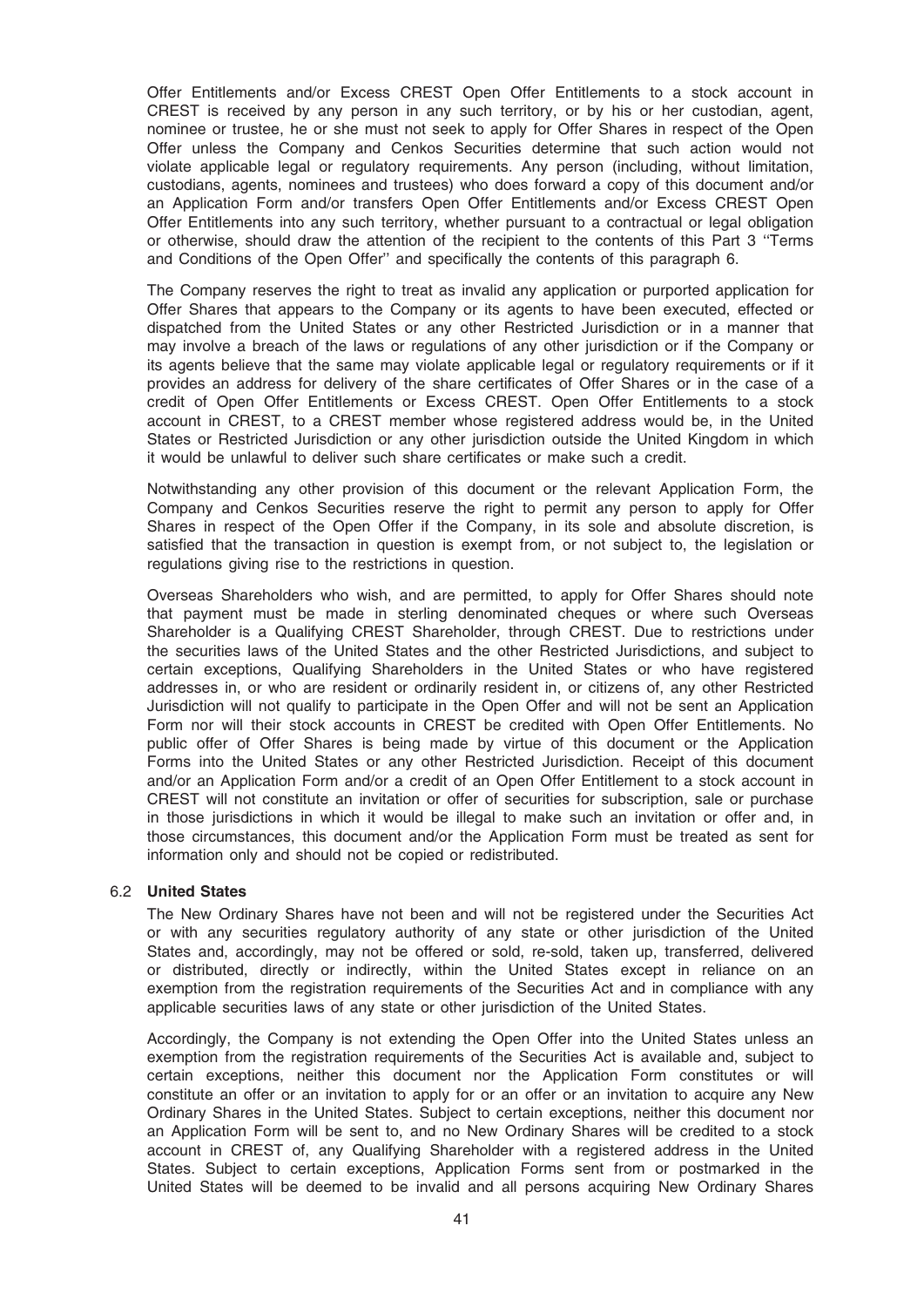and wishing to hold such New Ordinary Shares in registered form must provide an address for registration of the New Ordinary Shares issued upon exercise thereof outside the United States.

Subject to certain exceptions, any person who acquires New Ordinary Shares will be deemed to have declared, warranted and agreed, by accepting delivery of this document or the Application Form and delivery of the New Ordinary Shares, that they are not, and that at the time of acquiring the New Ordinary Shares they will not be, in the United States or acting on behalf of, or for the account or benefit of a person on a non-discretionary basis in the United States or any state of the United States.

The Company reserves the right to treat as invalid any Application Form that appears to the Company or its agents to have been executed in, or despatched from, the United States, or that provides an address in the United States for the receipt of New Ordinary Shares, or which does not make the warranty set out in the Application Form to the effect that the person completing the Application Form does not have a registered address and is not otherwise located in the United States and is not acquiring the New Ordinary Shares with a view to the offer, sale, resale, transfer, delivery or distribution, directly or indirectly, of any such New Ordinary Shares in the United States or where the Company believes acceptance of such Application Form may infringe applicable legal or regulatory requirements.

The Company will not be bound to allot or issue any New Ordinary Shares to any person with an address in, or who is otherwise located in, the United States in whose favour an Application Form or any New Ordinary Shares may be transferred. In addition, the Company and Cenkos Securities reserve the right to reject any USE instruction sent by or on behalf of any CREST member with a registered address in the United States in respect of the New Ordinary Shares. In addition, until 45 days after the commencement of the Open Offer, an offer, sale or transfer of the New Ordinary Shares within the United States by a dealer (whether or not participating in the and Open Offer) may violate the registration requirements of the Securities Act.

## 6.3 Restricted Jurisdictions

Due to restrictions under the securities laws of the Restricted Jurisdictions and subject to certain exemptions, Shareholders who have registered addresses in, or who are resident or ordinarily resident in, or citizens of, any Restricted Jurisdiction will not qualify to participate in the Open Offer and will not be sent an Application Form nor will their stock accounts in CREST be credited with Open Offer Entitlements or Excess CREST Open Offer Entitlements. The Offer Shares have not been and will not be registered under the relevant laws of any Restricted Jurisdiction or any state, province or territory thereof and may not be offered, sold, resold, delivered or distributed, directly or indirectly, in or into any Restricted Jurisdiction or to, or for the account or benefit of, any person with a registered address in, or who is resident or ordinarily resident in, or a citizen of, any Restricted Jurisdiction except pursuant to an applicable exemption.

No offer or invitation to apply for Offer Shares is being made by virtue of this document or the Application Form into any Restricted Jurisdiction.

## 6.4 Other overseas territories

Application Forms will be sent to Qualifying Non-CREST Shareholders and Open Offer Entitlements and Excess CREST Open Offer Entitlements will be credited to the stock account in CREST of Qualifying CREST Shareholders. Qualifying Shareholders in jurisdictions other than the United States or other Restricted Jurisdictions may, subject to the laws of their relevant jurisdiction, take up Offer Shares under the Open Offer in accordance with the instructions set out in this document and the Application Form. Qualifying Shareholders who have registered addresses in, or who are resident or ordinarily resident in, or citizens of, countries other than the United Kingdom should, however, consult appropriate professional advisers as to whether they require any governmental or other consents or need to observe any further formalities to enable them to apply for any Offer Shares in respect of the Open Offer.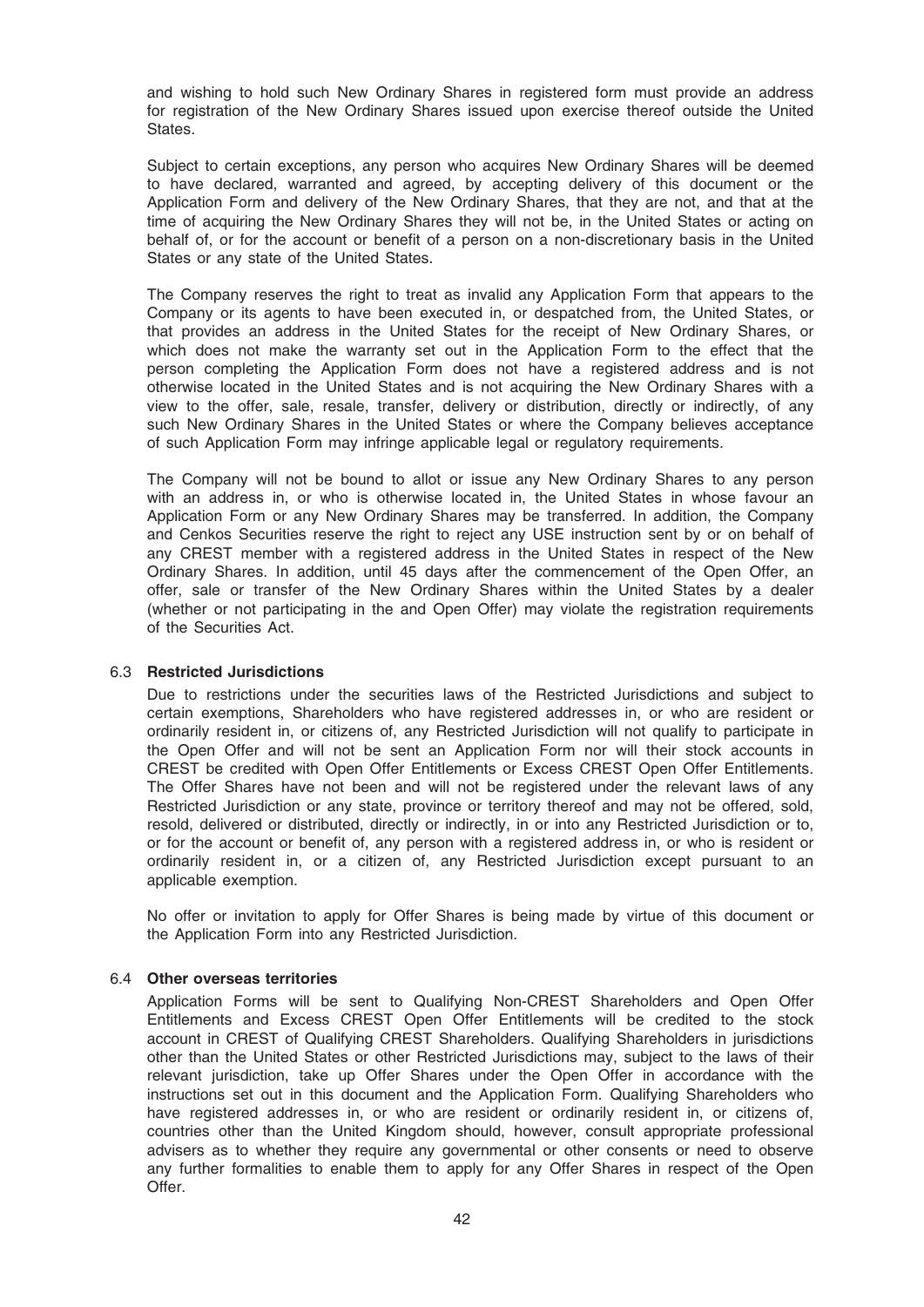# 6.5 Representations and warranties relating to Overseas Shareholders

# (a) Qualifying Non-CREST Shareholders

Any person completing and returning an Application Form or requesting registration of the Offer Shares comprised therein represents and warrants to the Company, Cenkos Securities and Equiniti that, except where proof has been provided to the Company's satisfaction that such person's use of the Application Form will not result in the contravention of any applicable legal requirements in any jurisdiction: (i) such person is not requesting registration of the relevant Offer Shares from within the United States or any other Restricted Jurisdiction; (ii) such person is not in any territory in which it is unlawful to make or accept an offer to acquire Offer Shares in respect of the Open Offer or to use the Application Form in any manner in which such person has used or will use it; (iii) such person is not acting on a non-discretionary basis for a person located within any Restricted Jurisdiction (except as agreed with the Company) or any territory referred to in (ii) above at the time the instruction to accept was given; and (iv) such person is not acquiring Offer Shares with a view to offer, sale, resale, transfer, deliver or distribute, directly or indirectly, any such Offer Shares into any of the above territories. The Company and/or Equiniti may treat as invalid any acceptance or purported acceptance of the allotment of Offer Shares comprised in an Application Form if it: (i) appears to the Company or its agents to have been executed, effected or dispatched from the United States or another Restricted Jurisdiction or in a manner that may involve a breach of the laws or regulations of any jurisdiction or if the Company or its agents believe that the same may violate applicable legal or regulatory requirements; or (ii) provides an address in the United States or another Restricted Jurisdiction for delivery of the share certificates of Offer Shares (or any other jurisdiction outside the United Kingdom in which it would be unlawful to deliver such share certificates); or (iii) purports to exclude the warranty required by this sub-paragraph (a).

# (b) Qualifying CREST Shareholders

A CREST member or CREST sponsored member who makes a valid acceptance in accordance with the procedures set out in this Part 3 ''Terms and Conditions of the Open Offer'' represents and warrants to the Company and Cenkos Securities that, except where proof has been provided to the Company's satisfaction that such person's acceptance will not result in the contravention of any applicable legal requirement in any jurisdiction: (i) he or she is not within the United States or any other Restricted Jurisdiction; (ii) he or she is not in any territory in which it is unlawful to make or accept an offer to acquire Offer Shares; (iii) he or she is not accepting on a non-discretionary basis for a person located within any Restricted Jurisdiction (except as otherwise agreed with the Company) or any territory referred to in (ii) above at the time the instruction to accept was given; and (iv) he or she is not acquiring any Offer Shares with a view the offer, sale, resale, transfer, delivery or distribute, directly or indirectly, any such Offer Shares into any of the above territories.

## 6.6 Waiver

The provisions of this paragraph 6.6 and of any other terms of the Open Offer relating to Overseas Shareholders may be waived, varied or modified as regards specific Shareholders or on a general basis by the Company and Cenkos Securities in their absolute discretion. Subject to this, the provisions of this paragraph 6.6 supersede any terms of the Open Offer inconsistent herewith. References in this paragraph 6.6 to Shareholders shall include references to the person or persons executing an Application Form and, in the event of more than one person executing an Application Form, the provisions of this paragraph 6.6 shall apply to them jointly and to each of them.

## 7. Times and Dates

The Company shall, in agreement with Cenkos Securities and after consultation with its financial and legal advisers, be entitled to amend the dates that Application Forms are despatched or amend or extend the latest date for acceptance under the Open Offer and all related dates set out in this document and in such circumstances shall notify the London Stock Exchange, and make an announcement on a Regulatory Information Service but Qualifying Shareholders may not receive any further written communication.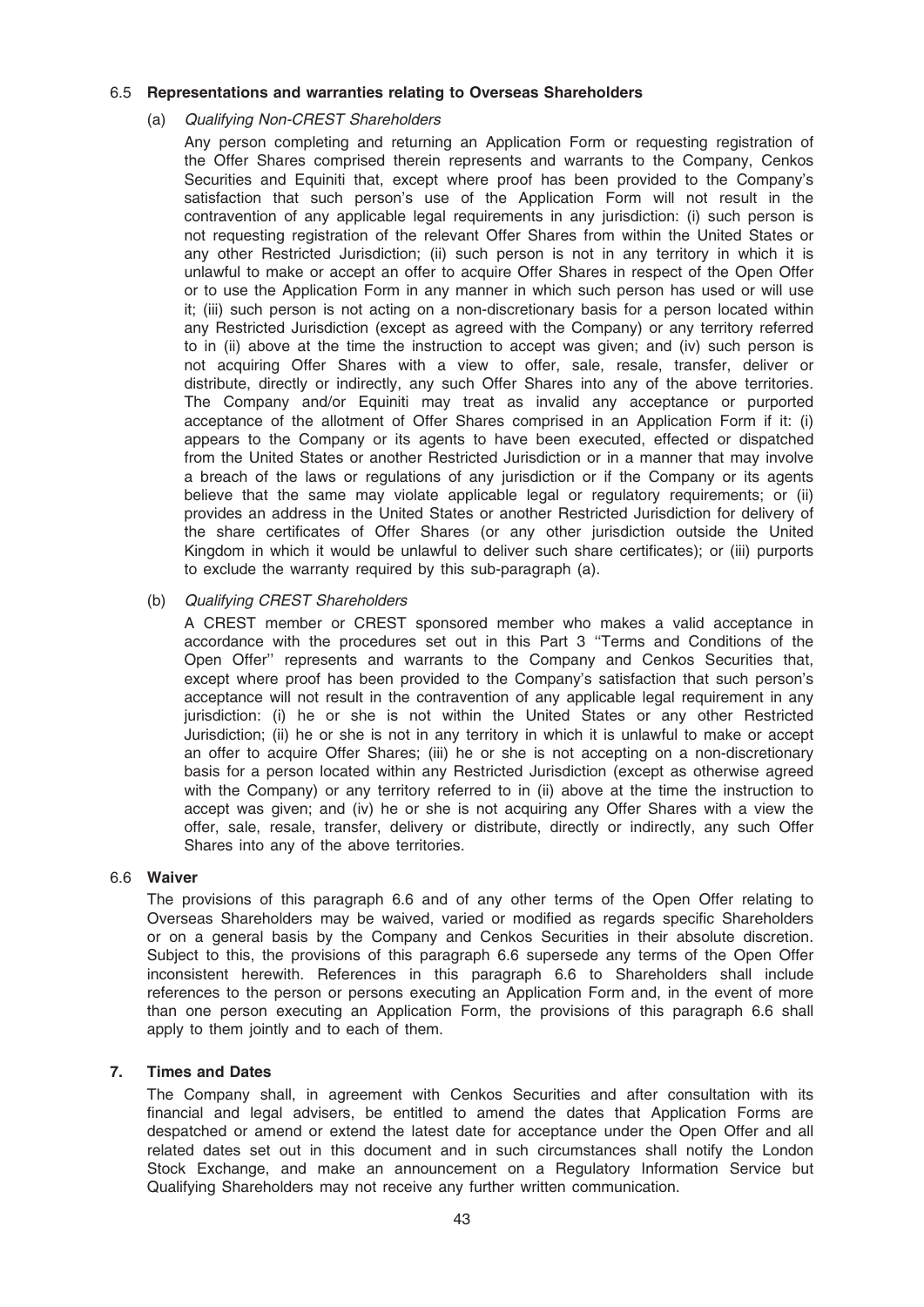If a supplementary circular is issued by the Company two or fewer Business Days prior to the latest time and date for acceptance and payment in full under the Open Offer specified in this document, the latest date for acceptance under the Open Offer shall be extended to the date that is three Business Days after the date of issue of the supplementary circular (and the dates and times of principal events due to take place following such date shall be extended accordingly).

# 8. Taxation

Shareholders who are in any doubt as to their tax position in relation to taking up their entitlements under the Open Offer, or who are subject to tax in any jurisdiction other than the United Kingdom, should immediately consult a suitable professional adviser.

# 9. Further information

Your attention is drawn to the further information set out in this document and also, in the case of Qualifying Non-CREST Shareholders and other Qualifying Shareholders to whom the Company has sent Application Forms, to the terms, conditions and other information printed on the accompanying Application Form.

# 10. Governing law and jurisdiction

The terms and conditions of the Open Offer as set out in this document, the Application Form and any non-contractual obligation related thereto shall be governed by, and construed in accordance with, English law.

The courts of England and Wales are to have exclusive jurisdiction to settle any dispute which may arise out of or in connection with the Open Offer, this document or the Application Form. By taking up Offer Shares, by way of their Open Offer Entitlements and the Excess Application Facility (as applicable), in accordance with the instructions set out in this document and, where applicable, the Application Form, Qualifying Shareholders irrevocably submit to the jurisdiction of the courts of England and Wales and waive any objection to proceedings in any such court on the ground of venue or on the ground that proceedings have been brought in an inconvenient forum.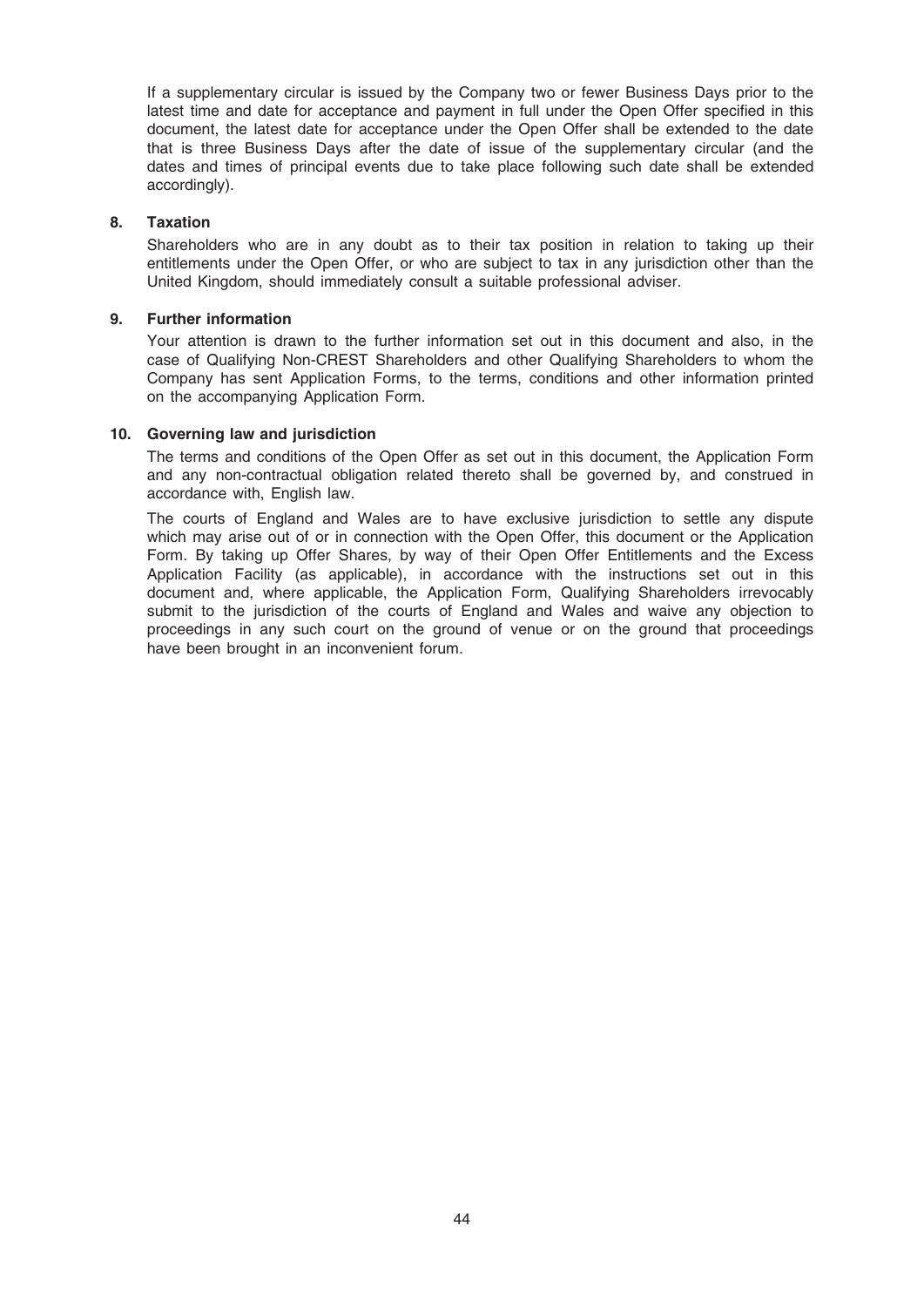# PART 4

# QUESTIONS AND ANSWERS ABOUT THE OPEN OFFER

The questions and answers set out in this Part 4 (''Questions and Answers about the Open Offer'') are intended to be in general terms only and, as such, you should read Part 3 (''Terms and Conditions of the Open Offer'') of this document for full details of what action to take. If you are in any doubt as to the action you should take, you are recommended to seek your own personal financial advice immediately from your stockbroker, bank, fund manager, solicitor, accountant or other appropriate independent financial adviser, who is authorised under the FSMA if you are in the United Kingdom, or, if not, from another appropriately authorised independent financial adviser.

This Part 4 deals with general questions relating to the Open Offer and more specific questions relating principally to persons resident in the United Kingdom who hold their Existing Ordinary Shares in certificated form only. If you are an Overseas Shareholder, you should read paragraph 6 of Part 3 (''Terms and Conditions of the Open Offer'') of this document and you should take professional advice as to whether you are eligible for and/or whether you need to observe any formalities to enable you to take up your Open Offer Entitlement. If you hold your Existing Ordinary Shares in uncertificated form (that is, through CREST) you should read Part 3 (''Terms and Conditions of the Open Offer'') of this document for full details of what action you should take.

If you are a CREST sponsored member, you should also consult your CREST sponsor. If you do not know whether your Existing Ordinary Shares are in certificated or uncertificated form, please call Equiniti Limited on 0333-207-6573 or +44 121-415-0870 (if calling from outside the UK). Lines are open from 8.30 a.m. to 5.30 p.m. (UK time) Monday to Friday (excluding English and Welsh public holidays). Calls to the helpline from outside the UK will be charged at the applicable international rate. Please note that calls may be recorded and randomly monitored for security and training purposes. Please note that Equiniti Limited cannot provide advice on the merits of the Proposals nor give financial, tax, investment or legal advice.

The contents of this document should not be construed as legal, business, accounting, tax, investment or other professional advice. Each prospective investor should consult his, her or its own appropriate professional advisers for advice. This document is for your information only and nothing in this document is intended to endorse or recommend a particular course of action.

## 1. What is an open offer?

An open offer is a way for companies to raise money. Companies usually do this by giving their existing Shareholders a right to acquire further shares at a fixed price in proportion to their existing shareholdings. In this instance Shareholders will also be offered the opportunity to apply for additional shares in excess of their entitlement to the extent that other Qualifying Shareholders do not take up their entitlements in full. The fixed price is normally at a discount to the market price of the existing ordinary shares prior to the announcement of the open offer.

This Open Offer is an invitation by the Company to Qualifying Shareholders to apply to acquire up to an aggregate of 1,425,420 new Ordinary Shares at a price of 70 pence per share. If you hold Existing Ordinary Shares on the Record Date or have a bona fide market claim, other than, subject to certain exceptions, where you are a Shareholder with a registered address or are located in the United States, or another Restricted Jurisdiction, you will be entitled to buy Offer Shares under the Open Offer.

The Open Offer is being made on the basis of 1 Offer Share for every 32 Existing Ordinary Shares held by Qualifying Shareholders on the Record Date. If your entitlement to Offer Shares is not a whole number, you will not be entitled to buy a fraction of an Offer Share and your entitlement will be rounded down to the nearest whole number. The Offer Price of 70 pence per Offer Share represents a discount of 2.1 per cent. to the closing middle-market price of 71.5 pence per Ordinary Share on 13 November 2017 (being the latest practicable date prior to the date of this document).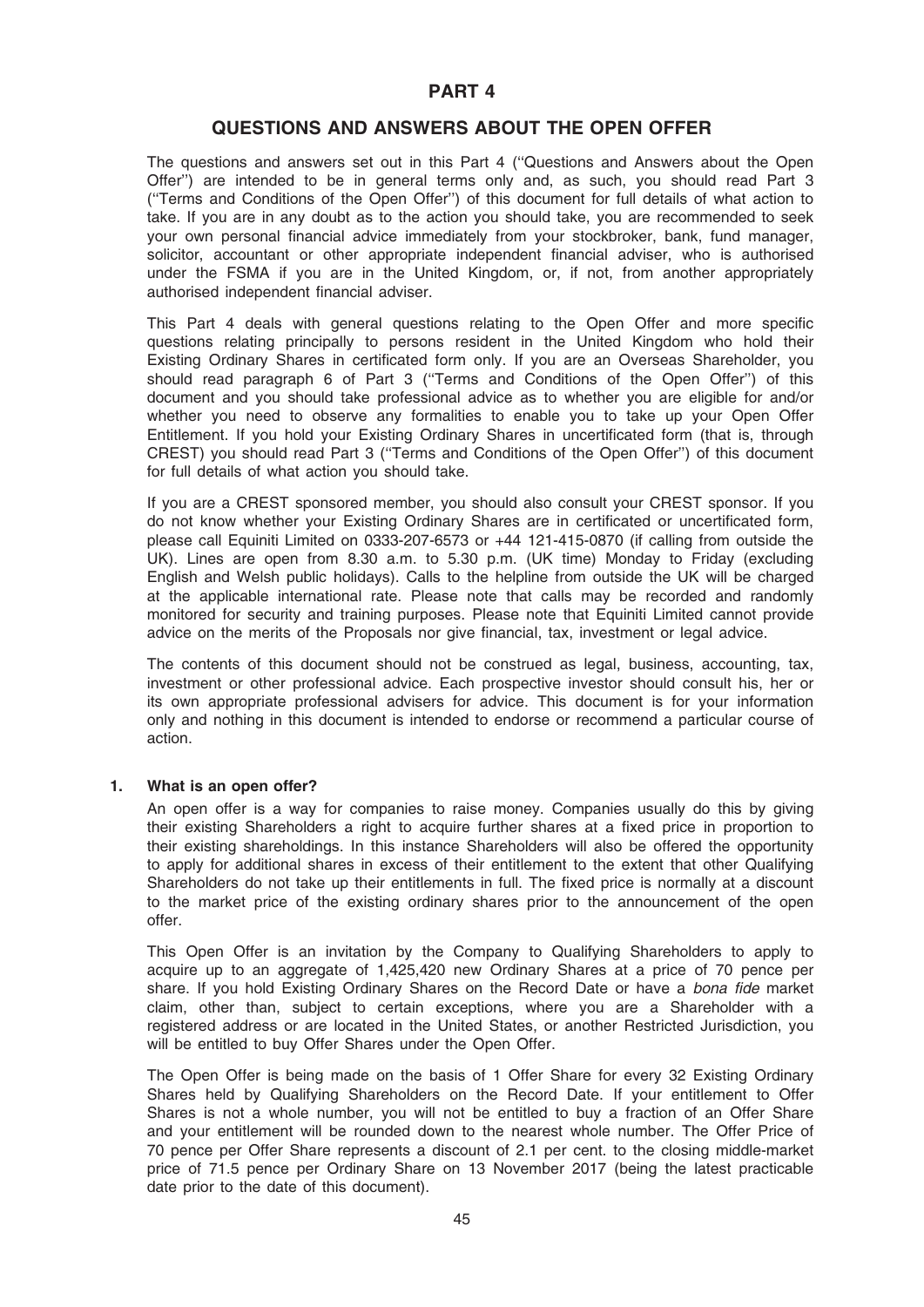The Excess Application Facility allows Qualifying Shareholders to apply for Excess Shares in excess of their Open Offer Entitlements. Applications made under the Excess Application Facility may be allocated in such manner as the Directors may determine in their absolute discretion and no assurance can be given that excess applications by Qualifying Shareholders will be met in full or in part or at all.

Unlike in a rights issue, Application Forms are not negotiable documents and neither they nor any Open Offer Entitlements can themselves be traded. Shareholders will not be able to apply for any New Ordinary Shares which are the subject of the Firm Placing.

# 2. I hold my Existing Ordinary Shares in certificated form. How do I know I am eligible to participate in the Open Offer?

If you receive an Application Form and, subject to certain exceptions, are not a holder with a registered address or located in the United States or any other Restricted Jurisdiction, then you should be eligible to participate in the Open Offer as long as you have not sold all of your Existing Ordinary Shares before 8.00 a.m. on 14 November 2017 (the time when the Existing Ordinary Shares are expected to be marked ''ex-entitlement'' by the London Stock Exchange).

# 3. I hold my Existing Ordinary Shares in certificated form. How do I know how many Offer Shares I am entitled to take up?

If you hold your Existing Ordinary Shares in certificated form and, subject to certain exceptions, do not have a registered address and are not located in the United States or any other Restricted Jurisdiction, you will be sent an Application Form that shows:

- how many Existing Ordinary Shares you held at the close of business on the Record Date;
- how many Offer Shares are comprised in your Open Offer Entitlement; and
- how much you need to pay if you want to take up your right to buy all your entitlement to the Offer Shares.

Subject to certain exceptions, if you have a registered address in the United States or any other Restricted Jurisdiction, you will not receive an Application Form.

If you would like to apply for any of or all of the Offer Shares comprised in your Open Offer Entitlement you should complete the Application Form in accordance with the instructions printed on it and the information provided in this document. Completed Application Forms should be returned, along with a cheque drawn in the appropriate form, by post to Equiniti Limited, Corporate Actions, Aspect House, Spencer Road, Lancing, West Sussex BN99 6DA or by hand (during normal office hours only) so as to be received by them by no later than 11.00 a.m. on 30 November 2017, after which time Application Forms will not be valid.

# 4. I hold my Existing Ordinary Shares in certificated form and am eligible to receive an Application Form. What are my choices in relation to the Open Offer?

# (a) If you do not want to take up your Open Offer Entitlement

If you do not want to take up the Offer Shares to which you are entitled, you do not need to do anything. In these circumstances, you will not receive any Offer Shares. You will also not receive any money when the Offer Shares you could have taken up are sold, as would happen under a rights issue.

You cannot sell your Application Form or your Open Offer Entitlement to anyone else. If you do not return your Application Form subscribing for the Offer Shares to which you are entitled by 11.00 a.m. on 30 November 2017, the Company has made arrangements under which the Company has agreed to issue those Offer Shares to other Qualifying Shareholders under the Excess Application Facility.

If you do not take up your Open Offer Entitlement then following the issue of the Offer Shares pursuant to Open Offer, your interest in the Company will be significantly diluted. Even if a Qualifying Shareholder subscribes for the basic entitlement under the Open Offer, their proportionate economic interest will be diluted by the issue of New Ordinary Shares pursuant to the Excess Application Facility and the Firm Placing.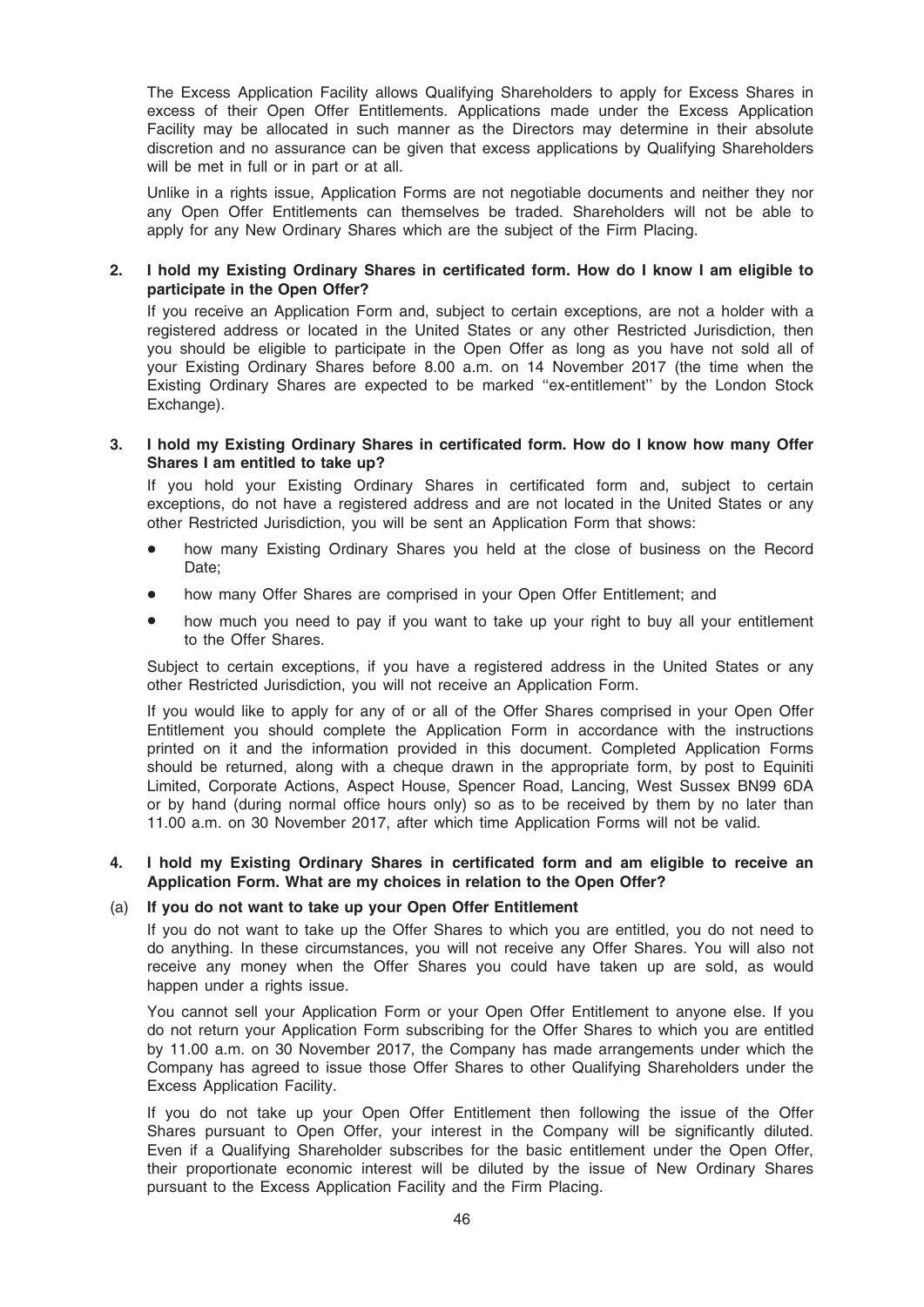# (b) If you want to take up some but not all of your Open Offer Entitlement

If you want to take up some but not all of the Offer Shares to which you are entitled, you should write the number of Offer Shares you want to take up in Boxes 4 and 6 of your Application Form; for example, if you are entitled to take up 50 shares but you only want to take up 25 shares, then you should write '25' in Boxes 4 and 6 To work out how much you need to pay for the Offer Shares, you need to multiply the number of Offer Shares you want (in this example, '25') by £0.70, which is the Offer Price in pounds payable for each Offer Share (giving you an aggregate amount of £17.50 in this example). You should write this amount in Box 7, rounding up to the nearest whole pence and this should be the amount your cheque is made out for. You should then return the completed Application Form, together with a cheque for that amount, by post to Equiniti Limited, Corporate Actions, Aspect House, Spencer Road, Lancing, West Sussex BN99 6DA or by hand (during normal office hours only) so as to be received by them by no later than 11.00 a.m. on 30 November 2017, after which time Application Forms will not be valid. If you post your Application Form by first class post, you should allow at least four Business Days for delivery.

All payments must be in pounds sterling and made by cheque made payable to ''Equiniti Ltd Re: Science in Sport – Open Offer A/C'' and crossed ''A/C Payee Only''. Cheques or banker's drafts must be drawn on a bank or building society or branch of a bank or building society in the United Kingdom or Channel Islands which is either a settlement member of the Cheque and Credit Clearing Company Limited or the CHAPS Clearing Company Limited or which has arranged for its cheques and banker's drafts to be cleared through the facilities provided by any of those companies and must bear the appropriate sort code in the top right-hand corner and must be for the full amount payable on application. Third-party cheques may not be accepted with the exception of building society cheques or banker's drafts where the building society or bank has inserted details of the full name of the building society or bank account holder and has added the building society or bank branch stamp. The account name should be the same as that shown on the Application Form. Post-dated cheques will not be accepted.

Cheques will be presented for payment upon receipt. The Company reserves the right to instruct Equiniti to seek special clearance of cheques to allow the Company to obtain value for remittances at the earliest opportunity. No interest will be paid on payments made before they are due. It is a term of the Open Offer that cheques shall be honoured on first presentation and the Company may elect to treat as invalid acceptances in respect of which cheques are not so honoured. All documents and cheques sent through the post will be sent at the risk of the sender. Payments via CHAPS, BACS or electronic transfer will not be accepted.

A definitive share certificate will then be sent to you for the Offer Shares that you take up. Your definitive share certificate for Offer Shares is expected to be despatched to you by no later than 10 days after Admission date.

## (c) If you want to take up all of your Open Offer Entitlement

If you want to take up all of the Offer Shares to which you are entitled, all you need to do is send the Application Form (ensuring that all joint holders sign (if applicable)), together with your cheque for the amount as indicated in Box 3 of your Application Form, by post to Equiniti Limited, Corporate Actions, Aspect House, Spencer Road, Lancing, West Sussex BN99 6DA or by hand (during normal office hours only) so as to be received by them by no later than 11.00 a.m. on 30 November 2017, after which time Application Forms will not be valid. If you post your Application Form by first-class post, you should allow at least four Business Days for delivery.

All payments must be in pounds sterling and made by cheque made payable to Equiniti Ltd Re: Science in Sport – Open Offer A/C and crossed ''A/C Payee Only''. Cheques or banker's drafts must be drawn on a bank or building society or branch of a bank or building society in the United Kingdom or Channel Islands which is either a settlement member of the Cheque and Credit Clearing Company Limited or the CHAPS Clearing Company Limited or which has arranged for its cheques and banker's drafts to be cleared through the facilities provided by any of those companies or committees and must bear the appropriate sort code in the top right-hand corner and must be for the full amount payable on application. Third-party cheques may not be accepted with the exception of building society cheques or banker's drafts where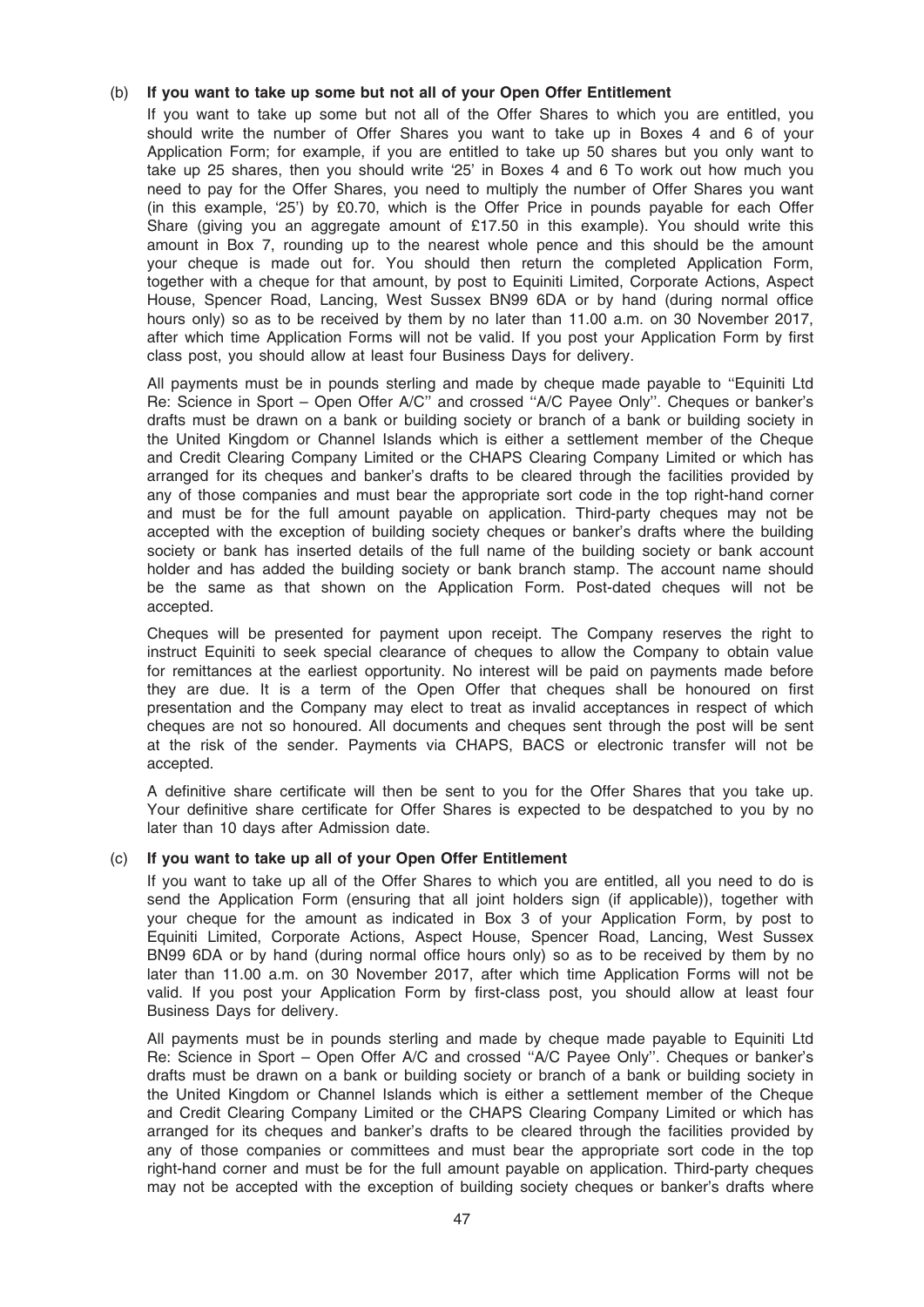the building society or bank has inserted details of the full name of the building society or bank account holder and has added the building society or bank branch stamp. The account name should be the same as that shown on the Application Form. Post-dated cheques will not be accepted.

A definitive share certificate will then be sent to you for the Offer Shares that you take up. Your definitive share certificate for Offer Shares is expected to be despatched to you by no later than 10 days after Admission date.

# (d) If you want to apply for more than your Open Offer Entitlement

Provided you have agreed to take up your Open Offer Entitlement in full, you can apply for further Offer Shares under the Excess Application Facility. The Excess Application Facility enables Qualifying Shareholders to apply for Excess Shares in excess of their Open Offer Entitlement as at the Record Date. You should write the number of Offer Shares comprised in your Open Offer Entitlement (as indicated in Box 2 of the Application Form) in Box 4 and write the number of Excess Shares for which you would like to apply in Box 5. You should then add the totals in Boxes 4 and 5 and insert the total number of Offer Shares for which you would like to apply in Box 6. For example, if you have an Open Offer Entitlement for 50 Offer Shares but you want to apply for 75 Offer Shares in total, then you should write '50' in Box 4, '25' in Box 5 and '75' in Box 6. To work out how much you need to pay for the Offer Shares, you need to multiply the number of Offer Shares you want (in this example, '6') by £0.70, which is the Offer Price in pounds sterling payable for each Offer Share (giving you an aggregate amount of £4.20 in this example). You should write this amount in Box 7. You should then return your Application Form by post to Equiniti Limited, Corporate Actions, Aspect House, Spencer Road, Lancing, West Sussex BN99 6DA or by hand (during normal office hours only) so as to be received by them by no later than 11.00 a.m. on 30 November 2017, after which time Application Forms will not be valid. If you post your application form by first class post, you should allow at least four Business Days for delivery.

If applications under the Excess Application Facility are received for more than the total number of Offer Shares available following take up of Open Offer Entitlements, the Excess Shares may be allocated in such manner as the Directors may determine in their absolute discretion. No assurance can be given that excess applications by Qualifying Shareholders will be met in full or in part or at all.

A definitive share certificate will then be sent to you for the Offer Shares that you take up and otherwise successfully apply for using the Excess Application Facility. Your definitive share certificate for Offer Shares is expected to be despatched to you, at your own risk, by no later than within 10 days after the Admission date.

# 5. I hold my Existing Ordinary Shares in uncertificated form in CREST. What do I need to do in relation to the Open Offer?

CREST members should follow the instructions set out in Part 3 (''Terms and Conditions of the Open Offer'') of this document. Persons who hold Existing Ordinary Shares through a CREST member should be informed by the CREST member through which they hold their Existing Ordinary Shares of (i) the number of Offer Shares which they are entitled to acquire under the their Open Offer Entitlement and (ii) how to apply for Offer Shares in excess of their Open Offer Entitlement under the Excess Application Facility and should contact them should they not receive this information.

# 6. I acquired my Existing Ordinary Shares prior to the Record Date and hold my Existing Ordinary Shares in certificated form. What if I do not receive an Application Form or I have lost my Application Form?

If you do not receive an Application Form, this probably means that you are not eligible to participate in the Open Offer. Some Non-CREST Shareholders, however, will not receive an Application Form but may still be eligible to participate in the Open Offer, namely:

- Qualifying CREST Shareholders who held their Existing Ordinary Shares in uncertificated form on 9 November 2017 and who have converted them to certificated form;
- Qualifying non-CREST Shareholders who bought Existing Ordinary Shares before 14 November 2017 but were not registered as the holders of those shares at the close of business on 9 November 2017; and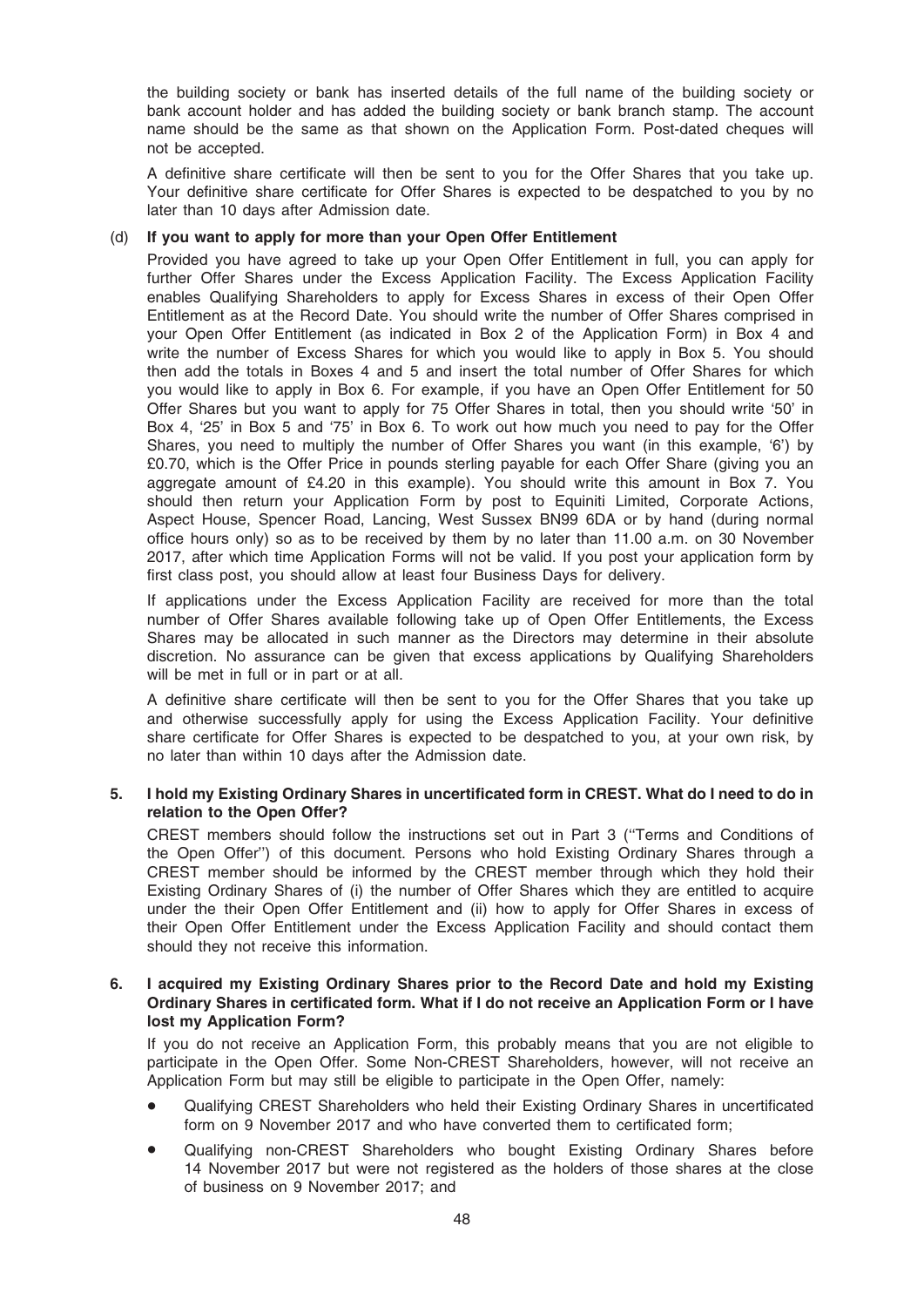certain Overseas Shareholders.

If you do not receive an Application Form but think that you should have received one or you have lost your Application Form, please contact Equiniti Limited on 0333-207-6573 or +44 121-415-0870 (if calling from outside the UK). Lines are open from 8.30 a.m. to 5.30 p.m. (UK time) Monday to Friday (excluding English and Welsh public holidays). Calls to the helpline from outside the UK will be charged at the applicable international rate. Please note that calls may be recorded and randomly monitored for security and training purposes. Please note that Equiniti Limited cannot provide advice on the merits of the Proposals nor give financial, tax, investment or legal advice.

# 7. Can I trade my Open Offer Entitlement?

Qualifying Shareholders should be aware that the Open Offer is not a rights issue. As such, Qualifying Non-CREST Shareholders should also note that their Application Forms are not negotiable documents and cannot be traded. Qualifying CREST Shareholders should note that, although Open Offer Entitlements will be admitted to CREST they will have limited settlement capabilities (for the purposes of market claims only), Open Offer Entitlements will not be tradable or listed and applications in respect of the Open Offer may only be made by the Qualifying Shareholders originally entitled or by a person entitled by virtue of a bona fide market claim. Offer Shares for which an application has not been made under the Open Offer will not be sold in the market for the benefit of those who do not apply under the Open Offer and Qualifying Shareholders who do not apply to take up their Open Offer Entitlement will have no rights under the Open Offer or receive any proceeds from it. The Offer Shares are not underwritten.

# 8. What if I change my mind?

If you are a Qualifying non-CREST Shareholder, once you have sent your Application Form and payment to Equiniti, you cannot withdraw your application or change the number of Offer Shares for which you have applied, except in the very limited circumstances which are set out in this document.

# 9. What if the number of Offer Shares to which I am entitled is not a whole number: am I entitled to fractions of Offer Shares?

If the number is not a whole number, you will not receive a fraction of an Offer Share and your entitlement will be rounded down to the nearest whole number.

# 10. I hold my Existing Ordinary Shares in certificated form. What should I do if I have sold some or all of my Existing Ordinary Shares?

If you hold Existing Ordinary Shares in the Company directly and you sell some or all of your Existing Ordinary Shares before 14 November 2017, you should contact the buyer or the person/company through whom you sell your shares. The buyer may be entitled to apply for Offer Shares under the Open Offer. If you sell any of your Existing Ordinary Shares on or after 14 November 2017, you may still take up and apply for the Offer Shares as set out on your Application Form.

# 11. I hold my Existing Ordinary Shares in certificated form. How do I pay?

Completed Application Forms should be returned with a cheque drawn in the appropriate form. All payments must be in pounds sterling and made by cheque made payable to ''Equiniti Ltd Re: Science in Sport – Open Offer A/C'' and crossed ''A/C Payee Only''. Cheques or banker's drafts must be drawn on a bank or building society or branch of a bank or building society in the United Kingdom or Channel Islands which is either a settlement member of the Cheque and Credit Clearing Company Limited or the CHAPS Clearing Company Limited or which has arranged for its cheques and banker's drafts to be cleared through the facilities provided by any of those companies and must bear the appropriate sort code in the top right-hand corner and must be for the full amount payable on application. Third-party cheques may not be accepted with the exception of building society cheques or banker's drafts where the building society or bank has inserted details of the full name of the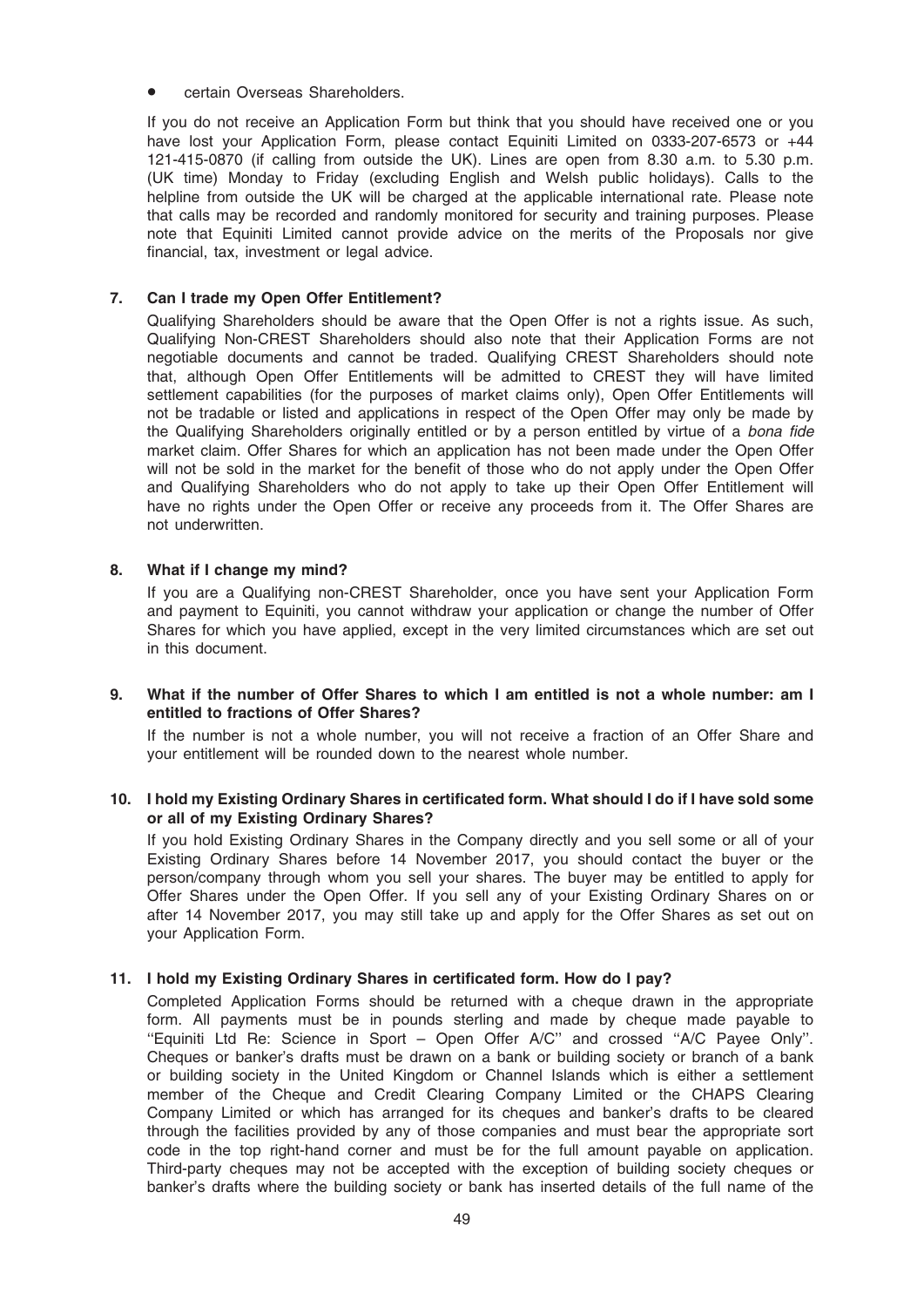building society or bank account holder and has added the building society or bank branch stamp. The account name should be the same as that shown on the Application Form. Postdated cheques will not be accepted.

## 12. Will the Existing Ordinary Shares that I hold now be affected by the Open Offer?

If you decide not to apply for any of the Offer Shares to which you are entitled under the Open Offer, or only apply for some of your entitlement, your proportionate ownership and voting interest in the Company will be reduced.

# 13. I hold my Existing Ordinary Shares in certificated form. Where do I send my Application Form?

You should send your completed Application Form together with the monies in the appropriate form, by post to Equiniti Limited, Corporate Actions, Aspect House, Spencer Road, Lancing, West Sussex BN99 6DA or by hand (during normal office hours only). If you post your Application Form by first-class post, you should allow at least four Business Days for delivery. If you do not want to take up or apply for Offer Shares then you need take no further action.

# 14. I hold my Existing Ordinary Shares in certificated form. When do I have to decide if I want to apply for Offer Shares?

Equiniti must receive the Application Form by no later than 11.00 a.m. on 30 November 2017, after which time Application Forms will not be valid. If an Application Form is being sent by first class post in the UK, Qualifying Shareholders are recommended to allow at least four Business Days for delivery.

# 15. How do I transfer my entitlements into the CREST system?

If you are a Qualifying Non-CREST Shareholder, but are a CREST member and want your Offer Shares to be in uncertificated form, you should complete the CREST deposit form (contained in the Application Form), and ensure it is delivered to CCSS in accordance with the instructions in the Application Form. CREST sponsored members should arrange for their CREST sponsors to do this.

## 16. I hold my Existing Ordinary Shares in certificated form. When will I receive my new share certificate?

It is expected that Equiniti will post all new share certificates by within 10 days after Admission date.

# 17. If I buy Existing Ordinary Shares after the Record Date, will I be eligible to participate in the Open Offer?

If you bought your Existing Ordinary Shares after the Record Date, you are unlikely to be able to participate in the Open Offer in respect of such Ordinary Shares.

#### 18. Will I be taxed if I take up my entitlements?

Shareholders who are in any doubt as to their tax position should consult an appropriate professional adviser immediately.

#### 19. What should I do if I live outside the United Kingdom?

Your ability to apply to acquire Offer Shares may be affected by the laws of the country in which you live and you should take professional advice as to whether you require any governmental or other consents or need to observe any other formalities to enable you to take up your Open Offer Entitlement. Shareholders with registered addresses or who are located in the United States or any other Restricted Jurisdiction are, subject to certain exceptions, not eligible to participate in the Open Offer. Your attention is drawn to the information in paragraph 6 of Part 3 (''Terms and Conditions of the Open Offer'') of this document.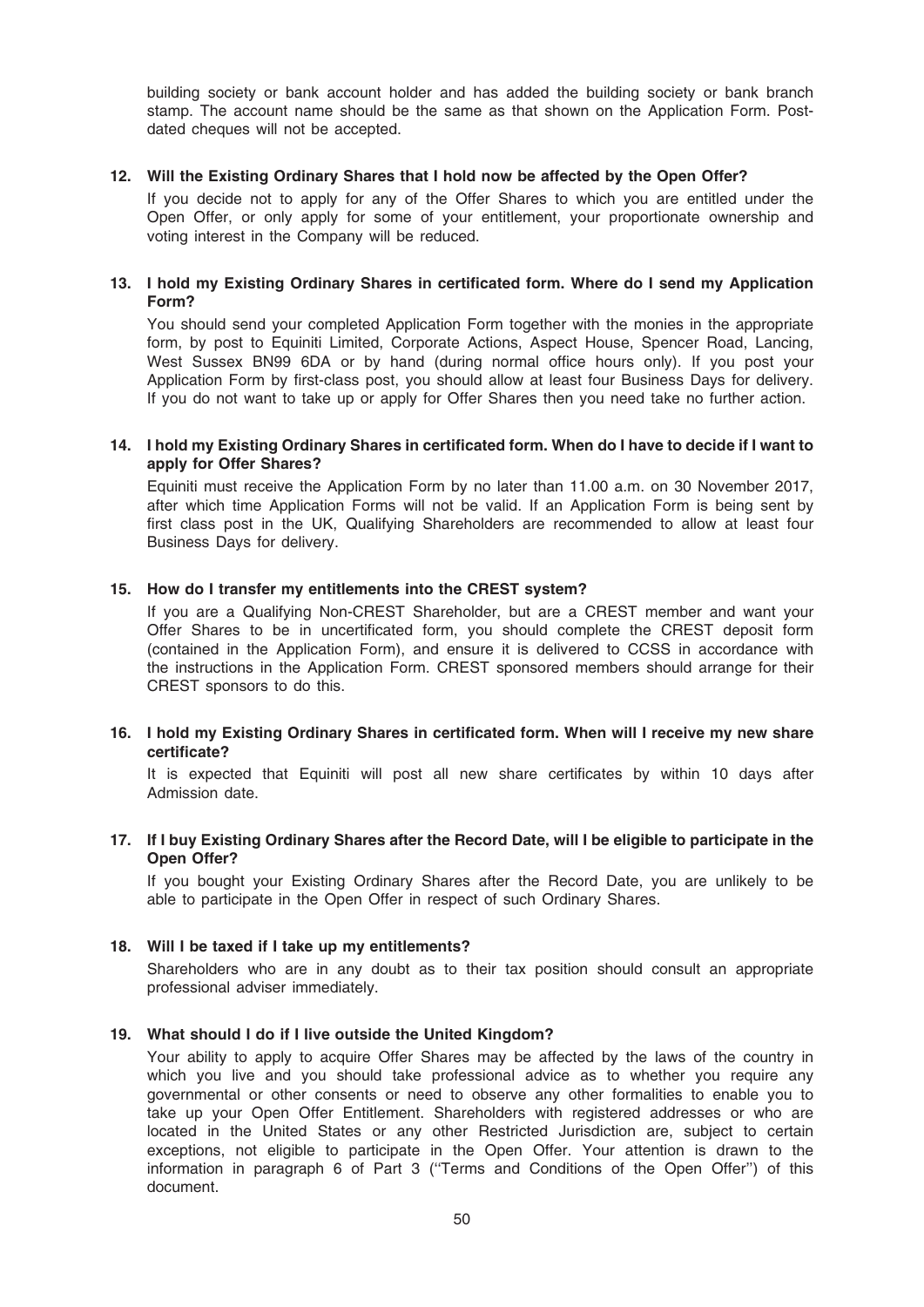# 20. Further assistance

Should you require further assistance please call Equiniti Limited on 0333-207-6573 or +44 121-415-0870 (if calling from outside the UK). Lines are open from 8.30 a.m. to 5.30 p.m. (UK time) Monday to Friday (excluding English and Welsh public holidays). Calls to the helpline from outside the UK will be charged at the applicable international rate. Please note that calls may be recorded and randomly monitored for security and training purposes. Please note that Equiniti Limited cannot provide advice on the merits of the Proposals nor give financial, tax, investment or legal advice.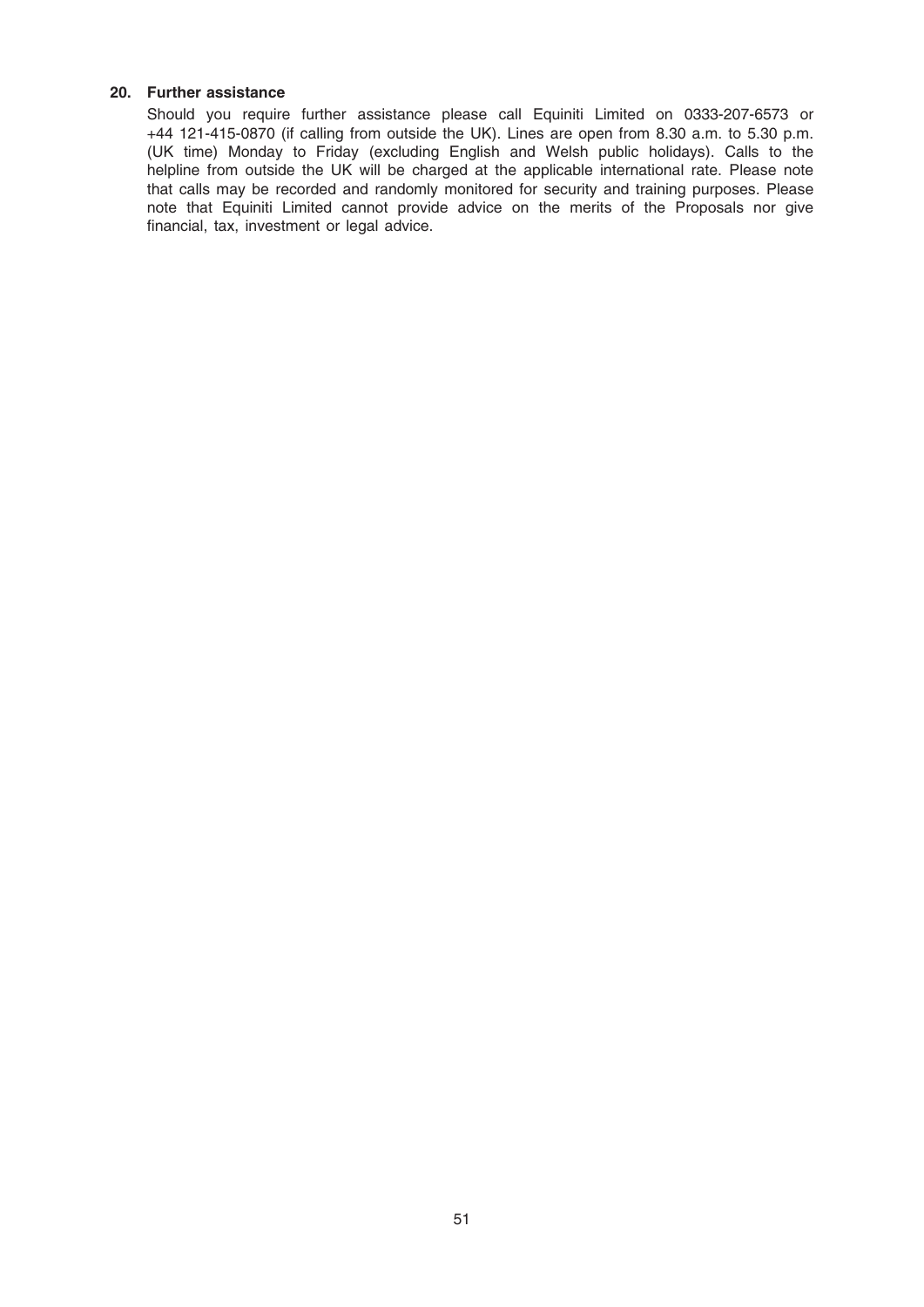# SCIENCE IN SPORT PLC

(Incorporated and registered in England and Wales with registered no. 08535116)

# NOTICE OF GENERAL MEETING

NOTICE IS HEREBY GIVEN that a General Meeting of Science in Sport plc (the ''Company'') will be held at 4th Floor, 16-18 Hatton Garden, Farringdon, London EC1N 8AT on 1 December 2017 at 10.00 a.m. to consider, and if thought fit pass, the following resolutions of which resolution 1 will be proposed as an ordinary resolution and resolution 2 as a special resolution.

# ORDINARY RESOLUTION

1. **THAT**, in addition to all other powers granted to the Directors at the Company's Annual General Meeting on 21 June 2017, in accordance with section 551 of the Companies Act 2006 (the ''Act''), the Directors be generally and unconditionally authorised to exercise all powers of the Company to allot shares in the Company or to grant rights to subscribe for or to convert any security into shares in the Company up to a maximum aggregate nominal amount of £2,142,542 (being equal to 21,425,420 Ordinary Shares) pursuant to the Firm Placing and Open Offer, provided that this authority will expire at whichever is the earlier of the conclusion of the annual general meeting of the Company to be held in 2018, or the date falling 6 months from the date of the passing of this resolution (unless renewed, varied or revoked by the Company prior to or on that date) provided the Company may, before this authority expires, make an offer or agreement which would or might require shares in the Company or rights to be allotted or granted after this authority expires and that the Directors may allot shares in the Company or grant rights pursuant to such an offer or agreement as if the authority conferred by this Resolution had not expired.

## SPECIAL RESOLUTION

- 2. THAT, in addition to all other powers granted to the Directors at the Company's Annual General Meeting on 21 June 2017, subject to and conditional upon the passing of Resolution 1, in accordance with section 571(1) of the Act, the directors be empowered to allot equity securities for cash (within the meaning of section 560 of the Act) pursuant to the authority conferred by Resolution 1 above, as if section 561 of the Act did not apply to any such allotment, provided that this power shall:
	- be limited to the allotment of equity securities pursuant to the Firm Placing and Open Offer up to an aggregate nominal value of  $£2,142,542$  (being equal to  $21,425,420$ Ordinary Shares); and
	- expire at whichever is the earlier of the conclusion of the annual general meeting of the Company to be held in 2018 or the date falling 6 months from the date of passing this resolution but may be previously revoked or varied by special resolution provided that the Company may, before such expiry make an offer or agreement which would or might require equity securities to be allotted after such expiry and that the Directors may allot equity securities in pursuance of any such offer or agreement as if such power had not expired.

Registered Office 4th Floor 16-18 Hatton Garden **Farringdon** London, EC1N 8AT Dated 14 November 2017

Elizabeth Lake Company Secretary Science in Sport plc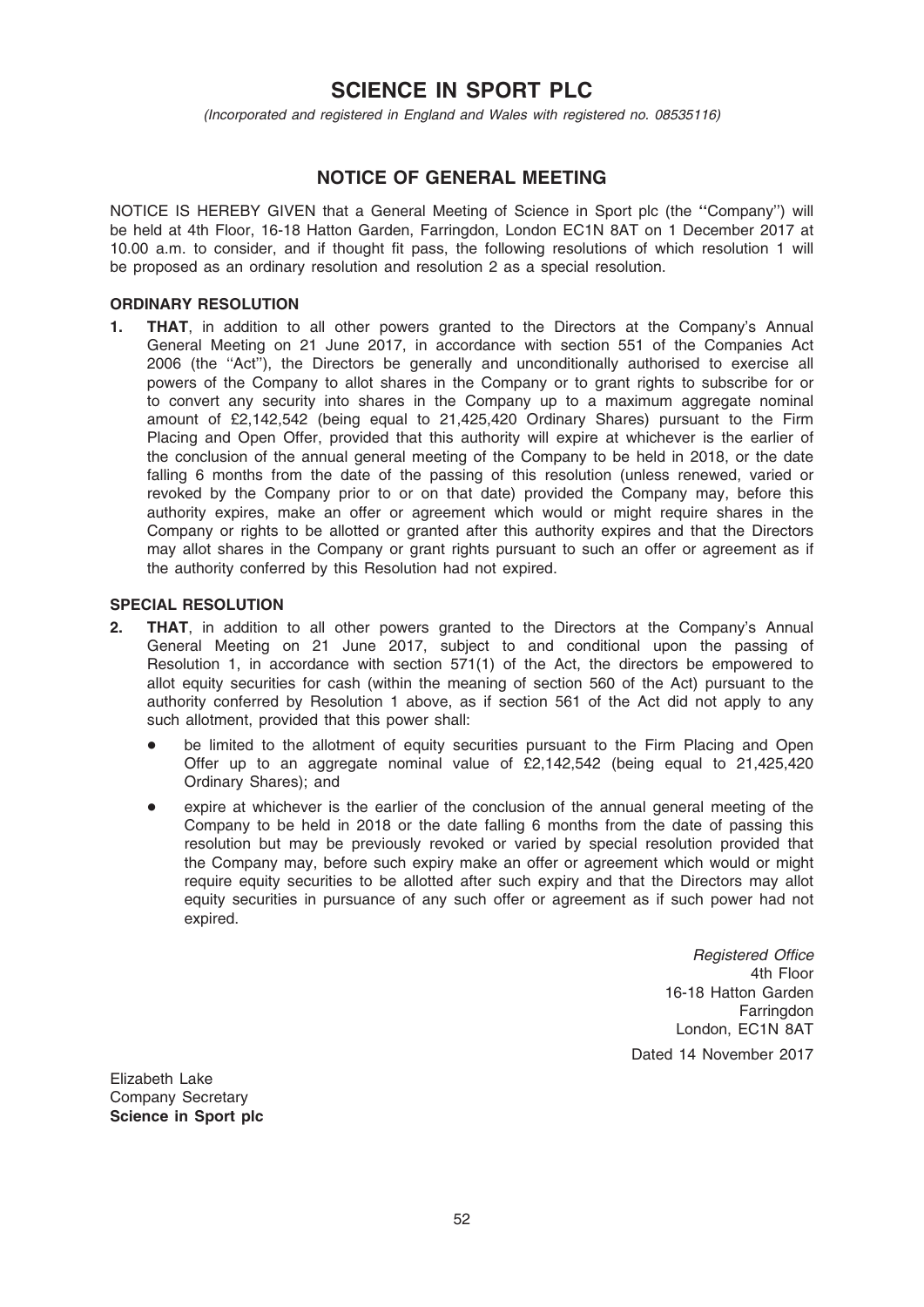#### Notes:

- 1. Pursuant to Regulation 41(3) of the Uncertificated Securities Regulations 2001/3755, the Company specifies that only those members registered on the Company's register of members at 6.30 p.m. on 29 November 2017 shall be entitled to attend and vote at the General Meeting.
- 2. If you are a member of the Company at the time set out in note 1 above, you are entitled to appoint a proxy to exercise all or any of your rights to attend, speak and vote at the General Meeting and you should have received a proxy form with this notice of General Meeting. You can only appoint a proxy using the procedures set out in these notes and the notes to the proxy form.
- 3. A proxy does not need to be a member of the Company but must attend the General Meeting to represent you. Details of how to appoint the Chairman of the General Meeting or another person as your proxy using the proxy form are set out in the notes to the proxy form. If you wish your proxy to speak on your behalf at the General Meeting you will need to appoint your own choice of proxy (not the Chairman) and give your instructions directly to them.
- 4. You may appoint more than one proxy provided each proxy is appointed to exercise rights attached to different shares. You may not appoint more than one proxy to exercise rights attached to any one share. To appoint more than one proxy, please contact the Company's registrars, Equiniti Limited, at the address set out in note 5.
- 5. The notes to the proxy form explain how to direct your proxy how to vote on each resolution or withhold their vote. To appoint a proxy using the proxy form, the form must be:
	- (a) completed and signed by you;
	- (b) sent or delivered to Equiniti Limited, Aspect House, Spencer Road, Lancing, West Sussex, BN99 6DA; and
	- (c) received by them no later than 10.00 a.m. on 29 November 2017.

In the case of a member which is a company, the proxy form must be executed under its common seal or signed on its behalf by an officer of the company or an attorney for the company.

Any power of attorney or any other authority under which the proxy form is signed (or a duly certified copy of such power or authority) must be included with the proxy form.

- 6. In the case of joint holders, where more than one of the joint holders purports to appoint a proxy, only the appointment submitted by the most senior holder will be accepted. Seniority is determined by the order in which the names of the joint holders appear in the Company's register of members in respect of the joint holding (the firstnamed being the most senior).
- 7. As at 5.00 p.m. on the day immediately prior to the date of posting of this Notice of General Meeting, the Company's issued share capital comprised 45,613,456 ordinary shares of 10p each. Each ordinary share carries the right to one vote at a general meeting of the Company and, therefore, the total number of voting rights in the Company as at 5.00 p.m. on the day immediately prior to the date of posting of this notice of General Meeting is 45,613,456.

8. CREST members who wish to appoint a proxy or proxies by utilising the CREST electronic proxy appointment service may do so for the General Meeting and any adjournment(s) thereof by utilising the procedures described in the CREST Manual. CREST personal members or other CREST sponsored members (www.euroclear.com), and those CREST members who have appointed (a) voting service provider(s), should refer to their CREST sponsor or voting service provider(s), who will be able to take the appropriate action on their behalf.

In order for a proxy appointment made by means of CREST to be valid, the appropriate CREST message (a ''CREST Proxy Instruction") must be properly authenticated in accordance with Euroclear UK & Ireland's specifications and must contain the information required for such instructions, as described in the CREST Manual. The message must be transmitted so as to be received by the issuer's agent ID RA19, by 10.00 am on 29 November 2017 (or, in the case of an adjournment of the General Meeting, not later than 48 hours before the time fixed for the holding of the adjourned meeting). For this purpose, the time of receipt will be taken to be the time (as determined by the timestamp applied to the message by the CREST Applications Host) from which the issuer's agent is able to retrieve the message by enquiry to CREST in the manner prescribed by CREST.

CREST members and, where applicable, their CREST sponsors or voting service providers should note that Euroclear UK & Ireland does not make available special procedures in CREST for any particular messages. Normal system timings and limitations will therefore apply in relation to the input of CREST Proxy Instructions. It is the responsibility of the CREST member concerned to take (or, if the CREST member is a CREST personal member or sponsored member or has appointed (a) voting service provider(s), to procure that his CREST sponsor or voting service provider(s) take(s)) such action as shall be necessary to ensure that a message is transmitted by means of the CREST system by any particular time. In this connection, CREST members and, where applicable, their CREST sponsors or voting service providers are referred, in particular, to those sections of the CREST Manual concerning practical limitations of the CREST system and timings.

The company may treat as invalid a CREST Proxy Instruction in the circumstances set out in Regulation 35(5)(a) of the Uncertificated Securities 2001 (as amended).